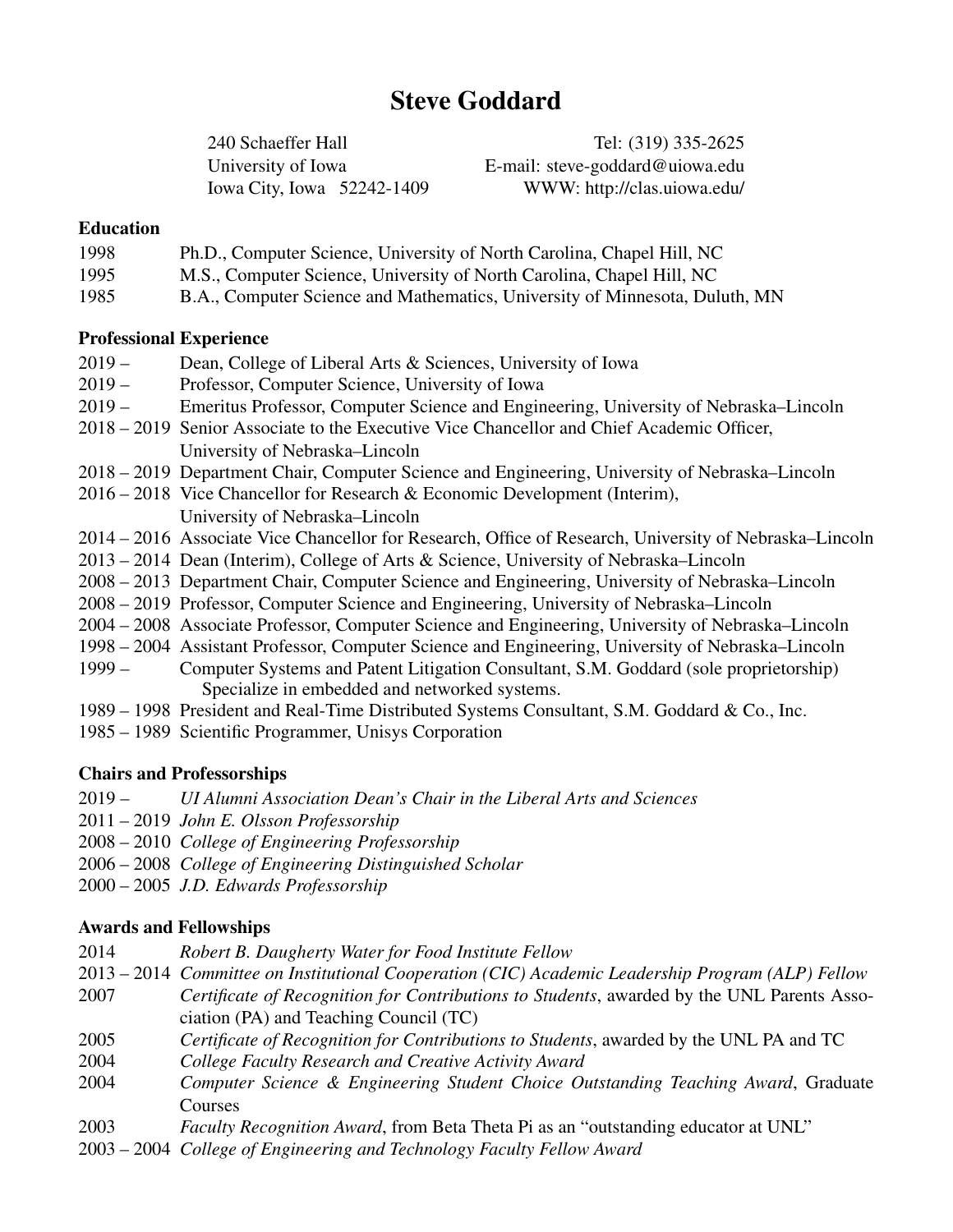- 2001 *College Distinguished Teaching Award*
- 2000 *College of Engineering & Technology Faculty Teaching Award* at the Assistant Professor level
- 2000 *Certificate of Recognition for Contributions to Students*, awarded by the UNL PA and TC
- 1999 *Certificate of Recognition for Contributions to Students*, awarded by the UNL PA and TC
- 1997 1998 University of North Carolina at Chapel Hill Computer Science Alumni Fellowship

# Selected Recent International Research Leadership Positions

- 2013 2016 Chair, IEEE Technical Committee on Real-Time Systems,
- 2011 2012 Vice-Chair, IEEE Technical Committee on Real-Time Systems,
- 2007 2018 Member, Executive Committee of IEEE Technical Committee on Real-Time Systems
- 2012 2016 Member, Steering Committee for IEEE International Conference on Embedded and Real-Time Computing Systems and Applications
- 2015 Chair, Technical Program Committee for the 27th Euromicro Conference on Real-Time Systems, Lund, Sweden
- 2012 Co-chair, Technical Program Committee, Real-time Systems Track for 2012 International Conference on Embedded and Real-Time Computing Systems and Applications (RTCSA) 2012, Seoul, Korea
- 2011 Member, Steering Committee for the First International Workshop on Cyber-Physical Networking Systems (CPNS 2011), Shanghai, China
- 2011 Member, Steering Committee for CPSWeek 2011, Chicago, Illinois
- 2010 Organizer and Intellectual Leader of Hybrid, Embedded, and Real-Time Systems Group of NSF funded workshop entitled, Future Directions of Computer System Research in 2010
- 2009 General Chair for the 30th IEEE Real-Time Systems Symposium, Washington, D.C.
- 2008 Chair, Technical Program Committee for the for the 29th IEEE Real-Time Systems Symposium, Barcelona, Spain
- 2008 Co-Chair, Technical Program Committee for the Real-time and Dependable Systems Principles and Practice topic of the Embedded Software Track of Design, Automation and Test in Europe Conference (DATE 08), Munich, Germany
- 2007 General Co-Chair for the 13th IEEE Real-Time and Embedded Technology and Applications Symposium, Bellevue, Washington
- 2006 Co-Chair, Technical Program Committee for the 12th IEEE Real-Time and Embedded Technology and Applications Symposium, San Jose, California

# Selected Recent University Service Leadership and Board Positions

- 2016 2017 Co-Chair, UNL Task Force on Achieving Distinction.
- 2016 2018 Member, Board of Directors, NUtech Ventures.
- 2016 2018 Member, Board of Directors, Nebraska Innovation Campus Development Corporation.
- 2016 –2018 Member, Board of Directors, National Strategic Research Institute.
- 2016 2018 Member, Nebraska Manufacturing Extension Partnership (MEP) Advisory Board.
- 2016 2018 Member, Nebraska's Experimental Program to Stimulate Competitive Research (EPSCoR) Committee.
- 2014 2016 Chair, UNL Criterion Working Group Two (Integrity: Ethical & Responsible Conduct) for the 2016-17 Higher Learning Commission (HLC) Reaffirmation of Accreditation Comprehensive Evaluation.
- 2012 2013 Chair, UNL Massive Open On-line Course (MOOC) Task force.
- 2012 2013 Chair, Chemical Engineering Department Chair Search Committee.
- 2010 2012 Chair, Nebraska University-wide Committee to select recipients of the University of Nebraska Innovation, Development, and Engagement Award.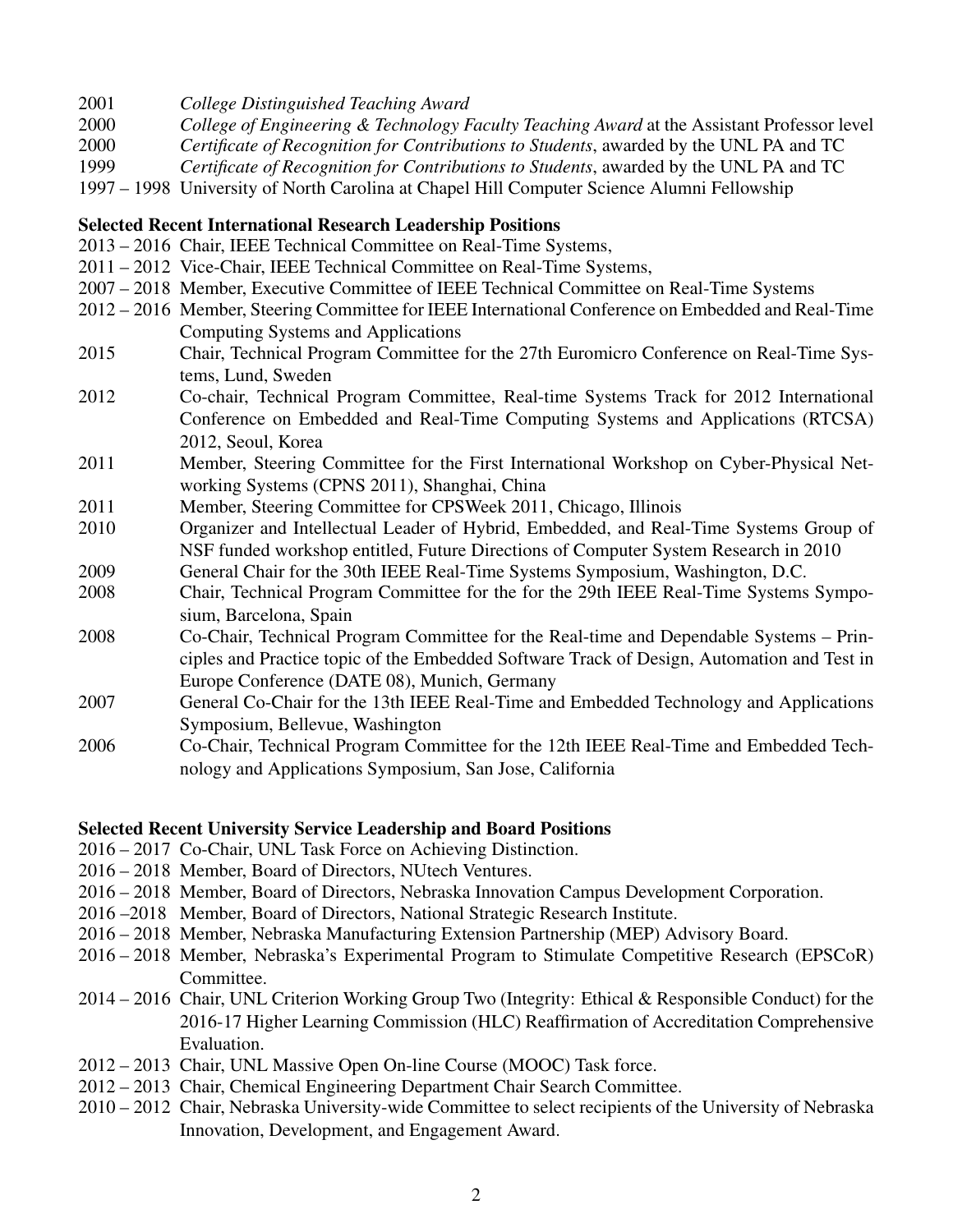Grants and Contracts (More than \$22M in total external funding, \$10M as PI)

- 1. "Systematic Approaches for Real-Time Stream Data Services," NSF CSR-1117664, 09/01/11 08/31/15, \$250,000, PI: S. Goddard.
- 2. "Supporting Surgical Options in Space," NASA, 09/30/2010-08/31/2015, \$2,700,000 (in collaboration with UNMC); Co-PI: S. Goddard for UNL award (PI: D. Oleynikov for UNMC award and PI: S. Farritor for UNL award; Co-PIs: L. Perez, C. Nelson).
- 3. "CSR-CPS: Ph.D. Student Forum on Cyber-Physical Systems," NSF CSR/CPS-1000028, 10/15/2009- 10/14/2010, \$15,000; PI: S. Goddard
- 4. "Robotic Telesurgery," UNMC/US Army Medical Research and Materials Command US Army Research Medical Acquisition Activity, 09/29/2009-10/28/2012, \$2,969,999 (in collaboration with UNMC); Co-PI: S. Goddard for UNL award (PI: D. Oleynikov for UNMC award and PI: S. Farritor for UNL award; Co-PIs: L. Perez, C. Nelson).
- 5. "Robots for Telesurgery Research," UNMC/US Army Medical Research and Materials Command US Army Research Medical Acquisition Activity, 01/01/2008-09/09/2010, \$1,914,000 (in collaboration with UNMC); Co-PI: S. Goddard for UNL award (PI: D. Oleynikov for UNMC award and PI: S. Farritor for UNL award; Co-PI: L. Perez).
- 6. "CRI: IAD: Collaborative Research: Planning for a Life-Size Experimental Facility for Applied Sensor Networks Research," NSF CRI-0707975, 9/01/07-8/31/10, \$200,000; UNL PI: S. Goddard (UNL Co-PIs: H. Sharif, L. Perez, S. Ci, D. Peng). Collaborative project with University of Illinois Urbana-Champaign (UIUC PI: T. Abdelzaher) as lead institution and Washington University (Wash U PI: C. Lu).
- 7. "CSR-EHS Predictable Adaptive Residual Monitoring for Real-time Embedded Systems," NSF EHS/CPS-0720654, 8/01/07-8/31/11, \$500,000; Co-PI: S. Goddard (PI: M. Dwyer; Co-PI: S. Elbaum).
- 8. "Adaptive Real-Time Scheduling for Grid Computing," NSF CSR-720810, 9/01/07-8/31/09, \$125,000; Co-PI: S. Goddard (PI: Y. Lu; Co-PI: J. Deogun).
- 9. "GAANN in Engineering & Assistive Technology," Department of Education P200A070344, 8/15/7– 8/4/12, \$387,165; Co-PI S. Goddard (PI: L. Perez).
- 10. "Self-configuration and Localization in Ad Hoc Wireless Sensor Networks," Air Force Office of Scientific Research DEPSCoR, 6/1/06-5/31/10, \$548,807 from sponsor. Co-PI: S. Goddard (PI: L. Perez).
- 11. "Drought Risk, Impact, and Mitigation Information System," USDA FCIC/RMA 2IE08310228, 10/01/05– 9/30/10, \$6,407,473. PI: S. Goddard (Co-PI: D. Wilhite).
- 12. "Climate and Soil Risk Information System," USDA FCIC/RMA 2IE08310228, 6/01/05–5/31/08, \$1,212,055. PI: S. Goddard (Co-PIs: K. Hubbard, D. Wilhite).
- 13. "Enhancement of the U.S. Drought Monitor by Integrating NASA Earth Science Data, NASA, 8/1/2005– 7/31/2008, \$864,046. Co-PI: S. Goddard (PI: J. Verdin; Co-PIs: J. Brown, D. Willhite, M. Hayes, M. Svoboda).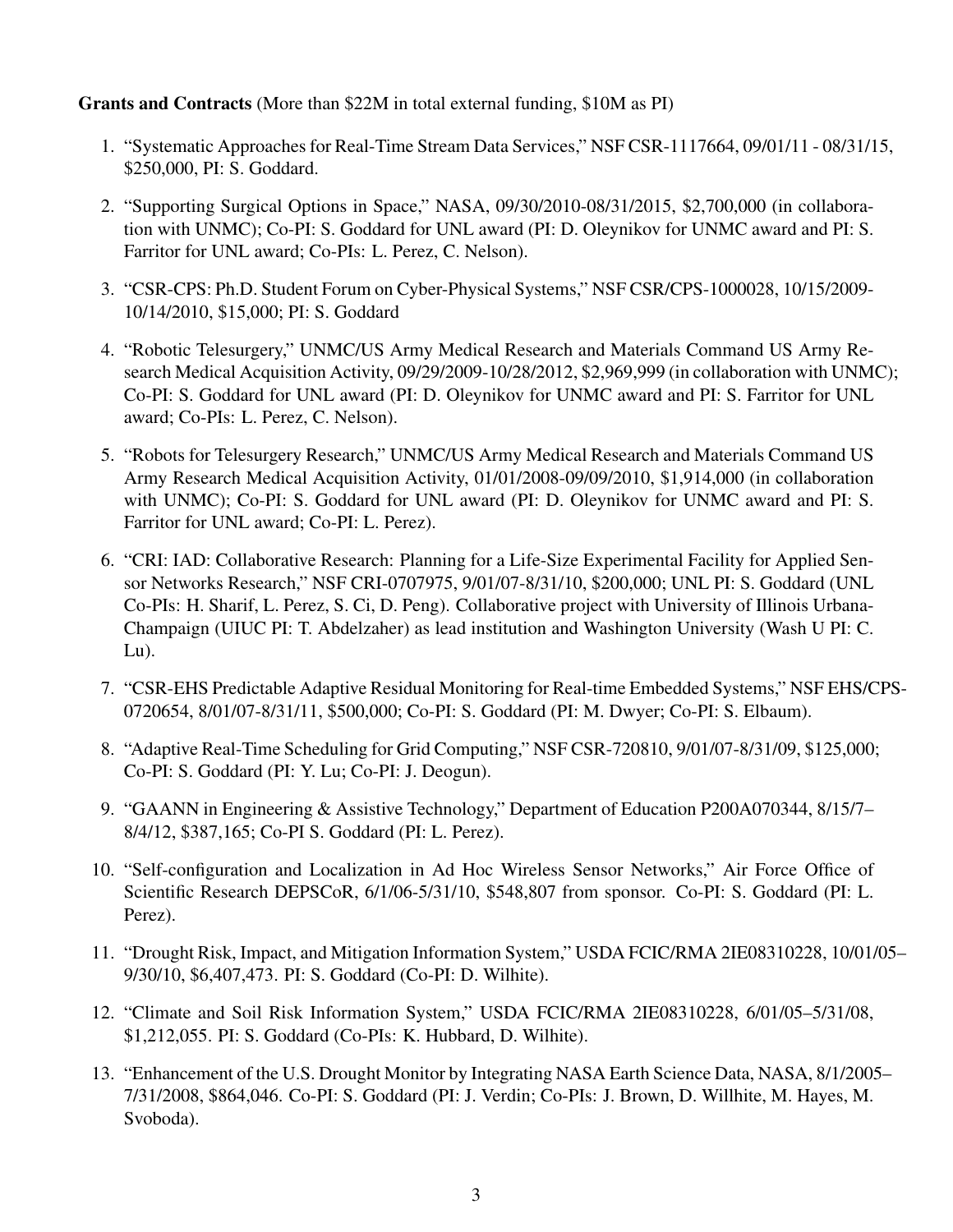- 14. "Collaborative Research: Program Analysis Techniques to Support Dependable RTSJ Applications," NSF CCF-0429149, 9/15/2004–9/14/2007, \$320,000. Co-PI: S. Goddard (PI: M. Dwyer; Co-PIs: S. Elbaum, G. Rothermel).
- 15. "Energy-Aware CPU and I/O Scheduling for Embedded Real-Time Systems," NSF CNS-0409382, 9/1/2004–8/31/2006, \$200,000. PI: S. Goddard.
- 16. "Increasing Participation in Computer Science, Engineering and Mathematics through Scholarships," NSF Award CSEMS-0422507, 9/1/04–8/31/08, \$400,000. Co-PI: S. Goddard (PI: G. Woodward; Co-PIs: K. Lee, B. Ramamurthy, J. Ballard).
- 17. "Risk Assessment and Exposure Analysis on the Agricultural Landscape," USDA FCIC/RMA 2IE08310228, 10/1/02–5/31/05, \$1,326,623. PI: S. Goddard (Co-PIs: J. Deogun, M. Hayes, K. Hubbard, D. Jose, S. Reichenbach, M. Svoboda, W. Waltman, D. Wilhite).
- 18. "Collaborative Research: Rate-Based Resource Allocation Methods for Real-Time Embedded Systems," NSF EHS-0208619, 9/1/02–8/31/05, \$120,000. PI: S. Goddard.
- 19. "Improving Aviation Safety through Real-Time Spatio-Temporal Resource Allocation," NASA Nebraska Space Grant & EPSCoR, 11/1/01-10/31/02, \$13,193. PI: S. Goddard.
- 20. "DIGITAL GOVERNMENT: A Geospatial Decision Support System for Drought Risk Management," NSF EIA-0091530, 7/1/01–1/30/05, \$1,007,914. PI: S. Goddard (Co-PIs: J. Deogun, M. Hayes, K. Hubbard, S. Reichenbach, P. Revesz, W. Waltman, D. Wilhite).
- 21. "Increasing Participation in Computer Science, Engineering and Mathematics through Scholarships," NSF Award CSEMS-0094903, 8/1/01-7/31/05, \$270,000. Co-PI: S. Goddard (PI: Gordon Woodward; Co-PI: Byravamurthy Ramamurthy).
- 22. "Next Generation Enterprise Resource Planning Systems," NSF EPSCoR, 5/1/01-4/30/04, \$2,575,680 (\$1,214,937 from NSF, \$1,350,368 from UNL matching funds). Co-Investigator: S. Goddard (PI: S. Henninger; Co-PI: F. Choobineh; Many other Co-Investigators).
- 23. "Intelligent Server Farm Management," Flextel S.p.A., 10/1/00–8/31/01. \$144,316. PI: S. Goddard.
- 24. "Assured Quality of Service Resource Allocation Models," University of Nebraska-Lincoln Center for Communication and Information Science, 5/1/01–6/31/01, \$7,380. PI: S. Goddard.
- 25. "Schedulability Analysis with UML-RT Models," University of Nebraska-Lincoln Center for Communication and Information Science, 5/1/00–6/31/00, \$3,000. PI: S. Goddard.
- 26. "Managing Latency in the Synthesis of Real-Time Signal Processing Systems from Processing Graphs," General Dynamics, September 1997-July 1998. \$85,000. PI: S. Goddard.
- 27. "System Requirements Specifications and Design of the AN/UYS-2A COTS Variant Operating System," Lucent Technologies, May 1996-August 1997. \$120,000. PI: S. Goddard.
- 28. "A Software Architecture for a Fault Tolerant Distributed Signal Processing System," Bell Labs, April 1994-April 1996. \$280,000. PI: S. Goddard.
- 29. "Design and Implementation of Distributed Real-Time Systems," AT&T, October 1989-March 1994. \$720,000. PI: S. Goddard.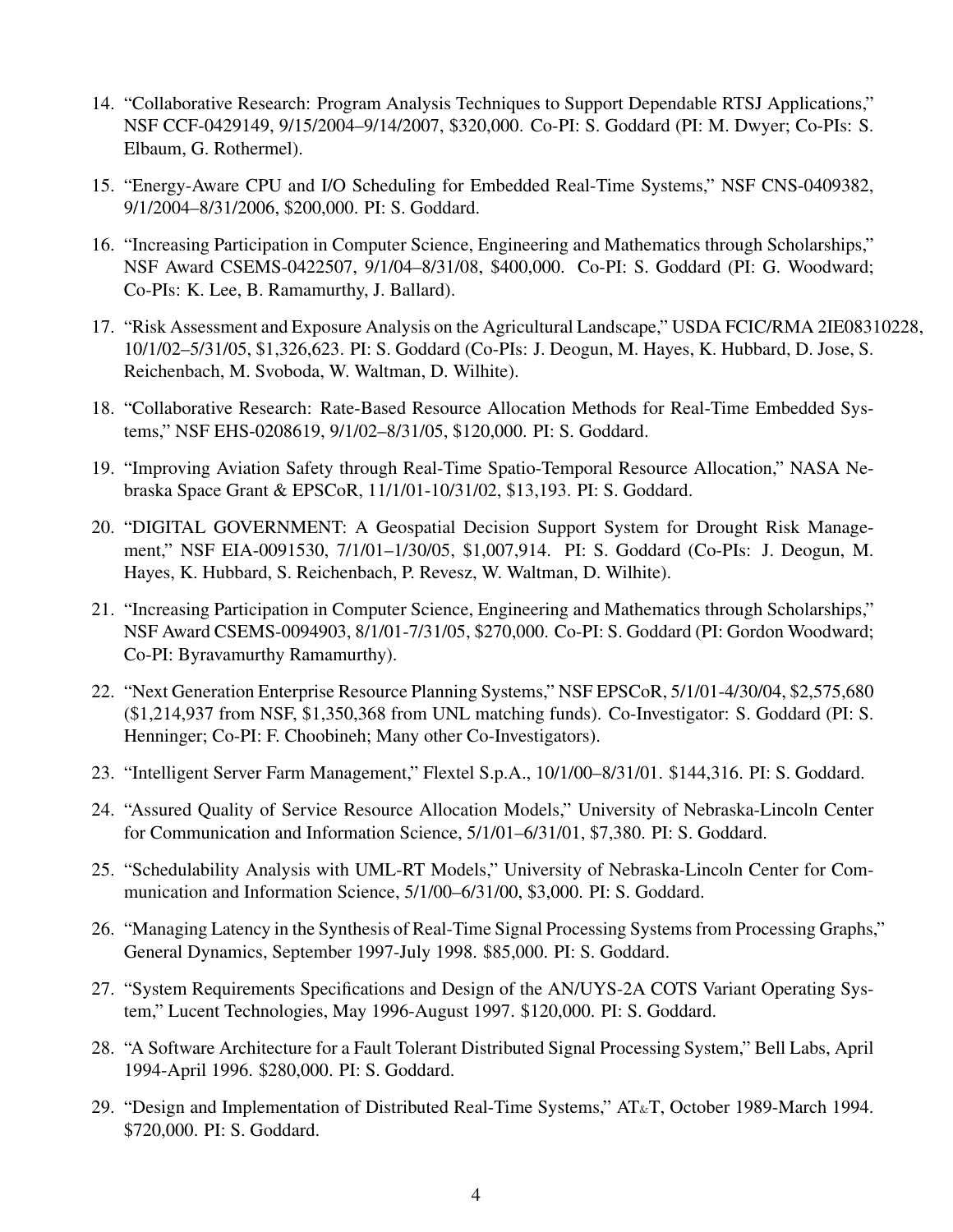# Patents

- 1. "Fault-Tolerant Firewall Sandwiches," Steve Goddard, U.S. Patent No. 7,254,834, filed October 18, 2002, U.S. Patent Publication No. 20030131262; published July 10, 2003; patent awarded August 7, 2007. Flextel S.p.A., of Italy, licensed this technology for integration into their secureVision 3000 and webVision 4000 products.
- 2. PCT Application (International Patent Application under the Patent Cooperation Treaty) for "Fault-Tolerant Firewall Sandwiches," Steve Goddard, (Attorney Docket No. 2186-000007/WO/POA), filed October 18, 2002, abandoned by UNL, 2006.
- 3. "Hierarchical Dispatching," Steve Goddard, Provisional application No. US 60/523858, filed November 20, 2003; U.S. Patent Application Serial No. 10/989243, filed November 15, 2004; U.S. Patent Publication No. US 2005/0193146 A1 published September 1, 2005; abandoned by UNL, 2009.
- 4. "Hierarchical Firewall Load Balancing and L4/L7 Dispatching," Steve Goddard, Provisional Patent Application No. US 60/523858, filed November 20, 2003; Application No. US 10/989242 filed November 15, 2004; Publication No. US 2005/0183140 A1 published August 18, 2005; abandoned by UNL, 2008 Flextel S.p.A., of Italy, licensed this technology for integration into their secureVision 3000 and webVision 4000 products.
- 5. "Combined Firewall Load Balancing and Cluster-Based Server," Steve Goddard, Provisional application No. US 60/523858, filed November 20, 2003, U.S. Patent Application Serial No. 10/989241, filed November 15, 2004; Publication No. US 2005/0183139 A1 published August 18, 2005; abandoned by UNL, 2009.
- 6. "Assured Quality-of-Service Request Scheduling," Steve Goddard, U.S. Patent Application Serial No. 10/008024, filed November 5, 2001; U.S. Patent Publication No. 20020083117, published June 27, 2002; International Application No. PCT/US01/46854, filed November 5, 2001, International Publication No. WO 02/39696 A2, published May 16, 2002; abandoned by UNL, 2007. Flextel S.p.A., of Italy, licensed this technology for integration into their secureVision 3000 and webVision 4000 products.
- 7. "Computer Server Having Non-Client-Specific Persistent Connections," Steve Goddard, U.S. Patent Application Serial No. 10/008035, filed November 5, 2001; U.S. Patent Publication No. 2002/0055983, published May 9, 2002; abandoned by UNL, 2006.
- 8. "Controlled Server Loading Using L4/3 Dispatching," Steve Goddard, U.S. Patent Application Serial No. 09/965526, filed September 26, 2001; U.S. Patent Publication No. 2002/0055982, published May 9, 2002; abandoned by UNL, 2006.
- 9. "Controlled Server Loading," Steve Goddard, U.S. Patent Application Serial No. 09/930014, filed August 15, 2001; U.S. Patent Publication No. 2002/0055980, published May 9, 2002; International Application No. PCT/US01/47013, filed November 5, 2001, International Publication No. WO 02/37799 A2, published May 10, 2002; abandoned by UNL, 2006.
- 10. "System and Method for an Application-Space Server Cluster," Steve Goddard, Xuehong Gan, and Byrav Ramamurthy, U.S. Patent Application Serial No. 09/878787; filed June 11, 2001; U.S. Patent Publication No. US-2003-0046394-A1, published March 6, 2003; International Application No. PCT/US01/49863, filed October 29, 2001, International Publication No. WO 02/43343 A2, published May 30, 2002; abandoned by UNL, 2006.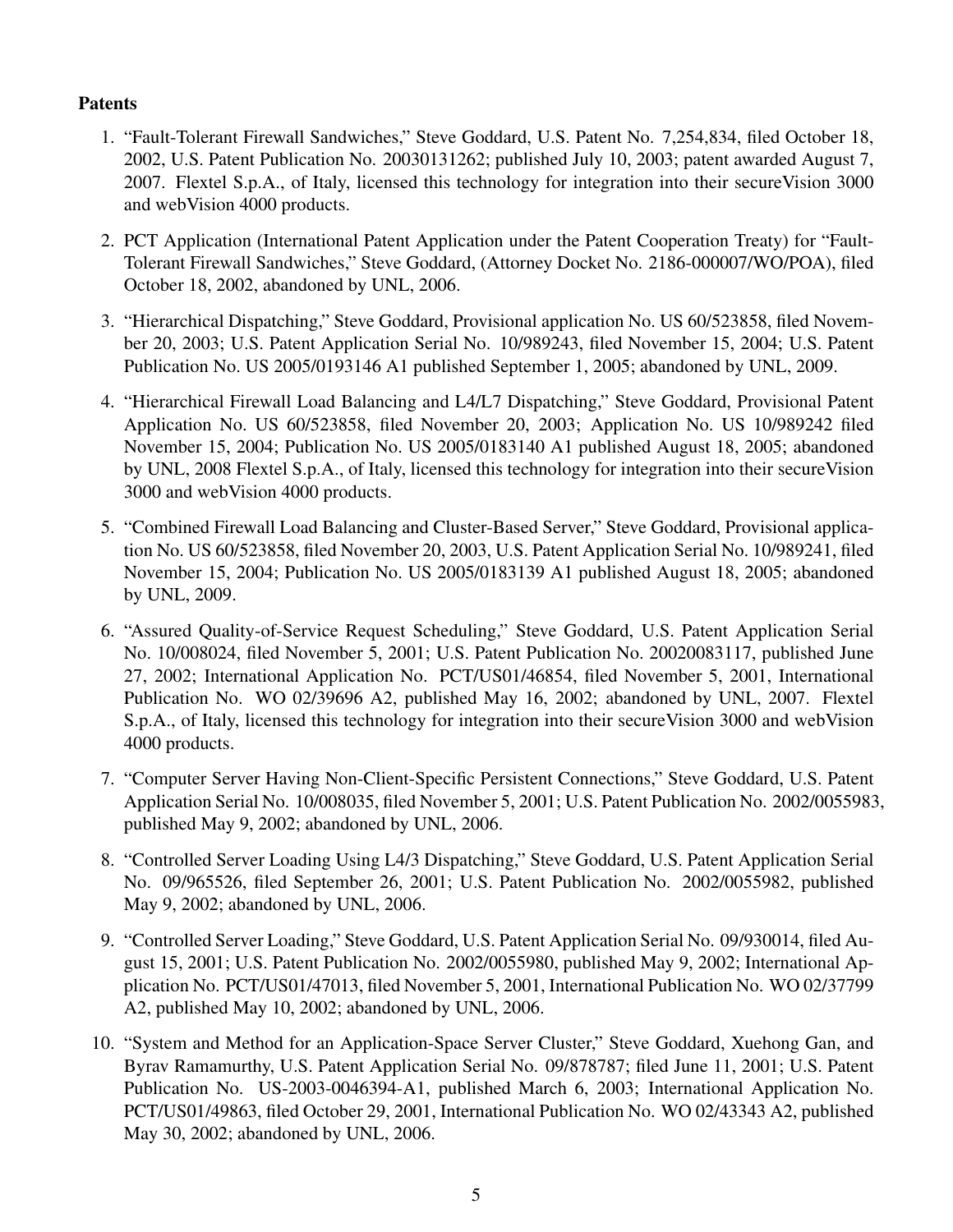# Books Edited and Book Chapters

- 11. *Proceedings of the 27th Euromicro Conference on Real-Time Systems*, Steve Goddard, editor. IEEE Computer Society, 2015.
- 12. "Stochastic Modeling of Delay, Energy Consumption, and Lifetime," Yunbo Wang, Mehmet C. Vuran, and Steve Goddard. Book chapter in *The Art of Wireless Sensor Networks*. Springer, New York, NY, 2014.
- 13. *IEEE International Conference on Embedded and Real-Time Computing Systems and Applications*, Steve Goddard, Chin-Fu Kuo, Jongeun Lee, editors. IEEE Computer Society, 2012.
- 14. *Proceedings Real-Time System Symposium*, Steve Goddard, editor. IEEE Computer Society, 2008.
- 15. *12th IEEE Real-Time and Embedded Technology and Applications Symposium*, Steve Goddard and Steve Liu, editors. IEEE Computer Society, 2006.

# Journal Publications

- 16. "Biofuels From Crop Residue Can Reduce Soil Carbon and Increase CO2 Emissions," Adam J. Liska, Haishun Yang, Maribeth Milner, Steve Goddard, Humberto Blanco-Canqui, Matthew P. Pelton, Xiao X. Fang, Haitao Zhu and Andrew E. Suyker, *Nature Climate Change*, 4, 398–401, 2014. doi:10.1038/nclimate2187 (Contribution: 10%; Type: research, writing and editing)
- 17. "Design and Optimization for Embedded and Real-Time Computing Systems and Applications," Jongeun Lee, Steve Goddard, and Chin-Fu Kuo, *Journal of Systems Architecture*, Editorial, 60(2):151, 2014.

(Contribution: 30%; Type: writing and editing)

- 18. "Efficient Real-Time Divisible Load Scheduling," Anwar Mamat, Ying Lu, Jitender Deogun, Steve Goddard, *Journal of Parallel and Distributed Computing*, 72(12):1603-1616, 2012. (Contribution: 15%; Type: research, writing and editing)
- 19. "Scheduling Real-Time Divisible Loads with Advance Reservations," Anwar Mamat, Ying Lu, Jitender Deogun, Steve Goddard, *Journal of Real-Time Systems*, 48 (3): 264-293, March 2012. (Contribution: 15%; Type: research, writing and editing)
- 20. "Cross-layer Analysis of the End-to-end Delay Distribution in Wireless Sensor Networks," Yunbo Wang, Mehmet C. Vuran and Steve Goddard, *IEEE/ACM Transactions on Networking*, 20 (1): 305- 318, January 2012. Digital Object Identifier: 10.1109/TNET.2011.2159845 (Contribution: 20%; Type: research and editing)
- 21. "Real-Time Scheduling of Divisible Loads in Cluster Computing Environments," Xuan Lin, Anwar Mamat, Ying Lu, Jitender Deogun and Steve Goddard, *Journal of Parallel and Distributed Computing*, 70 (3): 296-308, 2010. (Contribution: 15%; Type: research, writing and editing)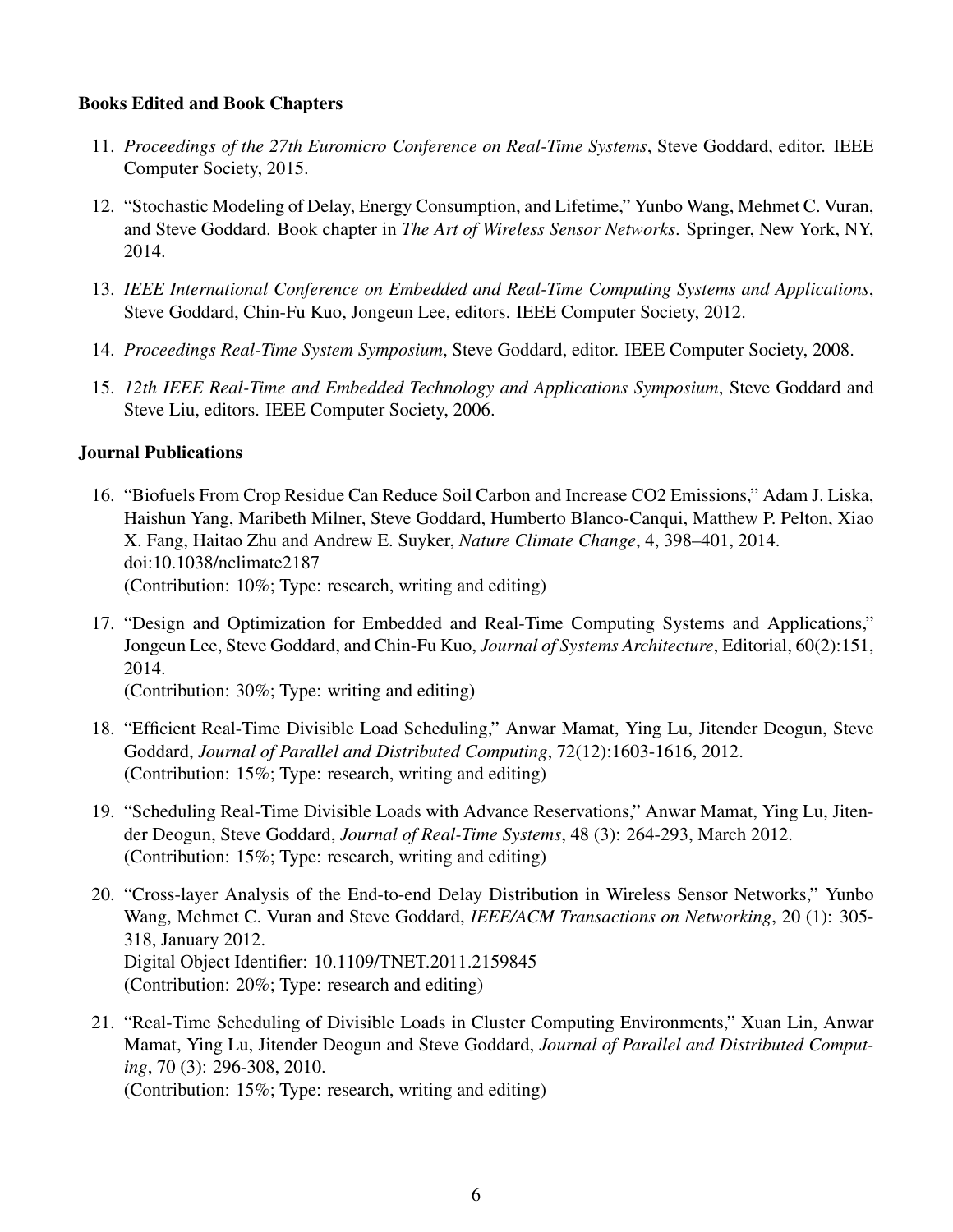- 22. "Modelling Computational Requirements of Mobile Robotic Systems Using Zones and Processing Windows," Ala Qadi, Steve Goddard, Jiangyang Huang and Shane Farritor, *Journal of Real-Time Systems*, 42(1-3): 1-33, 2009. (Contribution: 25%; Type: research, writing and editing)
- 23. "SYS-EDF: a System-wide Energy-efficient Scheduling Algorithm for Hard Real-Time Systems," Hui Cheng and Steve Goddard, *International Journal of Embedded Systems* , 4(2): 141-151, 2009. (Contribution: 25%; Type: research, research supervision and editing)
- 24. "Comparison of Methods for Spatially Estimating Station Temperatures in a Quality Control System," Jinsheng You, Ken G. Hubbard, and Steve Goddard, *International Journal of Climatology*, 28: 777- 787, 2008, Published Online: 1 Aug 2007, in Wiley InterScience. (Contribution: 15%; Type: research and editing)
- 25. "A Serially Complete U.S. Dataset of Temperature and Precipitation for Decision Support Systems," Zhirong Chen, Steve Goddard, Ken G. Hubbard, William S. Sorensen, and Jinsheng You, *Journal of Environmental Informatics*, 8(2): 86-99, December 2006. (Contribution: 25%; Type: research, research supervision and editing)
- 26. "A Software Architecture and Framework for Web-based Distributed Decision Support Systems," Shifeng Zhang and Steve Goddard, *Journal of Decision Support Systems*, 43 (2007): 1133-1150, 2007; available online 11 August 2005. (Contribution: 30%; Type: research supervision and editing)
- 27. "Localization and Follow-the-leader Control of a Heterogeneous Group of Mobile Robots," Jiangyang Huang, Shane M. Farritor, Ala<sup>'</sup> Qadi, and Steve Goddard, *IEEE/ASME Transactions on Mechatronics*, 11(2): 205-215, April 2006. (Contribution: 10%; Type: research supervision and editing)
- 28. "Discovering Associations Between Climatic and Oceanic Parameters to Monitor Drought Using Data Mining Techniques in Nebraska," Tsegaye Tadesse, Donald A. Wilhite, Michael J. Hayes, Sherri K. Harms, and Steve Goddard, *Journal of Climate*, 18 (10): 1541-1550, May 2005. (Contribution: 10%; Type: research supervision and editing)
- 29. "Global Control of Robotic Highway Safety Markers: A Real-time Solution," Jiazheng Shi, Steve Goddard, Anagh Lal, Jason Dumpert, and Shane Farritor, *Journal of Real-Time Systems*, 29: 183- 204, March 2005. (Contribution: 30%; Type: theory and writing)
- 30. "Scheduling Legacy Multimedia Applications," Xin Liu and Steve Goddard, *Journal of Systems and Software*, 75 (3): 319-328, March 2005. (Contribution: 40%; Type: research and writing supervision)
- 31. "Performance of Quality Assurance Procedures for an Applied Climate Information System," Ken G. Hubbard, Steve Goddard, William D. Sorensen, Nathan Wells, and Thomas T. Osugi, *Journal of Atmospheric and Oceanic Technology*, 22 (1): 105-112, January 2005.

(Contribution: 20%; Type: research, research supervision and editing)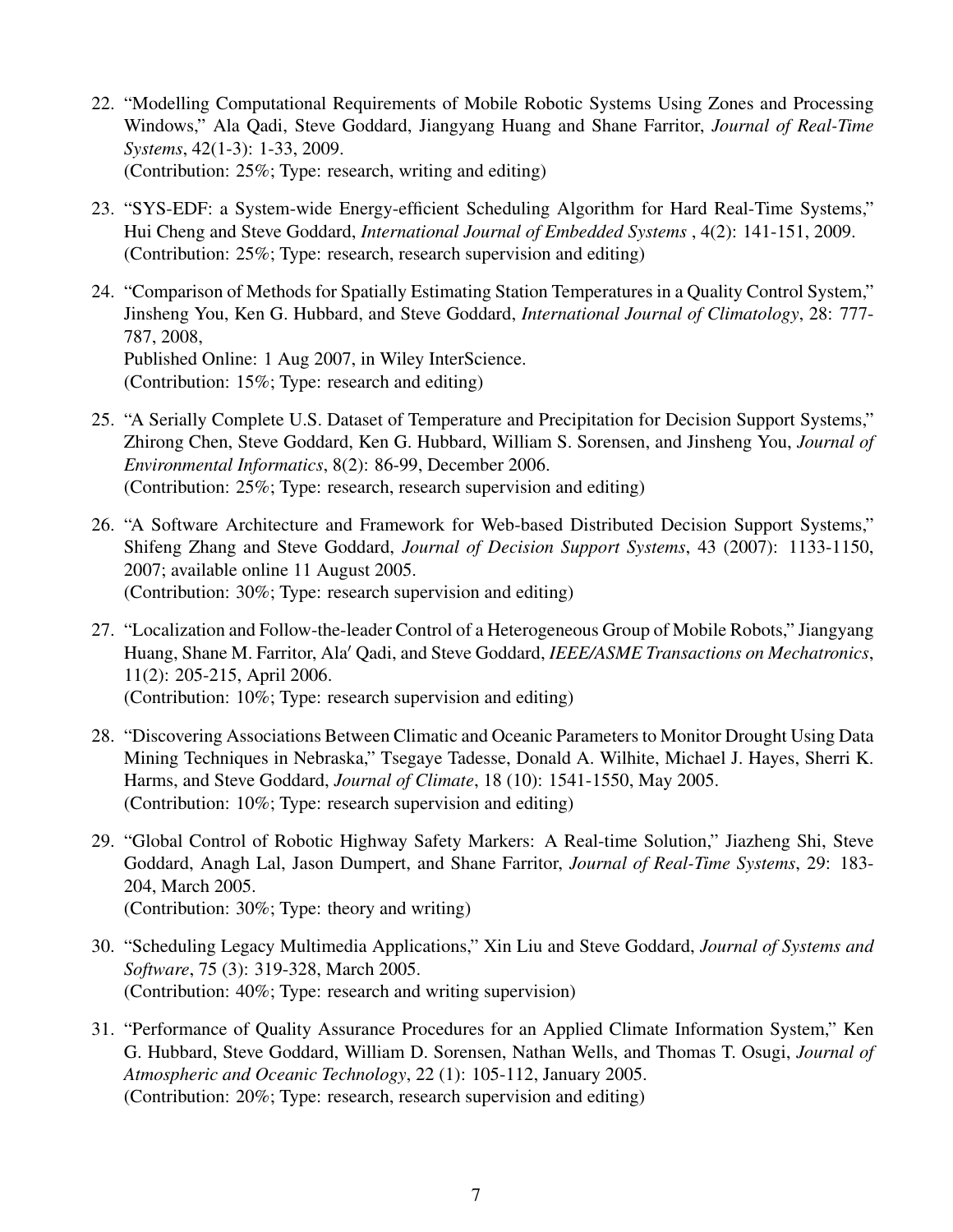- 32. "Intelligent Highway Safety Markers," Shane Farritor and Steve Goddard, *IEEE Intelligent Systems*, 19 (6): 8-12, November 2004. (Contribution: 20%; Type: research and writing)
- 33. "Drought Monitoring Using Data Mining Techniques: A case study for Nebraska, U.S.A.," Tsegaye Tadesse, Donald A. Wilhite, Sherri K. Harms, Michael J. Hayes, and Steve Goddard, *Natural Hazards*, 33 (1): 137-159, September 2004. (Contribution: 10%; Type: research supervision and editing)
- 34. "The Design and Implementation of an OpenGIS Conforming Feature-Coverage-Map Server Implementation Specification for CORBA," Shifeng Zhang and Steve Goddard, *Journal of Environmental Informatics*, 3 (2): 77-88, June 2004. (Contribution: 30%; Type: research supervision and editing)
- 35. "A Self-Calibrating Palmer Drought Severity Index," Nathan Wells, Steve Goddard, and Michael J. Hayes, *Journal of Climate*, 17 (12): 2335-2351, June 2004. (Contribution: 40%; Type: research and writing)
- 36. "OpenGIS Conforming Map-Feature Server Implementation Specifications in Component-Based Distributed Systems,"Shifeng Zhang and Steve Goddard, *Environmental Informatics Archives*, 1 (2): 487- 496, 2003. (Contribution: 40%; Type: research and writing supervision)
- 37. "Geospatial Decision Support for Drought Risk Management," Steve Goddard, Sherri K. Harms, Stephen E. Reichenbach, Tsegaye Tadesse, and William J. Waltman, *Communications of the ACM*, 46 (1): 35-37, January 2003. (Contribution: 25%; Type: system design and writing)
- 38. "Analyzing the Real-Time Properties of a U.S. Navy Signal Processing System," Steve Goddard and Kevin Jeffay, *International Journal of Reliability, Quality and Safety Engineering*, Special Issue for top ranked HASE'99 papers, 8 (4): 301-322, September 2001. (Contribution: 80%; Type: theoretical model and system analysis)
- 39. "Managing Latency and Buffer Requirements in Processing Graph Chains," Steve Goddard and Kevin Jeffay, *The Computer Journal*, special Issue on High Assurance Systems, Vol. 44, No. 6, 2001, pp. 486-503.

(Contribution: 70%; Type: theoretical model and system analysis)

- 40. "LSMAC vs. LSNAT: Scalable Cluster-based Web Servers," Xuehong Gan, Trevor Schroeder, Steve Goddard, and Byrav Ramamurthy, *Cluster Computing: The Journal of Networks, Software Tools and Applications*, 3 (3): 175-185, 2000. (Contribution: 25%; Type: system design; acceptance rate unknown)
- 41. "Scalable Web Server Clustering Technologies," Trevor Schroeder, Steve Goddard, and Byrav Ramamurthy, *IEEE Network: Special Issue on Web Performance*, 14 (3): 38-45, 2000. (Contribution: 33%; Type: theory and taxonomy development)
- 42. "Connected Components Algorithms For Mesh Connected Parallel Computers," Steve Goddard, Subodh Kumar, and Jan F. Prins, *Parallel Algorithms*, Sandeep Bhatt ed., DIMACS: Series in Discrete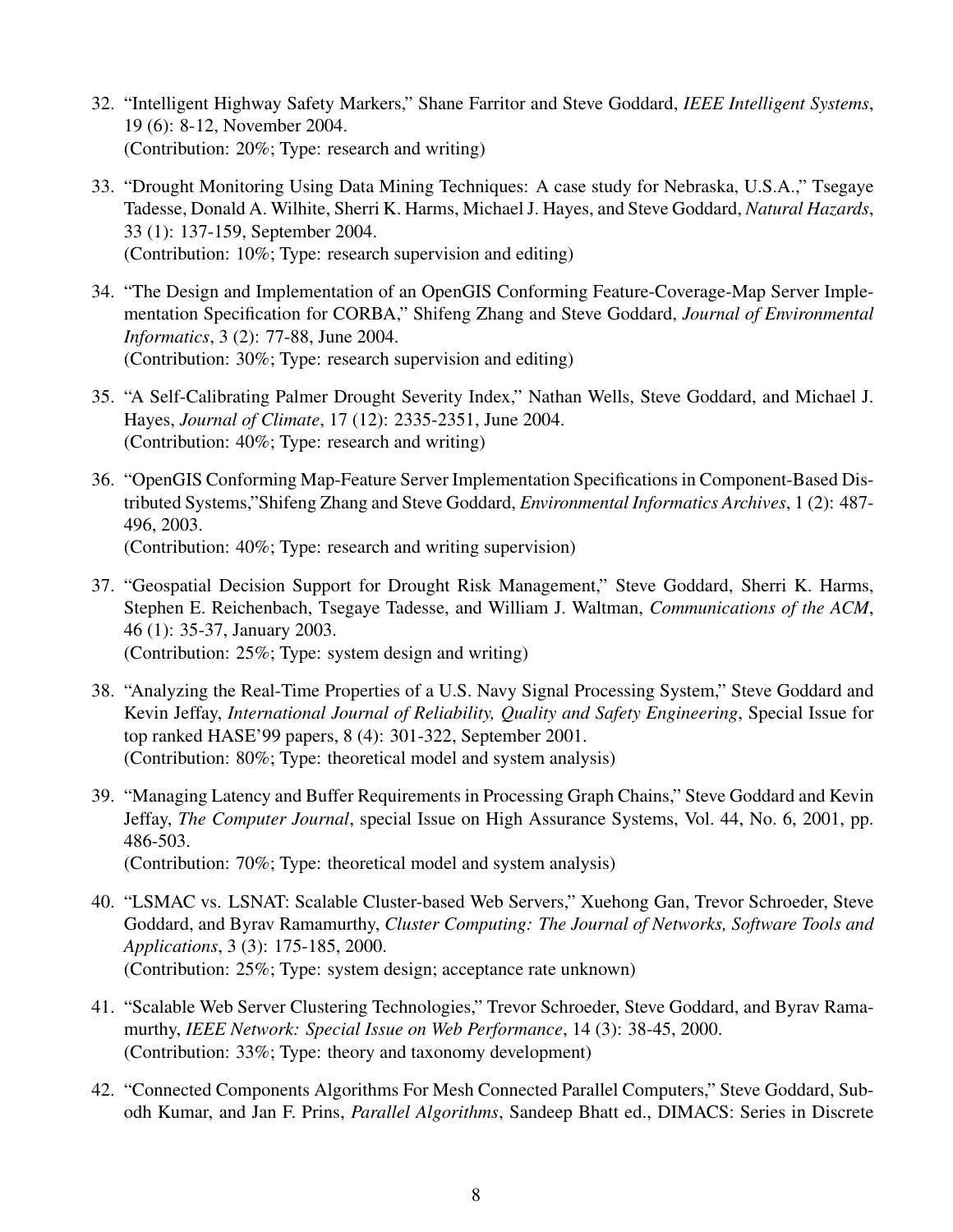Mathematics and Theoretical Computer Science, Vol. 30, American Mathematical Society, Providence, RI, 1997, pp. 43-58. (Contribution: 33%; Type: graph theory research)

Refereed and Peer Reviewed Conference Publications (Each full length paper was reviewed by at least three peers.)

- 43. "STOOP: Stochastically-Dominant Access Point Selection in Enterprise WLANs," Yu Bai, Mehmet Can Vuran, Demet Batur, and Steve Goddard, *Proceedings of the IEEE Int. Conf. on Smart Computing (SMARTCOMP 2017)*, Hong Kong, China, May 2017, pp. 195 - 202. (Contribution: 15%; Type: research and editing; acceptance rate unknown)
- 44. "Stochastic Performance Trade-offs in the Design of Real-Time Wireless Sensor Networks," Yunbo Wang, Mehmet C. Vuran, and Steve Goddard, *Proceedings of the Int. Conf. on Computing, Networking, and Communications (ICNC '15)*, Anaheim, CA, February 2015, pp. 931 - 937. (Contribution: 15%; Type: research and editing; acceptance rate unknown)
- 45. "Response Time Analysis of Hierarchical Scheduling: the Synchronized Deferrable Servers Approach," Haitao Zhu, Steve Goddard, and Matthew B. Dwyer, *Proceedings of the 32nd IEEE Real-Time Systems Symposium*, Vienna, Austria, December 2011, pp. 239-248. (Contribution: 25%; Type: research and editing; 22% acceptance rate)
- 46. "Analysis of Event Detection Delay in Wireless Sensor Networks," Yunbo Wang, Mehmet C. Vuran, and Steve Goddard, *Proceedings IEEE INFOCOM 2011 (30th IEEE International Conference on Computer Communications)*, Shanghai, China, April 2011, pp. 1296 - 1304. (Contribution: 15%; Type: research and editing; 16% acceptance rate)
- 47. "Feedback-Control Based Real-Time Divisible Load Scheduling," Anwar Mamat, Ying Lu, Jitender Deogun and Steve Goddard, *Proceedings of the 22nd IASTED International Conference on Parallel and Distributed Computing and Systems (PDCS)*, Marina Del Rey, CA, November, 2010, 8 pages. DOI: 10.2316/P.2010.724-012 (Contribution: 15%; Type: research and editing; acceptance rate unknown)
- 48. "Stochastic Analysis of Energy Consumption in Wireless Sensor Networks," Yunbo Wang, Mehmet C. Vuran, and Steve Goddard, *Proceedings of the 7th IEEE Communications Society Conference on Sensor, Mesh and Ad Hoc Communications and Networks (SECON 2010)*, Boston, MA, U.S.A., June 2010, pp. 1 - 9. DOI: 10.1109/SECON.2010.5508259 (Contribution: 15%; Type: research and editing; 23% acceptance rate)
- 49. "A Concept Lattice-based Event Model for Cyber-Physical Systems," Ying Tan, Mehmet C. Vuran, Steve Goddard, Yue Yu, Miao Song and Shangping Ren, *Proceedings of the ACM/IEEE First International Conference on Cyber-Physical Systems*, Stockholm, Sweden, April, 2010, pp. 50-60. (Contribution: 15%; Type: research and editing; approximately 25% acceptance rate)
- 50. "Selecting Server Parameters for Predictable Runtime Monitoring," Haitao Zhu, Steve Goddard, and Matthew B. Dwyer, *Proceedings of the 16th IEEE Real-Time and Embedded Technology and Applications Symposium*, Stockholm, Sweden, April, 2010, pp. 227-236. (Contribution: 25%; Type: research and editing; 22% acceptance rate)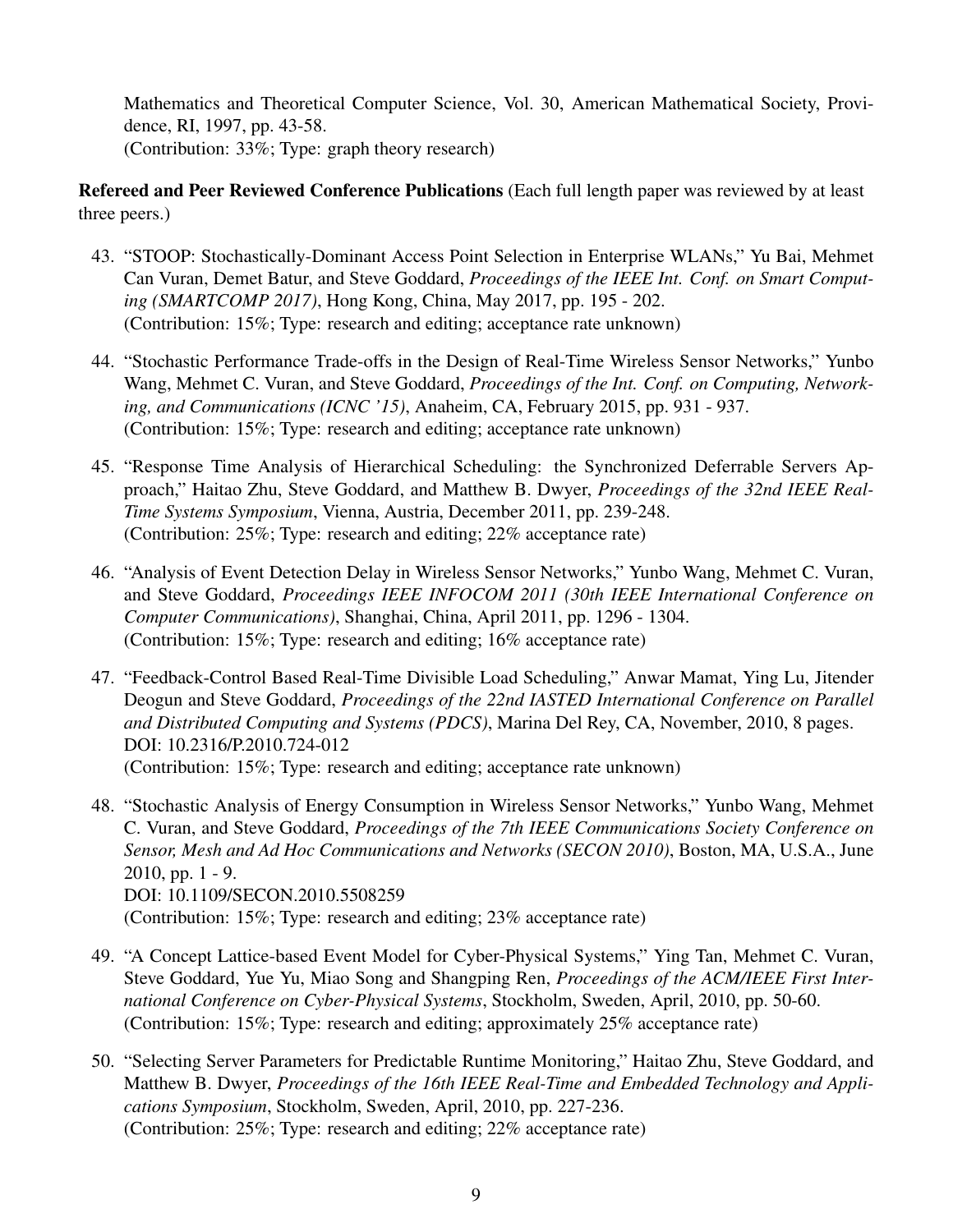- 51. "An Efficient Algorithm for Real-Time Divisible Load Scheduling," Anwar Mamat, Ying Lu, Jitender Deogun, Steve Goddard, *Proceedings of the 16th IEEE Real-Time and Embedded Technology and Applications Symposium*, Stockholm, Sweden, April, 2010, pp. 323-332. (Contribution: 15%; Type: research and editing; 22% acceptance rate)
- 52. "Real-Time Scheduling of Divisible Loads in Clusters to Handle Estimated Execution Time Inaccuracies," Duc Luong, Ying Lu, Jitender Deogun, Steve Goddard, *Proceedings of the 7th International Conference on Cybernetics and Information Technologies, Systems and Applications: CITSA 2010*, Orlando, Florida, June 2010.

(Contribution: 15%; Type: research and editing; acceptance rate unknown)

- 53. "Cross-layer Analysis of the End-to-end Delay Distribution in Wireless Sensor Networks," Yunbo Wang, Mehmet C. Vuran and Steve Goddard, *Proceedings of the 30th IEEE Real-Time Systems Symposium*, Washington, D.C., December 2009, pp. 138-147. (Contribution: 20%; Type: research and editing; 21% acceptance rate)
- 54. "Real-time Divisible Load Theory: A Perspective," Suriayati Chuprat, Shaharuddin Salleh, and Steve Goddard *Proceedings of the Workshop on Real-time Systems on Multicore Platforms: Theory and Practice* (being held in conjunction with ICPP'09), Vienna, Austria, September, 2009, 6 pages. (Contribution: 20%; Type: research and editing; acceptance rate unknown)
- 55. "Predictable Runtime Monitoring," Haitao Zhu, Matthew B. Dwyer and Steve Goddard, *Proceedings of the 21st Euromicro Conference on Real-Time Systems*, Dublin, Ireland, July 2009, pp. 173-183. (Contribution: 25%; Type: research and editing; 25% acceptance rate)
- 56. "Event Model for Cyber-Physical Systems," Ying Tan, Mehmet Can Vuran and Steve Goddard, *Proceedings of the 29th IEEE International Conference on Distributed Computing Systems Workshops*, The 2nd International Workshop on Cyber-Physical Systems (WCPS 2009), Montreal, Canada, June 2009, pp. 44-50.

(Contribution: 30%; Type: research and editing; acceptance rate unknown)

- 57. "Multi-Round Real-Time Divisible Load Scheduling for Clusters," Xuan Lin, Ying Lu, Jitender Deogun, Steve Goddard, *Proceedings of the 15th International Conference on High Performance Computing–HiPC 2008*, Bangalore, India, December, 2008, pp. 196-207. (Contribution: 15%; Type: research and editing; 15% acceptance rate)
- 58. "Real-Time Divisible Load Scheduling with Advance Reservations," Anwar Mamat, Ying Lu, Jitender Deogun and Steve Goddard *Proceedings of the 20th Euromicro Conference on Real-Time Systems*, Prague, Czech Republic, July 2008, pp. 37-46. (Contribution: 15%; Type: research and editing; 31% acceptance rate)
- 59. "Using Dynamic Processing Windows for Robot Group Control," Ala' Qadi, Steve Goddard, Jiangyang Huang, and Shane Farritor, *Proceedings of the 2008 IEEE International Conference on Robotics and Automation*, Pasadena, California, May, 2008, pp. 3782-3789. (Contribution: 25%; Type: research and editing; 43% acceptance rate)
- 60. "Enhanced Real-Time Divisible Load Scheduling with Different Processor Available Times," Xuan Lin, Ying Lu, Jitender Deogun, Steve Goddard, *Proceedings of the 14th International Conference on High Performance Computing–HiPC 2007*, Goa, India, December, 2007, pp. 308-319. (Contribution: 15%; Type: research and editing; 21% acceptance rate)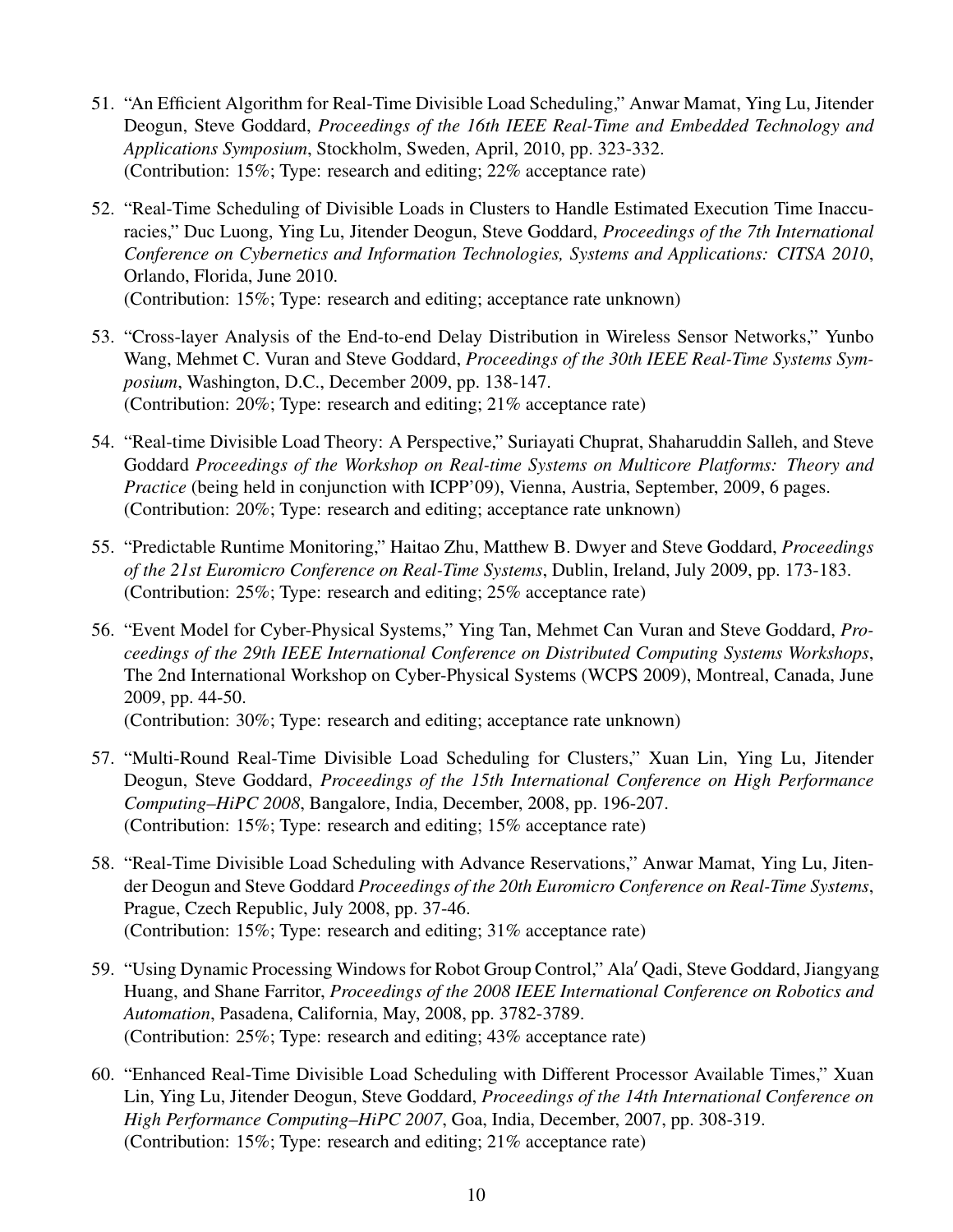- 61. "Real-Time Divisible Load Scheduling with Different Processor Available Times," Xuan Lin, Ying Lu, Jitender Deogun, Steve Goddard, *Proceedings of the 2007 International Conference on Parallel Processing (ICPP-07)*, XiAn, China, September, 2007, 20 pages. (Contribution: 15%; Type: research and editing; 25% acceptance rate)
- 62. "Dynamic Speed and Sensor Rate Adjustment for Mobile Robotic Systems," Ala' Qadi, Steve Goddard, Jiangyang Huang, and Shane Farritor, *Proceedings of the 19th Euromicro Conference on Real-Time Systems*, Pisa, Italy, July 2007, pp. 93-102. (Contribution: 25%; Type: research; 30% acceptance rate)
- 63. "Real-Time Divisible Load Scheduling for Cluster Computing," Xuan Lin, Ying Lu, Jitender Deogun and Steve Goddard, *Proceedings of the 13th IEEE Real-Time and Embedded Technology and Applications Symposium*, Bellevue, Washington, April, 2007, pp. 303-314. (Contribution: 15%; Type: research and editing; 30% acceptance rate)
- 64. "EEDS NR: An Online Energy-Efficient I/O Device Scheduling Algorithm for Hard Real-Time Systems with Non-preemptible Resources," Hui Cheng and Steve Goddard, *Proceedings of the 18th Euromicro Conference on Real-Time Systems*, Dresden Germany, July 2006, pp. 251-260. (Contribution: 25%; Type: research; 20% acceptance rate)
- 65. "VRE-NET: A QoS-supported Network Subsystem for Multimedia Applications," Hui Cheng and Steve Goddard, *Proceedings of the IEEE 20th International Conference on Advanced Information Networking and Applications (AINA 2006)*, Vienna, Austria, April 2006, pp. 113-118. (Contribution: 40%; Type: research; 32% acceptance rate)
- 66. "Online Energy-Aware I/O Device Scheduling for Hard Real-Time Systems," Hui Cheng and Steve Goddard, *Proceedings of Design, Automation and Test in Europe (Date 06)*, Munich, Germany, March 2006, pp. 1055-1060. (Contribution: 40%; Type: research; 25% acceptance rate)
- 67. "An Algorithm for Boundary Discovery in Wireless Sensor Networks, " Jitender S. Deogun, Saket Das, Haitham S. Hamza, Steve Goddard, *Proceedings of the 12th Annual IEEE International Conference on High Performance Computing (HiPC)*, Goa, India, December 2005. (Contribution: 10%; Type: research supervision; 18.5% acceptance rate)
- 68. "Integrated Device Scheduling and Processor Voltage Scaling for System-wide Energy Conservation", Hui Cheng and Steve Goddard, *Proceedings of the 2nd Int'l Workshop on Power-Aware Real-Time Computing (PARC '05)*, Jersey City, New Jersey, September, 2005 (Contribution: 30%; Type: research supervision; acceptance rate unknown)
- 69. "A Performance and Schedulability Analysis of an Autonomous Mobile Robot," Ala' Qadi, Steve Goddard, Jiangyang Huang, and Shane Farritor, *Proceedings of the 17th Euromicro Conference on Real-Time Systems*, Palma de Mallorca, Balearic Islands, Spain, July 2005, pp. 239-248. (Contribution: 35%; Type: theory and writing; 17% acceptance rate)
- 70. "xSADL: An Architecture Description Language to Specify Component-based Systems," Shifeng Zhang and Steve Goddard, *Proceedings of the International Conference on Information Technology Coding and Computing*, Las Vegas, Nevada, April 2005. (Contribution: 20%; Type: research supervision; acceptance rate unknown)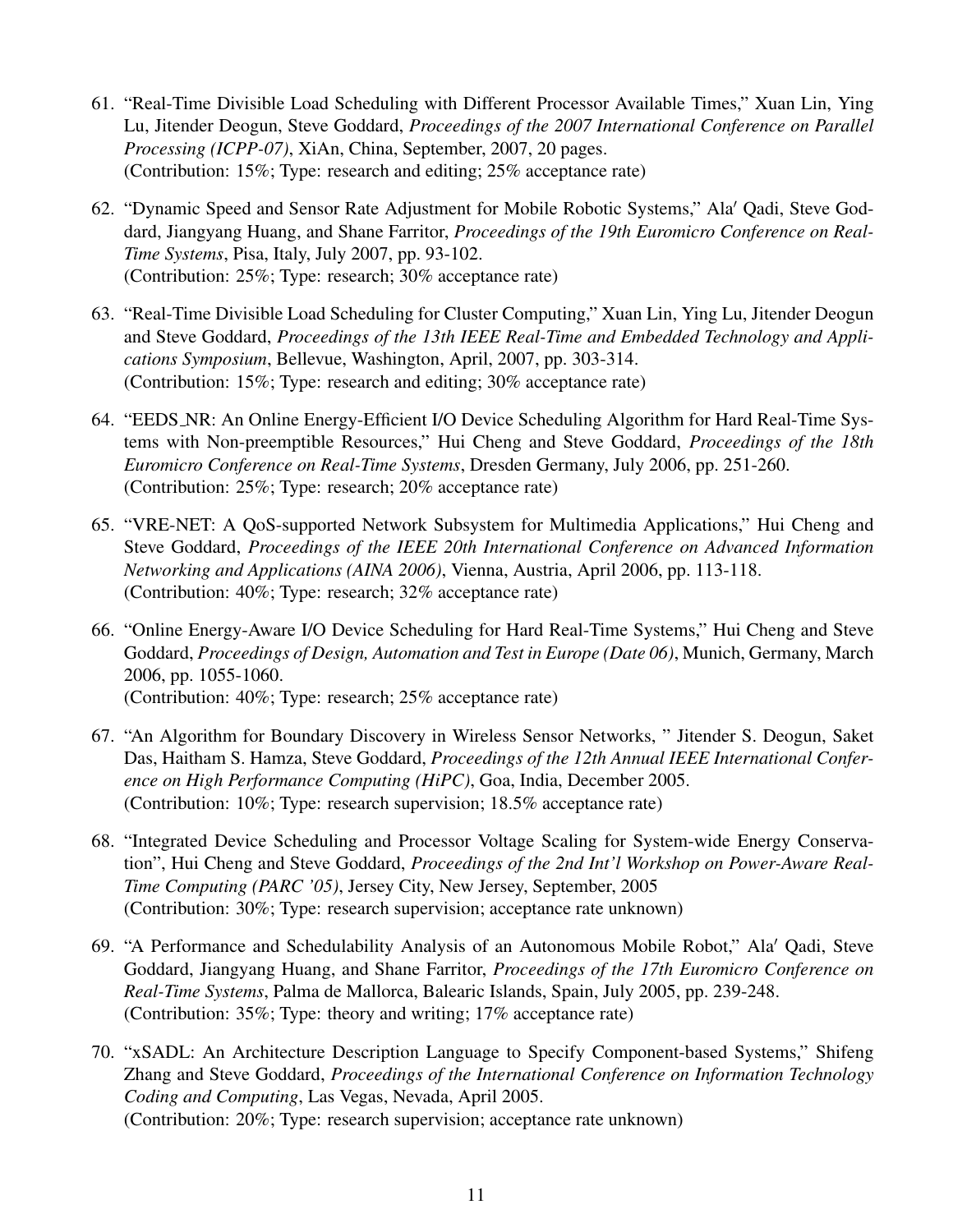- 71. "A Variable Rate Execution Model," Steve Goddard and Xin Liu, *Proceedings of the 16th Euromicro Conference on Real-Time Systems*, Catania, Italy, July 2004, pp. 135-143. (Contribution: 55%; Type: theory and writing; 25% acceptance rate)
- 72. "A Stateful Architecture Description Language to Support Component Composition," Shifeng Zhang and Steve Goddard, *Proceedings of the 2004 International Conference on Software Engineering Research and Practice*, Las Vegas, Nevada, June 2004, pp. 327-335. (Contribution: 30%; Type: research supervision and editing; acceptance rate unknown)
- 73. "A Stateful Architecture Description Language and Its Supporting Development Environment, Shifeng Zhang and Steve Goddard, *Proceedings of International Workshop on Systems/Software Architectures*, Las Vegas, Nevada, June 2004, pp. 74-80. (Contribution: 30%; Type: research supervision and editing; acceptance rate unknown)
- 74. "Supporting Dynamic QoS in Linux," Xin Liu and Steve Goddard, *Proceedings of the 10th IEEE Real-Time and Embedded Technology and Applications Symposium*, Toronto, Canada, May 2004, pp. 246-254. (Contribution: 40%; Type: theory and writing; 30% acceptance rate)

- 75. "A Real-Time Model for the Robotic Highway Safety Marker System," Jiazheng Shi, Steve Goddard, Anagh Lal, and Shane Farritor, *Proceedings of the 10th IEEE Real-Time and Embedded Technology and Applications Symposium*, Toronto, Canada, May 2004, pp. 331-340. (Contribution: 30%; Type: theory and writing; 30% acceptance rate)
- 76. "Digital Government: Reviving the Newhall Simulation Model to Understand the Patterns and Trends of Soil Climate Regimes and Drought Events," William J. Waltman, Steve Goddard, Stephen E. Reichenbach, Gang Gu, Ian J. Cottingham, Jeff S. Peake, Tsegaye Tadesse, Sherri K. Harms, and Jitender S. Deogun, *Proceedings of the National Conference on Digital Government Research*, Seattle, Washington, May 2004, pp. 117-126.

(Contribution: 40%; Type: research, system development; 33% acceptance rate)

77. "A Dynamic Voltage Scaling Algorithm for Sporadic Tasks," Ala' Qadi, Steve Goddard, and Shane Farritor, *Proceedings of the 24th IEEE Real-Time Systems Symposium*, Cancun, Mexico, December 2003, pp. 52-62.

(Contribution: 45%; Type: theory and writing; 19% acceptance rate)

- 78. "Patterns and Trends of Soil Climate Regimes and Drought Events in the Northern Great Plains," W.J. Waltman, S. Goddard, S.E. Reichenbach, M.D. Svoboda, M.J. Hayes, and J.S. Peake, *Proceedings of the Applied Geography Conference*, Colorado Springs, Colorado, November 2003. (Contribution: 20%; Type: research; acceptance rate unknown)
- 79. "Resource Sharing in an Enhanced Rate-Based Execution Model," Xin Liu and Steve Goddard, *Proceedings of the 15th Euromicro Conference on Real-Time Systems*, Porto, Portugal, July 2003, pp. 131-140.

(Contribution: 40%; Type: research and writing supervision; 31% acceptance rate)

80. "3CoFramework: A Component-Based Framework for Distributed Applications," Shifeng Zhang and Steve Goddard, *Proceedings of the International Conferences on Software Engineering Research and Practice 2003*, Volume I, Las Vegas, Nevada, June 2003, pp. 398-404. (Contribution: 40%; Type: research supervision and editing; acceptance rate unknown)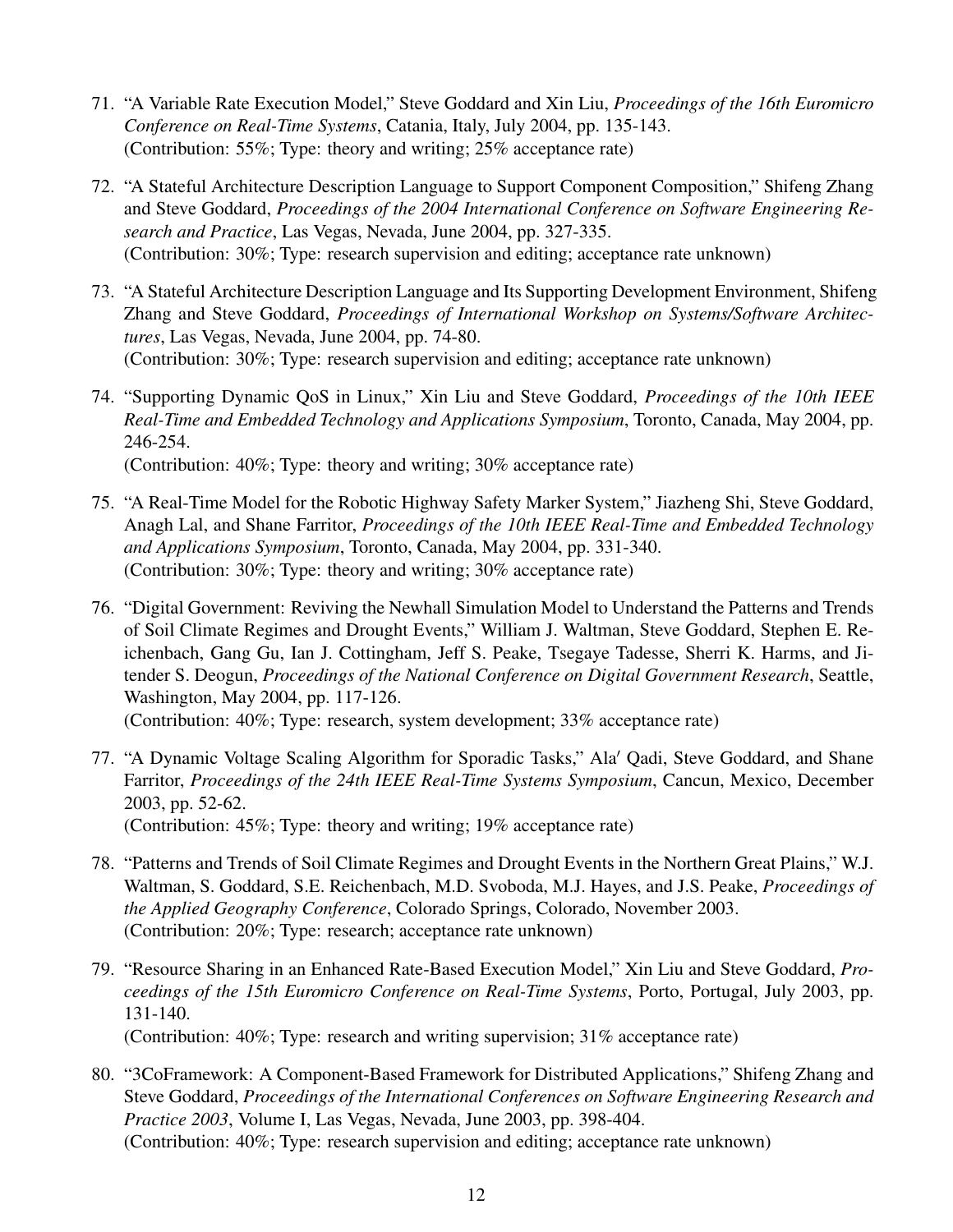- 81. "Building Knowledge Discovery into a Geo-spatial Decision Support System," Sherri Harms, Jitender Deogun, Steve Goddard and Tsegaye Tadesse, *Proceedings of the 2003 ACM Symposium on Applied Computing*, Melbourne, Florida, March 2003, pp. 445-449. (Contribution: 25%; Type: system architecture and writing; 26% acceptance rate in Data Mining Track)
- 82. "Scheduling Aperiodic Requests under the Rate-Based Execution Model," Steve Goddard and Xin Liu, *Proceedings of the 23rd IEEE Real-Time Systems Symposium*, Austin, Texas, December 2002, pp. 15-25.

(Contribution: 75%; Type: theory and writing; 30% acceptance rate)

- 83. "An E-Commerce Decision Support System Design for Web Customer Retention," David Olson, Sebastian Elbaum, Steve Goddard, Fred Choobineh, *Proceedings of Americas Conference on Information Systems*, Dallas, Texas, August 2002, pp. 201-207. (Contribution: 25%; Type: system design; acceptance rate unknown)
- 84. "A Software Architecture for Distributed Geospatial Decision Support Systems," Steve Goddard, Shifeng Zhang, William Waltman, Dennis Lytle, and Seavey Anthony, *Proceedings of the Second National Conference on Digital Government Research*, Los Angeles, California, May 2002, pp. 45- 52.

(Contribution: 30%; Type: system design, writing; acceptance rate unknown)

- 85. "The SASHA Architecture for Network-Clustered Web Servers," Steve Goddard and Trevor Schroeder, *Proceedings of the Sixth IEEE International Symposium on High Assurance Systems Engineering*, Boca Raton, Florida, October 2001, pp. 163-172. (Contribution: 50%; Type: theoretical model and system design; 45% acceptance rate)
- 86. "An Unavailability Analysis of Firewall Sandwich Configurations," Steve Goddard, Roger Kieckhafer and Yuping Zhang, *Proceedings of the Sixth IEEE International Symposium on High Assurance Systems Engineering*, Boca Raton, Florida, October 2001, pp. 139-148. (Contribution: 33%; Type: system design; 45% acceptance rate)
- 87. "Data Mining in a Geospatial Support System for Drought Risk Management," Sherri Harms, Steve Goddard, Stephen Reichenbach, William Waltman, and Tsegaye Tadesse, *Proceedings of the First National Conference on Digital Government Research*, Los Angeles, California, May 2001, pp. 9-16. (Contribution: 20%; Type: system design; acceptance rate unknown)
- 88. "The Synthesis of Real-Time Systems from Processing Graphs," Steve Goddard and Kevin Jeffay, *Proceedings of the Fifth IEEE International Symposium on High Assurance Systems Engineering*, Albuquerque, New Mexico, November 2000, pp. 177-186. (Contribution: 80%; Type: theoretical model and system analysis; 44% acceptance rate)
- 89. "Capturing an Application's Temporal Properties with UML for Real-Time," Weiguo He and Steve Goddard, *Proceedings of the Fifth IEEE International Symposium on High Assurance Systems Engineering*, Albuquerque, New Mexico, November 2000, pp. 65-74. (Contribution: 50%; Type: theoretical model; 44% acceptance rate)
- 90. "LSMAC and LSNAT: Two Approaches for Cluster-based Scalable Web Servers," Xuehong Gan, Trevor Schroeder, Steve Goddard and Byrav Ramamurthy, *Proceedings of ICC 2000*, New Orleans, Louisiana, June 2000. (Contribution: 25%; Type: system design; acceptance rate unknown)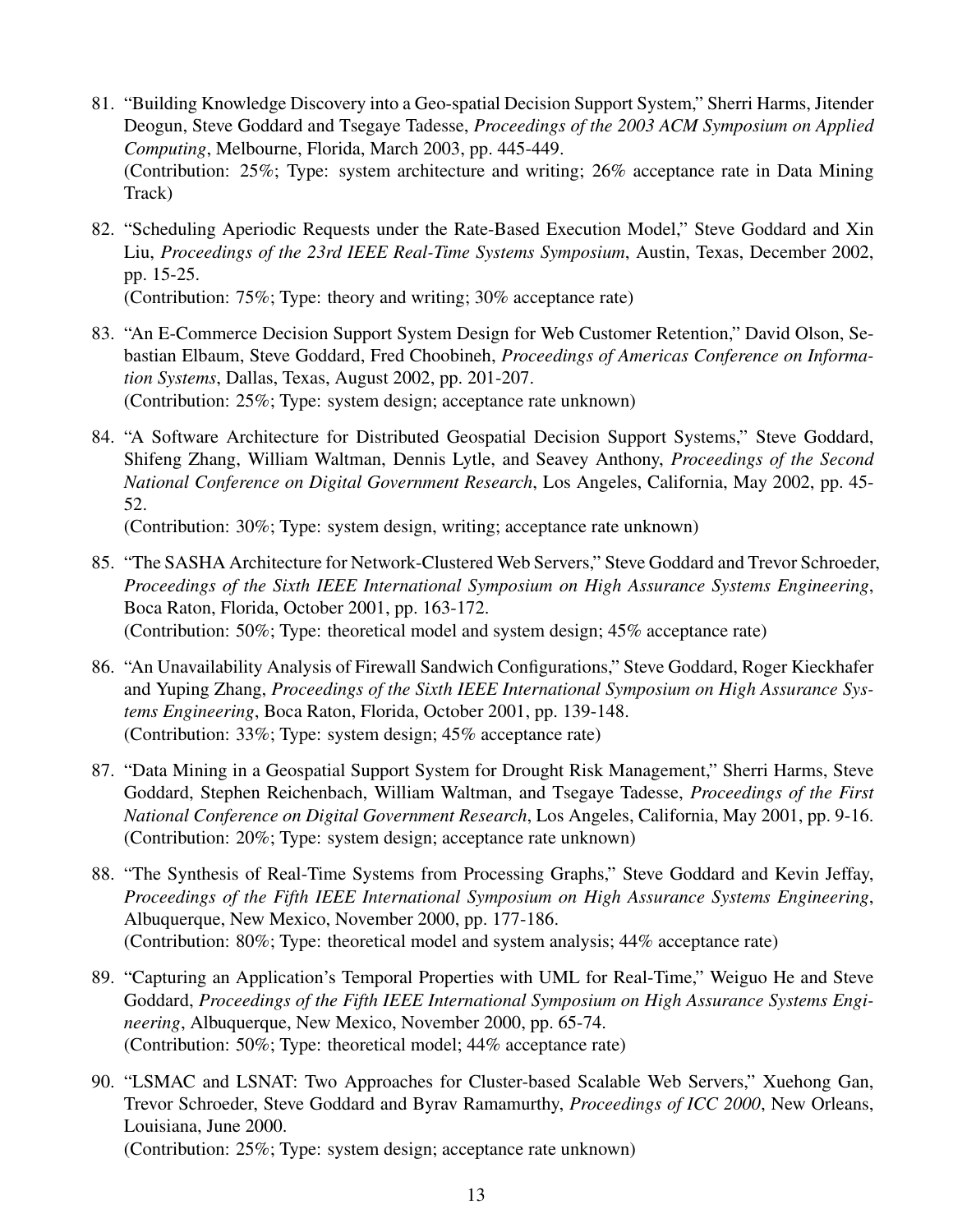- 91. "A Theory of Rate-Based Execution," Kevin Jeffay and Steve Goddard, *Proceedings of the 20th IEEE Real-Time Systems Symposium*, Phoenix, Arizona, December 1999, pp. 304-314. (Contribution: 50%; Type: theoretical model; 27% acceptance rate)
- 92. "Analyzing the Real-Time Properties of a U.S. Navy Signal Processing System," Steve Goddard and Kevin Jeffay, *Proceedings of the Fourth IEEE International Symposium on High Assurance Systems Engineering*, Washington, D.C., November 1999, pp. 141-150. (Contribution: 80%; Type: theoretical model and system analysis; 45% acceptance rate)
- 93. "Managing Memory Requirements in the Synthesis of Real-Time Systems from Processing Graphs," Steve Goddard and Kevin Jeffay, *Proceedings of the IEEE Real-Time Technology and Applications Symposium*, Denver, Colorado, June 1998, pp. 59-70. (Contribution: 70%; Type: theoretical model and system analysis; 28% acceptance rate)
- 94. "Feasibility Concerns in PGM Graphs with Bounded Buffers," Sanjoy Baruah, Steve Goddard and Kevin Jeffay, *Proceedings of the Third IEEE International Conference on Engineering of Complex Computer Systems*, Como, Italy, September 1997, pp. 130-139. (Contribution: 33%; Type: theory research; acceptance rate unknown)
- 95. "Analyzing the Real-Time Properties of a Dataflow Execution Paradigm using a Synthetic Aperture Radar Application," Steve Goddard and Kevin Jeffay, *Proceedings of the IEEE Real-Time Technology and Applications Symposium*, Montreal, Canada, June 1997, pp. 60-71. (Contribution: 60%; Type: theoretical model and system analysis; 27% acceptance rate)
- 96. "Connected Components Algorithms For Mesh Connected Parallel Computers," Subodh Kumar, Steve Goddard, and Jan F. Prins, *Proceedings of the Third DIMACS Implementation Challenge*, October 1994, pp. 37-51. (Contribution: 33%; Type: experimental analysis; acceptance rate unknown)

# Peer Reviewed Regional Conference Publications

(Each full length paper was reviewed by at least two peers.)

- 97. "Comparison of Three Kalman Filters for an Indoor Passive Tracking System," Shuo Shen, Chen Xia, Robert Sprick, Lance Perez, Steve Goddard, *Proceedings of the IEEE Electro/Information Technology Conference*, Chicago, Illinois, May 2007. (Contribution: 20%; Type: writing and research supervision; acceptance rate unknown)
- 98. "A Study on the Cricket Location-Support System Communication Protocols," Yunbo Wang, Steve Goddard, Lance Perez, *Proceedings of the IEEE Electro/Information Technology Conference*, Chicago, Illinois, May 2007. (Contribution: 33%; Type: writing and research supervision; acceptance rate unknown)
- 99. "On the Ranging in the Cricket Localization System," Charles Gleason, Lance C. Pérez, Steve Goddard, *Proceedings of the IEEE Electro/Information Technology Conference*, East Lansing, Michigan, May 2006, pp. 619-624. (Contribution: 20%; Type: writing and research supervision; acceptance rate unknown)
- 100. "2-D Tracking Performance Evaluation Using the Cricket Location-Support System," Saket Das, Charles Gleason, Shuo Shen, Steve Goddard, Lance C. Pérez, *Proceedings of the IEEE Electro/Information Technology Conference*, Lincoln, Nebraska, May 2005, pp. 1-6. (Contribution: 20%; Type: writing and research supervision; acceptance rate unknown)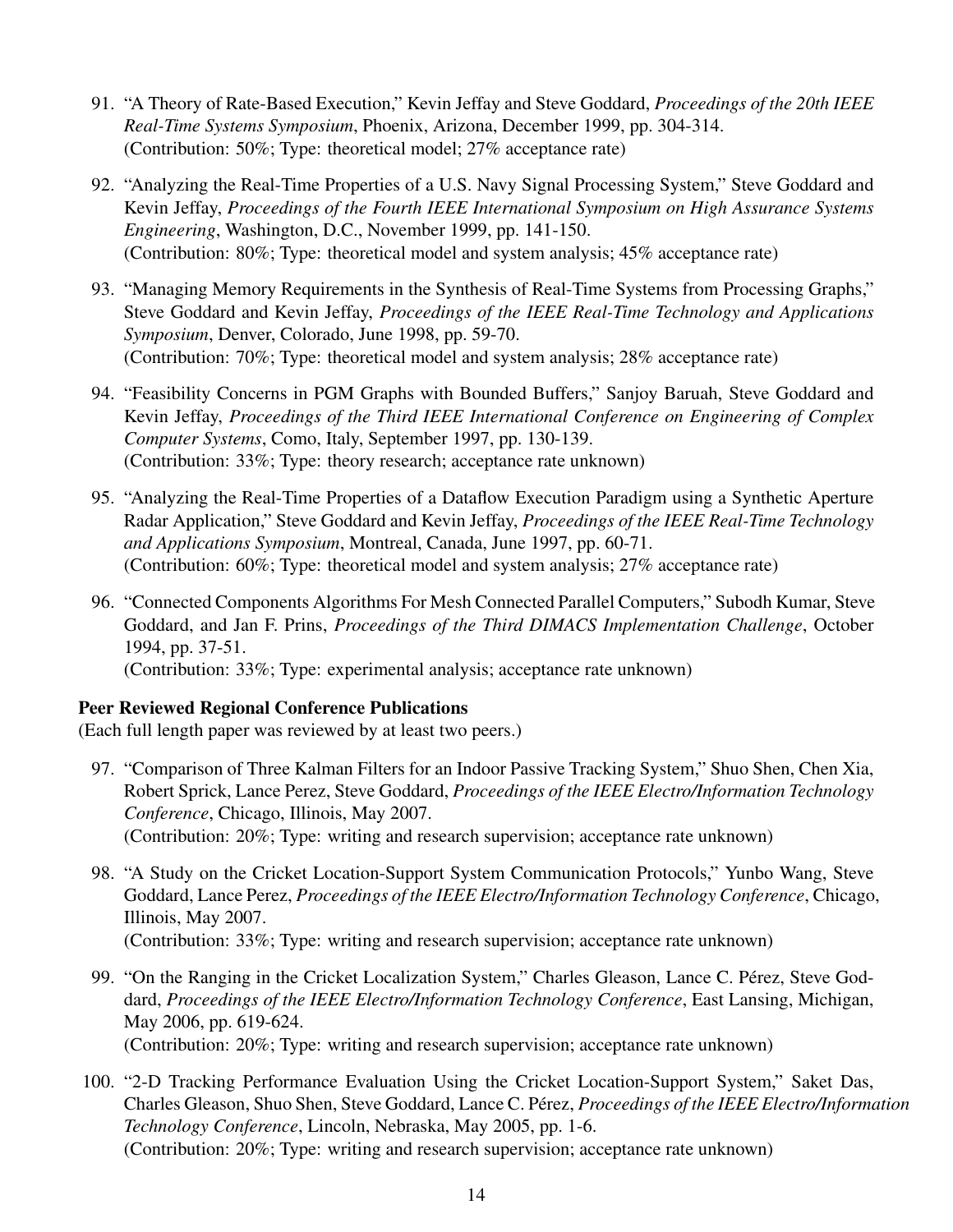# Short Paper or Abstract Reviewed Publications

- 101. "Efficient Real-TimeDivisible Load Scheduling with Advance Reservations, Anwar Mamat, Ying Lu, Jitender Deogun, Steve Goddard, *Proceedings of the 31st IEEE Real-Time Systems Symposium Work in Progress (RTSS WIP)*, San Diego, CA, 4 Pages, December, 2010 (Contribution: 10%; Type: theory and writing)
- 102. "Developing New Models to Reason about Time and Space," Jitender S. Deogun and Steve Goddard, *Proceedings of the 14th IEEE Real-Time and Embedded Technology and Applications Symposium Work in Progress*, St. Louis, Missouri, April 2008, 4 pages. (Contribution: 50%; Type: theory and writing)
- 103. "Feedback Scheduling of Real-Time Divisible Loads in Clusters," Duc Luong, Jitender S. Deogun and Steve Goddard, *Proceedings of the 14th IEEE Real-Time and Embedded Technology and Applications Symposium Work in Progress*, St. Louis, Missouri, April 2008, 4 pages. (Contribution: 25%; Type: theory and writing)
- 104. "Multi-Round Real-Time Divisible Load Scheduling for Clusters," Xuan Lin, Ying Lu, Jitender Deogun, and Steve Goddard, *Proceedings of the 12th IEEE Real-Time and Embedded Technology and Applications Symposium Work in Progress*, San Jose, California, April 2006, pp. 28-31. (Contribution: 25%; Type: theory and writing)
- 105. "Localization and Follow-the-Leader Control of Heterogeneous Groups of Mobile Robots," Jiangyang Huang, Shane M. Farritor, Ala' Qadi, and Steve Goddard, *Proceedings of ASME International Mechanical Engineering Congress and Exposition*, Orlando, Florida, November, 2005. (Contribution: 10%; Type: research supervision)
- 106. "Variable-Rate QoS in the OS Network Subsystem," Hui Cheng, Xin Liu, and Steve Goddard, *Proceedings of the 1st Intl. Workshop on Operating Systems Platforms for Embedded Real-Time Applications (OSPERT)*, Palma de Mallorca, Balearic Islands, Spain, July 2005. (Contribution: 30%; Type: theory and writing)
- 107. "Fixed-Priority Scheduling of Variable Rate Tasks for an Autonomous Mobile Robot," Ala' Qadi and Steve Goddard, *Proceedings of the 11th IEEE Real-Time and Embedded Technology and Applications Symposium Work in Progress*, San Francisco, California, March 2005, pp. 13-16. (Contribution: 40%; Type: theory and writing)
- 108. "A GRASS-based High Performance Spatial Interpolation Component for Spatial Decision Support," Kun Lu and Steve Goddard, *Proceedings of the FOSS/GRASS 2004 International Conference*, V. Raghaven and P. Satitamnont, Editors, Bangkok, Thailand, September 2004. (Contribution: 30%; Type: research and writing supervision)
- 109. "Development of a Component-based GIS using GRASS," Xueming Wu, Shifeng Zhang and Steve Goddard, *Proceedings of the FOSS/GRASS 2004 International Conference*, V. Raghaven and P. Satitamnont, Editors, Bangkok, Thailand, September 2004. (Contribution: 20%; Type: research and writing supervision)
- 110. "Dynamic Real-Time Scheduling for Energy Conservation in I/O Devices," Rohini Krishnapura and Steve Goddard, *Proceedings of the 24th IEEE Real-Time Systems Symposium Work in Progress*, Cancun, Mexico, December 2003, pp. 85–88. (Contribution: 40%; Type: theoretical model)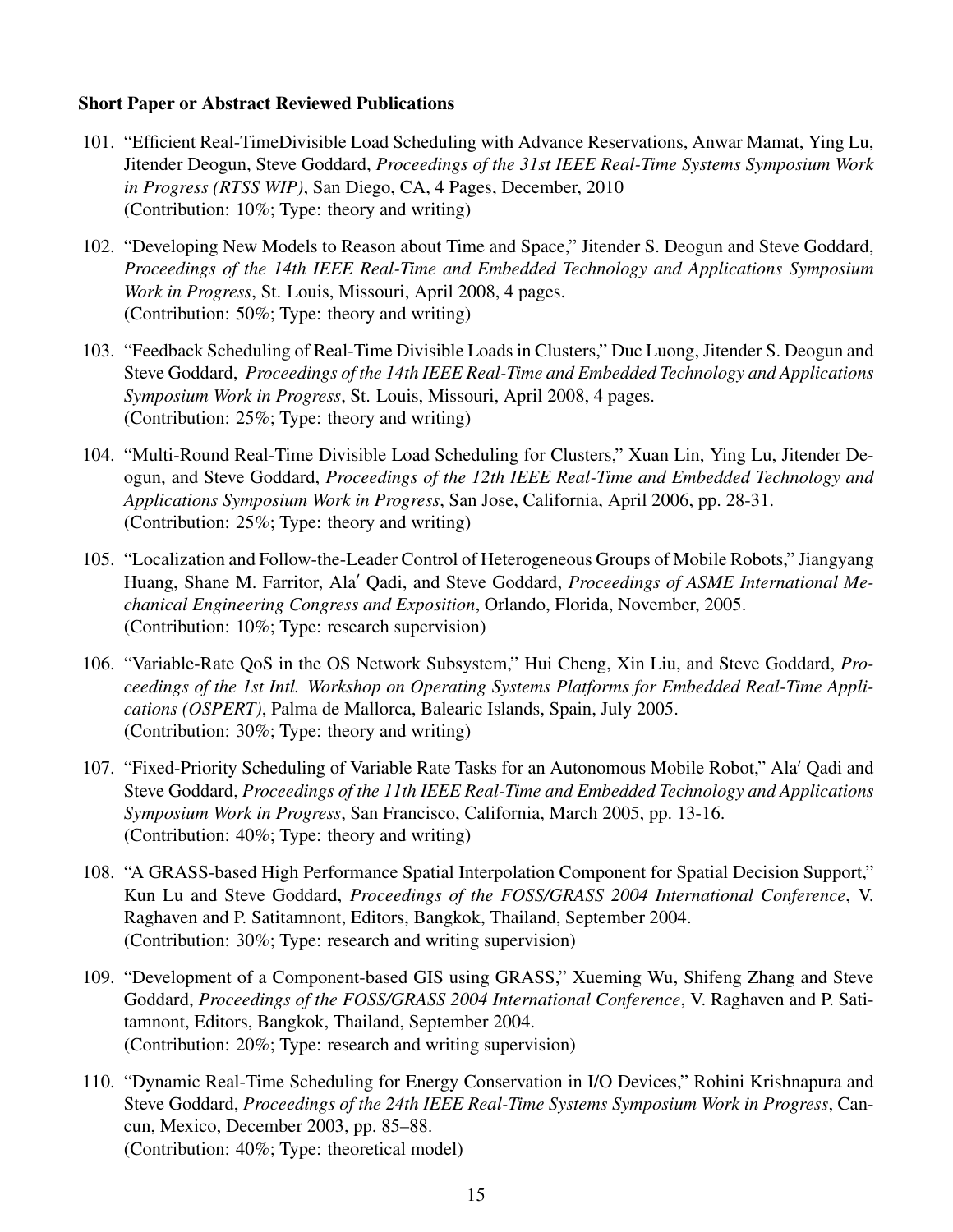- 111. "A Loadable Variable-Rate Execution Scheduler," Xin Liu and Steve Goddard, *Proceedings of the Fifth Real-Time Linux Workshop*, Valencia, Spain, November 9-11, 2003. (Contribution: 40%; Type: theoretical model)
- 112. "Time-Series Data Mining in a Geospatial Decision Support System," Dan Li, Sherri Harms, Steve Goddard, William J. Waltman, and Jitender Deogun, *Proceedings of the National Conference on Digital Government Research (dg.o2003)*, pp. 387-390, Boston, MA, May 2003. (Contribution: 10%; Type: research and editing)
- 113. "Monitoring Drought with Improved Drought Index Resolution," M. J. Hayes, M. D. Svoboda, W. J. Waltman, S. M. Goddard, and K. G. Hubbard, *Proceedings of the American Meteorological Society Applied Climatology Meetings*, Portland, OR, May 2002. (Contribution: 10%; Type: research and editing)
- 114. "Bootstrapping the Software Design Studio," Steven R. Dunbar, Steve Goddard, Scott Henninger, Sebastian Elbaum, Proceedings of the NCIIA  $5^{th}$  Annual Conference *Technology, Products & Ventures: Creativity & Innovation in Higher Education*, Washington, DC, March 2001, pp. 179-188. (Contribution: 25%; Type: design and experience results)
- 115. "EEVDF Proportional Share Resource Allocation Revisited" Steve Goddard and Jian Tang, *Proceedings of the 21st IEEE Real-Time Systems Symposium Work in Progress*, Orlando, Florida, December 2000, pp. 21-24. (Contribution: 50%; Type: theoretical model)
- 116. "Distributed Real-Time Dataflow: An Execution Paradigm for Image Processing and Anti-Submarine Warfare Applications," Steve Goddard and Kevin Jeffay, *Proceedings of the IEEE Real-Time Systems Symposium Work in Progress*, Washington, DC, December 1996, pp. 55-58. (Contribution: 50%; Type: theoretical model and system analysis)

# Invited Papers

- 117. "Research and Economic Development Growth Initiative (REDGI): 2012-2017" Steve Goddard, *University Research Planning in the Data Era*, The Merrill Advanced Studies Center, University of Kansas, to appear in 2017.
- 118. "Social & Behavioral Sciences Research: Is now the time to invest?" Steve Goddard and Dan Hoyt, *Research Innovation as a Pathway to the Future, Merrill Series on The Research Mission of Public Universities*, The Merrill Advanced Studies Center, University of Kansas, 2015.
- 119. "Dynamic Scheduling for Constraint-Aware Embedded Systems," Rohini Krishnapura and Steve Goddard, *Proceedings of the Constraint-Aware Embedded Software Workshop* at the 24<sup>th</sup> IEEE Real-Time Systems Symposium, Cancun, Mexico, December 2003.
- 120. "Rate-Based Resource Allocation Models for Embedded Systems," Kevin Jeffay and Steve Goddard, *Embedded Software: Proceedings First International Workshop, EMSOFT 2001*, published in *Lecture Notes in Computer Science*, Vol. 2211, Springer Verlag, Berlin, 2001, pp. 204-222.

# **Dissertation**

121. *On the Management of Latency in the Synthesis of Real-Time Signal Processing Systems from Processing Graphs*, Steve Goddard Ph.D. Dissertation, University of North Carolina at Chapel Hill, Department of Computer Science, 1998.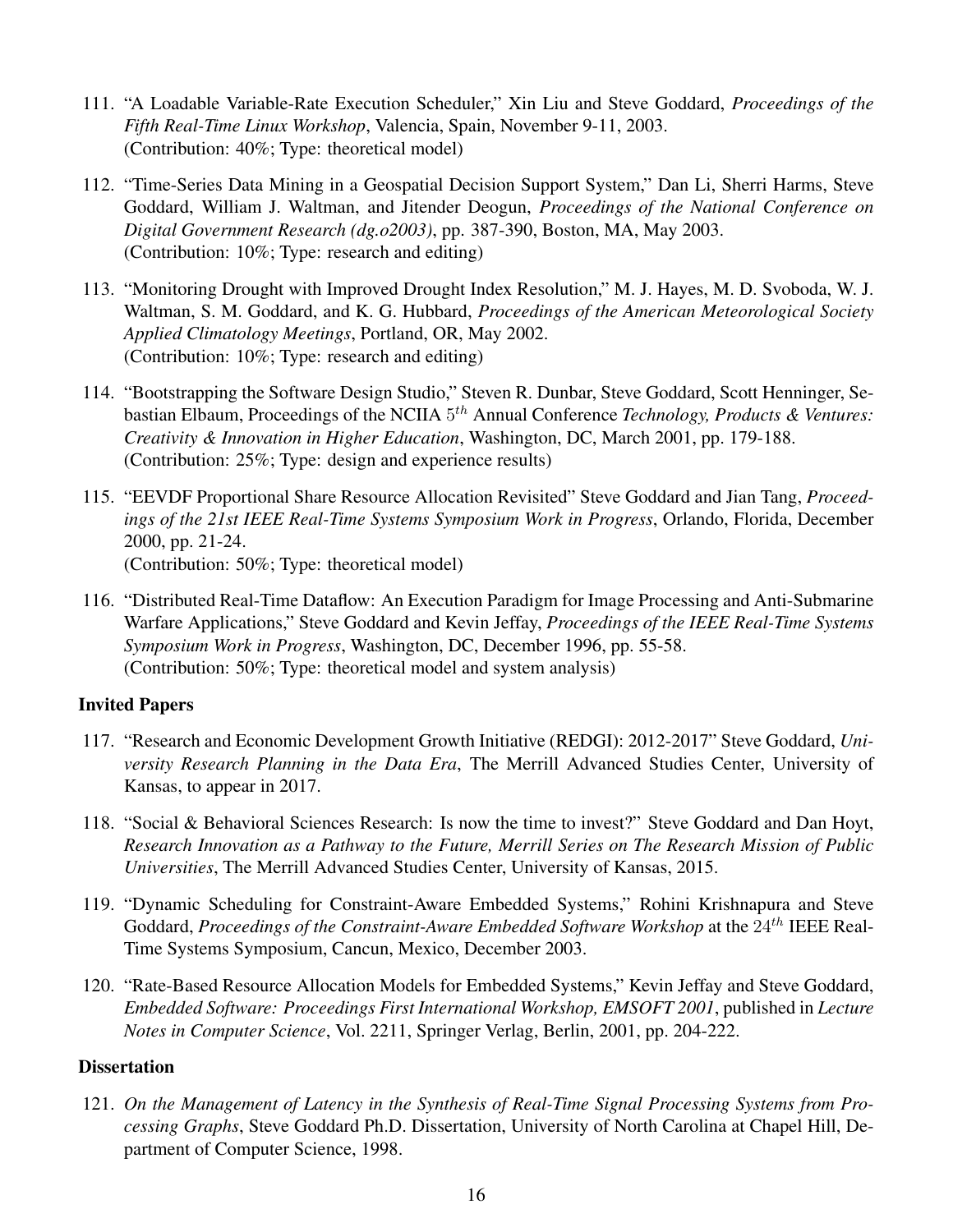# Invited Presentations

- 1. "Cool Gadgets," 2013 Prairie Health Ventures Material Managers Retreat, Nebraska City, April 18, 2013.
- 2. "Building an Innovation-minded Culture at UNL: Challenges and Opportunities," TEDxUNL, Lincoln, Nebraska, September 14, 2012.
- 3. "Towards Stochastic Delay and Lifetime Guarantees in Cyber Physical Networks", 2nd International Workshop on Cyber-Physical Systems, Daegu Gyeongbuk Institute of Science & Technology (DG-IST), August 23, 2012.
- 4. "Developing the Self-Calibrating Palmer Drought Severity Index: Is this computer science or climatology?", University of North Carolina, Department of Computer Science, October 26, 2007.
- 5. "High Confidence Challenges and Technologies for Operating System Platforms," invited presentation as an expert researcher and visionary at the Planning Meeting for the National Workshop on the Development of the Next Generation of High Confidence Real-Time Systems Technologies, invited by the High Confidence Software and Systems (HCSS) Coordinating Group (CG) of the Federal Networking and Information Technology Research and Development (NITRD) Subcommittee, National Science and Technology Council (NSTC), July 10, 2006.
- 6. "Embedded and Real-Time Cyber-Physical Systems," invited presentation as an expert researcher and visionary at the NSF Planning Meeting on Cyber-Physical Systems, invited by Raj Rajkumar, Carnegie Mellon University, and Insup Lee, University of Pennsylvania, Workshop Co-Chairs, July 27, 2006.
- 7. "Rate-Based Scheduling in Self-Healing Networked Information Systems," invited presentation as a topic expert, DARPA Study on Self-Healing Networked Information Systems, Chair: Fred B. Schneider, December 5, 2001.
- 8. "A Geospatial Decision Support System for Drought and Crop Risk Analysis in Nebraska," copresenter: W.J. Waltman, Computer Science & Engineering Fall 2001 Colloquium Series, University of Nebraksa-Lincoln, November 29, 2001.
- 9. "The Synthesis of Real-Time Systems from Signal Processing Graphs," Computer Engineering Colloquium Series, Michigan Technical University, October 20, 2001.
- 10. "Assured Quality of Service for Clustered Web Servers," invited seminar, Flextel, S.p.A, Ivrea (TO), Italy, November 10, 2000.
- 11. "Scalable Web Server Clustering Technologies," invited seminar, Centro Studi e Laboratori Telecomunicazioni (CSELT) S.p.A, Turin, Italy, November 9, 2000.

## **Teaching**

Dr. Goddard has taught mostly computer systems courses, such as Operating Systems, Operating Systems Kernels, Real-Time Systems, Distributed Systems, Computer Organization, but he has also taught Algorithms, and Computational Complexity Theory.

Dr. Goddard has been a member of 119 committees for students that have graduated, including the advisor of 6 Ph.D. students, 28 M.S. or M.Eng. students and 6 B.S. students.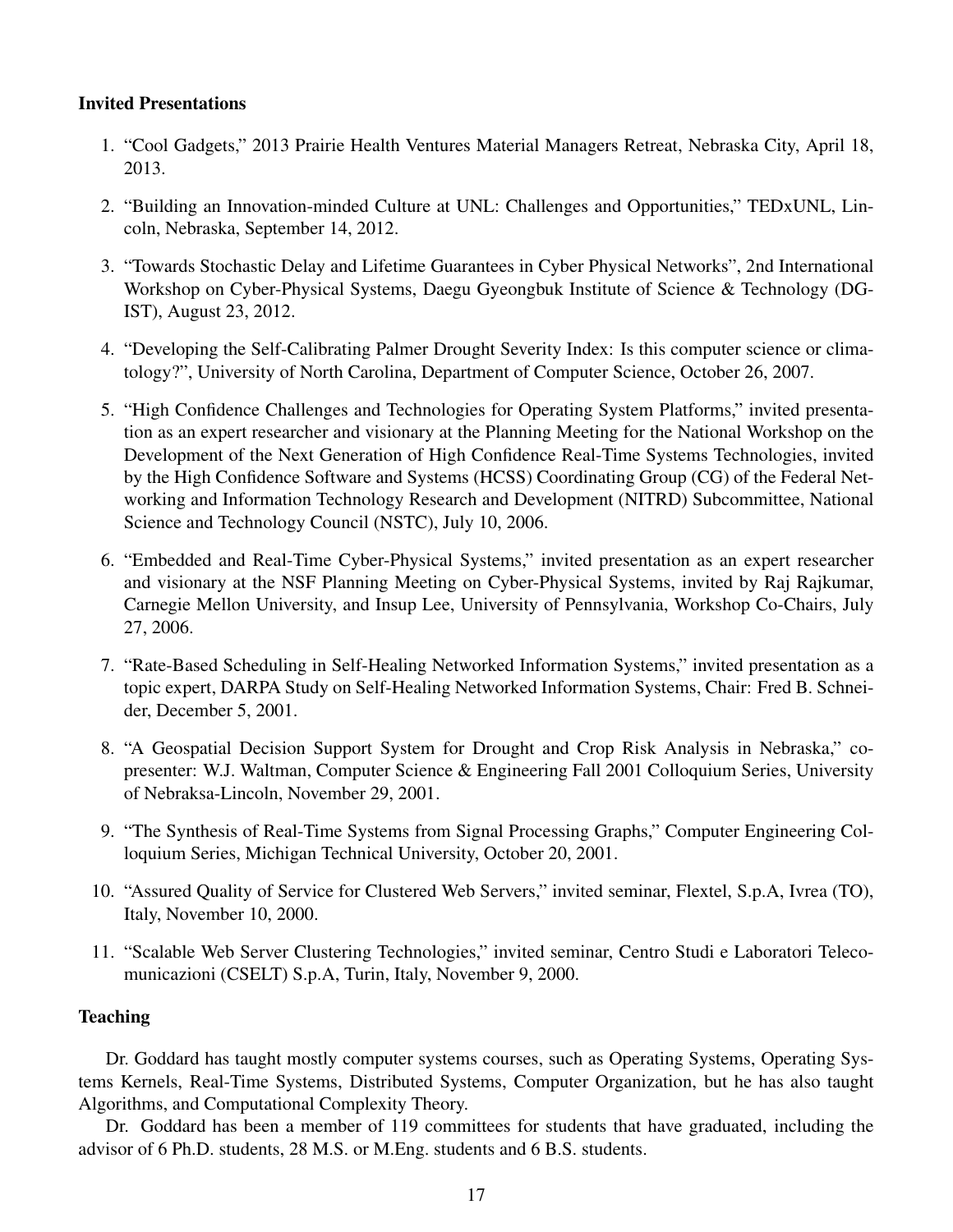# Courses Taught

| <b>Summer 2013:</b> | CSCE 999 Doctoral Dissertation (1 Student)                     |  |
|---------------------|----------------------------------------------------------------|--|
| Spring $2013$ :     | CSCE 999 Doctoral Dissertation (1 Students)                    |  |
| Fall 2012:          | CSCE 999 Doctoral Dissertation (1 Students)                    |  |
| Summer 2012:        | CSCE 999 Doctoral Dissertation (1 Student)                     |  |
| <b>Spring 2012:</b> | CSCE 999 Doctoral Dissertation (2 Students)                    |  |
|                     | CSCE 424/824: Computational Complexity Theory (23 Students)    |  |
| Fall 2011:          | CSCE 999 Doctoral Dissertation (2 Students)                    |  |
| Summer 2011:        | CSCE 999 Doctoral Dissertation (1 Student)                     |  |
| Spring 2011:        | CSCE 999 Doctoral Dissertation (2 Students)                    |  |
|                     | CSCE 996 Research Other Than Thesis (2 Students)               |  |
| Fall 2010:          | CSCE 999 Doctoral Dissertation (2 Students)                    |  |
|                     | CSCE 996 Research Other Than Thesis (2 Students)               |  |
|                     | CSCE 899 Masters Thesis (1 Student)                            |  |
| Summer 2010:        | CSCE 999 Doctoral Dissertation (1 Student)                     |  |
|                     | CSCE 996 Research Other Than Thesis (1 Student)                |  |
| Spring 2010:        | CSCE 999 Doctoral Dissertation (3 Students)                    |  |
|                     | RAIK 284H Foundations of Computer Systems (21 Students)        |  |
| Fall 2009:          | CSCE 999 Doctoral Dissertation (3 Students)                    |  |
|                     | CSCE 996 Research Other Than Thesis (2 Students)               |  |
| <b>Summer 2009:</b> | CSCE 999 Doctoral Dissertation (3 Students)                    |  |
|                     | CSCE 996 Research Other Than Thesis (2 Students)               |  |
| <b>Spring 2009:</b> | CSCE 999 Doctoral Dissertation (3 Students)                    |  |
|                     | RAIK 284H Foundations of Computer Systems (17 Students)        |  |
| Fall 2008:          | CSCE 999 Doctoral Dissertation (3 Students)                    |  |
| Summer 2008:        | CSCE 999 Doctoral Dissertation (3 Students)                    |  |
|                     | CSCE 996 Research Problems Other Than Thesis (2 Students)      |  |
|                     | CSCE 899 Masters Thesis (1 Student)                            |  |
| <b>Spring 2008:</b> | JDEP 284H Foundations of Computer Systems (22 Students)        |  |
|                     | CSCE 999 Doctoral Dissertation (4 Students)                    |  |
|                     | CSCE 899 Masters Thesis (2 Student)                            |  |
| Fall 2007:          | CSCE 990 Real-Time Systems (15 Students)                       |  |
|                     | CSCE 999 Doctoral Dissertation (2 Students)                    |  |
|                     | CSCE 899 Masters Thesis (2 Student)                            |  |
| Summer 2007:        | CSCE 999 Doctoral Dissertation (2 Students)                    |  |
|                     | CSCE 996 Research Problems Other Than Thesis (6 Students)      |  |
| <b>Spring 2007:</b> | JDEP 284H Foundations of Computer Systems (26 Students)        |  |
|                     | CSCE 999 Doctoral Dissertation (2 Students)                    |  |
|                     | CSCE 399H Honors Thesis (1 Students)                           |  |
| Fall 2006:          | CSCE 999 Doctoral Dissertation (3 Students)                    |  |
| Summer 2006:        | CSCE 999 Doctoral Dissertation (3 Students)                    |  |
|                     | CSCE 996 Research Problems Other Than Thesis (3 Students)      |  |
| Spring $2006$ :     | <b>JDEP 284H Foundations of Computer Systems (29 Students)</b> |  |
|                     | CSCE 999 Doctoral Dissertation (2 Students)                    |  |
|                     | CSCE 897 Masters Project (1 Student)                           |  |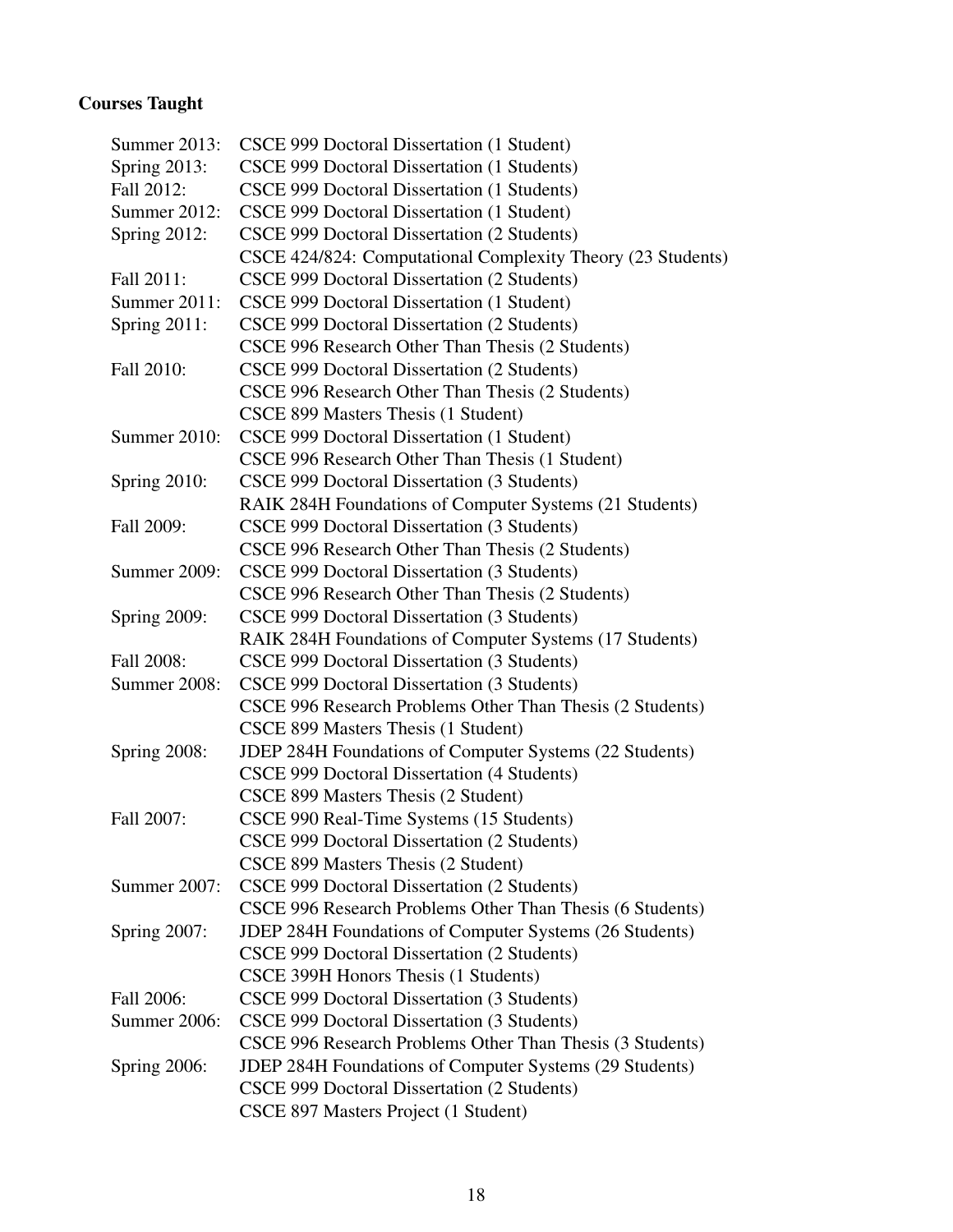| Fall 2005:          | CSCE 990 Real-Time Systems (6 Students)                        |
|---------------------|----------------------------------------------------------------|
|                     | CSCE 999 Doctoral Dissertation (2 Students)                    |
|                     | CSCE 996 Research Other Than Thesis (1 Student)                |
|                     | CSCE 899 Masters Thesis (1 Student)                            |
|                     | CSCE 897 Masters Project (1 Student)                           |
|                     | CSCE 898 Computer Problems (1 Student)                         |
| Summer 2005:        | CSCE 999 Doctoral Dissertation (2 Students)                    |
|                     | CSCE 996 Research Problems Other Than Thesis (5 Students)      |
| <b>Spring 2005:</b> | JDEP 284H Foundations of Computer Systems (22 Students)        |
|                     | CSCE 990 Network Systems Seminar (co-taught)                   |
|                     | CSCE 999 Doctoral Dissertation (3 Students)                    |
|                     | CSCE 996 Research Other Than Thesis (2 Students)               |
|                     | CSCE 899 Masters Thesis (3 Students)                           |
|                     | CSCE 897 Masters Project (1 Student)                           |
|                     | CSCE 898 Computer Problems (1 Student)                         |
| Fall 2004:          | JDEP 283H Foundations of Computer Science (26 Students)        |
|                     | CSCE 990 Network Systems Seminar (co-taught)                   |
|                     | CSCE 999 Doctoral Dissertation (4 Students)                    |
|                     | CSCE 996 Research Problems Other Than Thesis (1 Student)       |
|                     |                                                                |
|                     | CSCE 899 Masters Thesis (1 Student)                            |
| Summer 2004:        | CSCE 999 Doctoral Dissertation (4 Students)                    |
|                     | CSCE 996 Research Problems Other Than Thesis (4 Students)      |
| <b>Spring 2004:</b> | CSCE 230J Computer Organization (22 Students)                  |
|                     | CSCE 990 Network Systems Seminar (co-taught)                   |
|                     | CSCE 999 Doctoral Dissertation (3 Students)                    |
|                     | CSCE 996 Research Problems Other Than Thesis (1 Student)       |
|                     | CSCE 899 Masters Thesis (2 Students)                           |
|                     | CSCE 897 Masters Project (1 Student)                           |
|                     | CSCE 891 Internship (1 Students)                               |
| Fall 2003:          | CSCE 990 Real-Time Systems (8 Students)                        |
|                     | CSCE 990 Network Systems Seminar (co-taught)                   |
|                     | CSCE 999 Doctoral Dissertation (2 Students)                    |
|                     | CSCE 996 Research Problems Other Than Thesis (1 Students)      |
|                     | CSCE 899 Masters Thesis (2 Students)                           |
|                     | CSCE 897 Masters Project (1 Student)                           |
|                     | CSCE 891 Internship (1 Students)                               |
| <b>Summer 2003:</b> | CSCE 999 Doctoral Dissertation (2 Students)                    |
|                     | CSCE 996 Research Problems Other Than Thesis (2 Students)      |
|                     | CSCE 899 Masters Thesis (2 Students)                           |
|                     | CSCE 897 Masters Project (1 Student)                           |
|                     | CSCE 896 Special Topics in CS (2 Students)                     |
| <b>Spring 2003:</b> | CSCE 230J Computer Organization (new prep; 23 Students)        |
|                     | CSCE 990 Network Systems Seminar (co-taught)                   |
|                     | CSCE 899 Masters Thesis (3 Students)                           |
|                     | CSCE 999 Doctoral Dissertation (2 Students)                    |
| Fall 2002:          | CSCE 310J Data Structures & Algorithms (new prep; 23 Students) |
|                     | CSCE 990 Network Systems Seminar (co-taught)                   |
|                     | CSCE 899 Masters Thesis (1 Student)                            |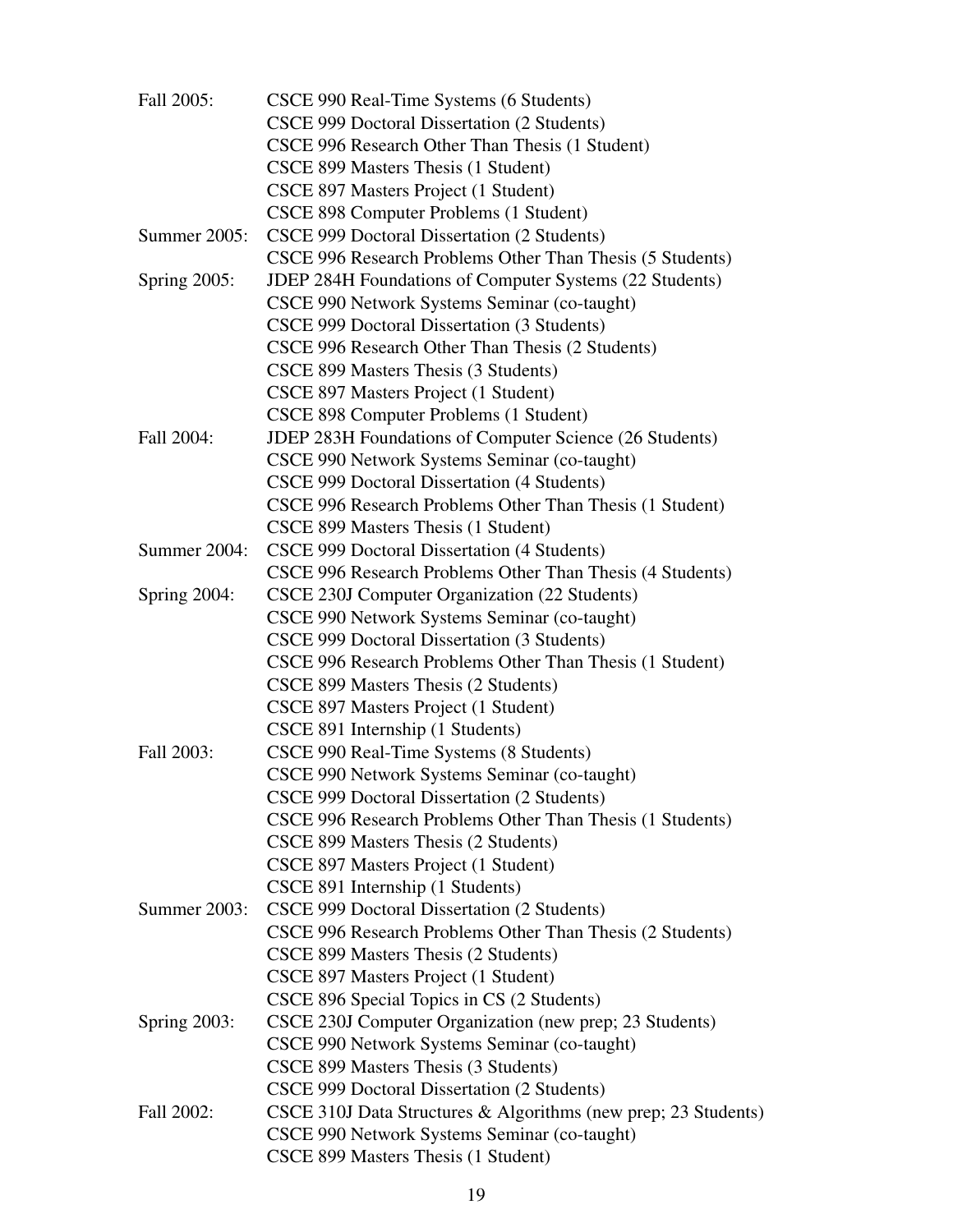| Summer 2002:        | CSCE 996 Research Problems Other Than Thesis (4 Students)            |
|---------------------|----------------------------------------------------------------------|
|                     | CSCE 999 Doctoral Dissertation (2 Students)                          |
|                     | CSCE 896 Special Topics in CS (1 Student)                            |
|                     | CSCE 897 Masters Project (1 Student)                                 |
|                     | CSCE 399H Honors Thesis (1 Student)                                  |
| Spring $2002$ :     | CSCE 990 Real-Time Systems                                           |
|                     | CSCE 990 Network Systems Seminar (co-taught)                         |
|                     | CSCE 897 Masters Project (5 Students)                                |
|                     | CSCE 899 Masters Thesis (1 Student)                                  |
|                     | CSCE 996 Research Problems Other Than Thesis (2 Students)            |
| Fall 2001:          | CSCE 351 Operating System Kernels (new prep)                         |
|                     | CSCE 231 Assembly Language & Systems Programming (1 Student)         |
|                     | CSCE 990 Network Systems Seminar (co-taught)                         |
|                     | CSCE 896 Masters Project (1 Student)                                 |
|                     | CSCE 996 Research Problems Other Than Thesis (1 Student)             |
| Summer 2001:        | CSCE 996 Research Problems Other Than Thesis (6 Students)            |
| <b>Spring 2001:</b> | CSCE 897 JDEHP Design Studio (new prep)                              |
|                     | CSCE 455/855 Distributed Operating Systems                           |
|                     | CSCE 990 Network Systems Seminar (co-taught)                         |
|                     | CSCE 899 Masters Thesis (1 Student)                                  |
|                     | CSCE 896 Masters Project (1 Student)                                 |
| Fall 2000:          | CSCE 897 JDEHP Design Studio (new prep)                              |
|                     | CSCE 990 Network Systems Seminar (co-taught)                         |
|                     | CSCE 896 Masters Project (2 Students)                                |
| Summer 2000:        | CSCE 996 Research Problems Other Than Thesis (2 Students)            |
|                     | CSCE 896 Masters Project (1 Student)                                 |
| Spring 2000:        | CSCE 990 Real-Time Systems (new prep)                                |
|                     | CSCE 990 Network Systems Seminar (co-taught)                         |
|                     | CSCE 996 Research Problems Other Than Thesis (2 Students)            |
|                     | CSCE 899 Masters Thesis (1 Student)                                  |
|                     | CSCE 399H Honors Thesis (1 Student)                                  |
| Fall 1999:          | CSCE 451/851 Operating Systems Principles                            |
|                     | CSCE 990 Network Systems Seminar (co-taught)                         |
|                     | CSCE 996 Research Problems Other Than Thesis (1 Student)             |
|                     | CSCE 399H Honors Thesis (1 Student)                                  |
| <b>Summer 1999:</b> | CSCE 996 Research Problems Other Than Thesis (1 Student)             |
| <b>Spring 1999:</b> | CSCE 451/851 Operating Systems Principles                            |
|                     | CSCE 455/855 Distributed Operating Systems (new prep)                |
|                     | CSCE 990 Network Systems Seminar (co-taught) (new prep)              |
|                     | CSCE 396H Special Topics in Computer Science (one student)           |
| Fall 1998:          | CSCE 451/851 Operating Systems Principles (new prep)                 |
|                     | CSCE 296 Special Topics in Computer Science (one student)            |
| Summer 1997:        | COMP 4 Computers: Power Tools for the Mind (at UNC) (new prep)       |
| Fall 1989           | E005: Developing Applications for the AN/UYS-2A (for NRL) (new prep) |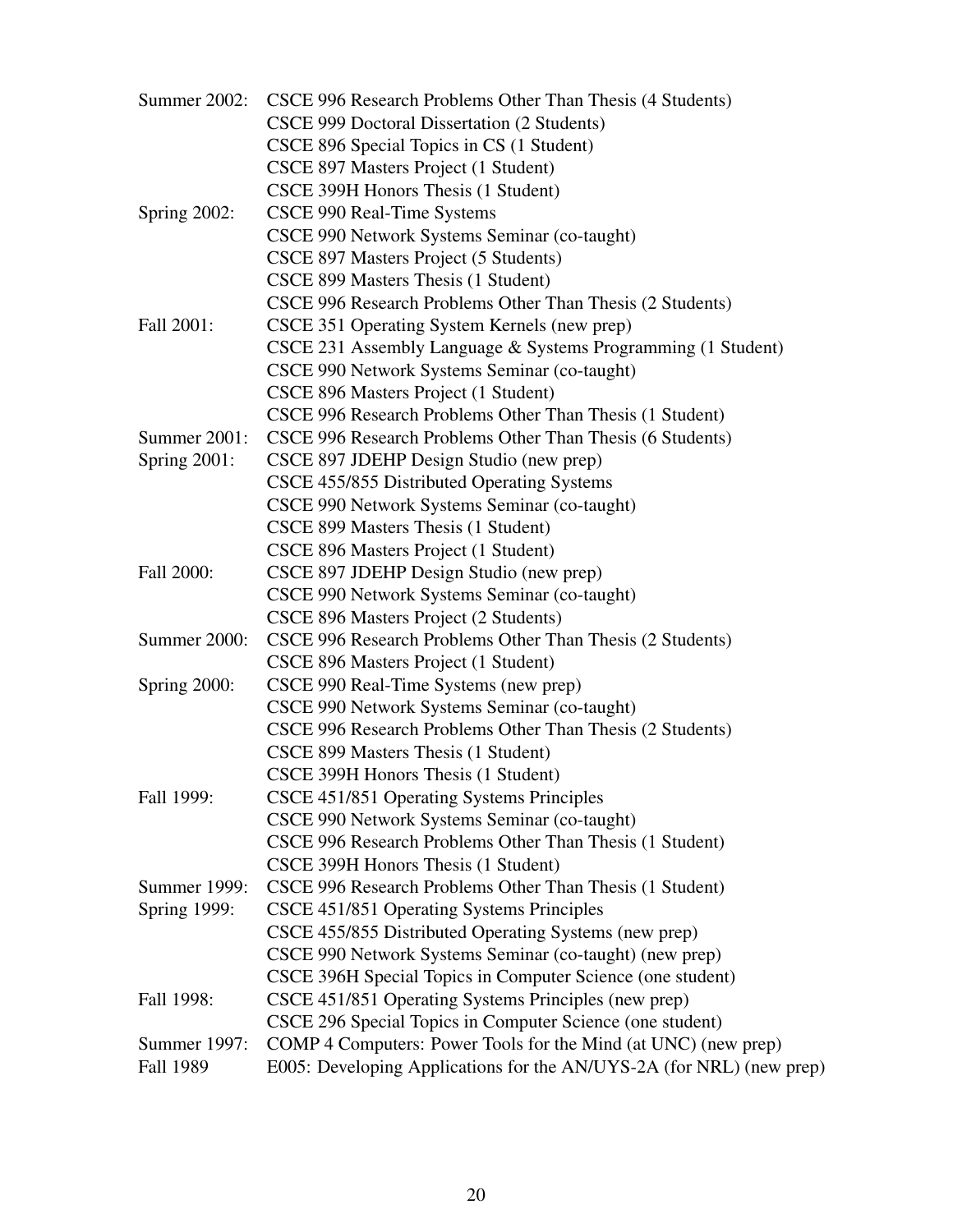# Awards and Fellowships received by Students under my supervision

- 1. *Othmer Fellowship* awarded to Haitao Zhu, \$7,500 per year, 2007-2008; 2008-2009; 2009-2010.
- 2. *2007-2008 Outstanding Ph.D. Award* awarded to Ala' Qadi, \$100, 2008.
- 3. *Best Open Questions Talk*, awarded to Ying Tan at the Ph.D. Student Forum on Deeply Embedded Real-Time Computing held in conjunction with the 2007 IEEE Real-Time Systems Symposium, December 2007.
- 4. "Undergraduate Creative Activity and Research Experience (UCARE)," awarded to Derrick Stolee, 5/1/05–4/30/06, \$2,400. Faculty Advisor: S. Goddard.
- 5. *2004-2005 Outstanding Master's Student Award* awarded to Rohini Krishnapura, \$100, 2005.
- 6. *John Borrlson Fellowship* awarded to Ala' Qadi, \$1,000, 2004-2005.
- 7. "Undergraduate Creative Activity and Research Experience (UCARE)," awarded to Derrick Stolee, 5/1/04–4/30/05, \$2,000. Faculty Advisor: S. Goddard.
- 8. *2004 Folsom Distinguished Masters Thesis Award*, awarded to Ala' Qadi, \$500, 2003-2004. This thesis was reviewed by two experts outside of the department and selected as the best UNL thesis.
- 9. *2003-2004 Outstanding Master's Student Award* awarded to Ala' Qadi, \$100, 2004.
- 10. *Dohrmann Fellowship* awarded to Thomas Osugi, \$3,000, 2003-2004.
- 11. *Milton E. Mohr Fellowship* awarded to Ala' Qadi, \$1,000, 2003-2004.
- 12. *Mary and Elmer Dohrmann Fellowship* awarded to Rohini Krishnapura, \$1,000, 2003-2004.
- 13. *2003 CSE Outstanding Undergraduate Research Award* awarded to Nathan Wells, May 2003.
- 14. *2003 CSE Outstanding Undergraduate Senior Award* awarded to Nathan Wells, May 2003.
- 15. *IBM Linux Scholar* and IBM Thinkpad Notebook awarded to Xin Liu for his "IBM Linux Scholar Challenge" networking project, which was graded as one of the top 20 out of over 2,871 entries by students from 646 colleges and universities in over 68 countries around the world, March 2003.
- 16. *3rd place, 2003 ACM Student Research Competition* awarded to Nathan Wells at the at the ACM SIGCSE (Association of Computing Machinery Special Interest Group for Computer Science Education) conference.
- 17. *USA Today's Academic Second Team* awarded to Nathan Wells, which means that Nathan was in the top 40 of over 500 U.S. college students nominated, February 2003.
- 18. "Undergraduate Creative Activity and Research Experience (UCARE)," awarded to Nathan Wells, 6/1/02–5/31/03, \$2,400. Faculty Advisor: S. Goddard.
- 19. "Undergraduate Creative Activity and Research Experience (UCARE)," awarded to Thomas Osugi, 8/1/01–5/31/02, \$2,400. Faculty Advisor: S. Goddard.
- 20. "Undergraduate Creative Activity and Research Experience (UCARE)," awarded to Thomas Osugi, 8/1/00–5/31/01, \$2,000. Faculty Advisor: S. Goddard.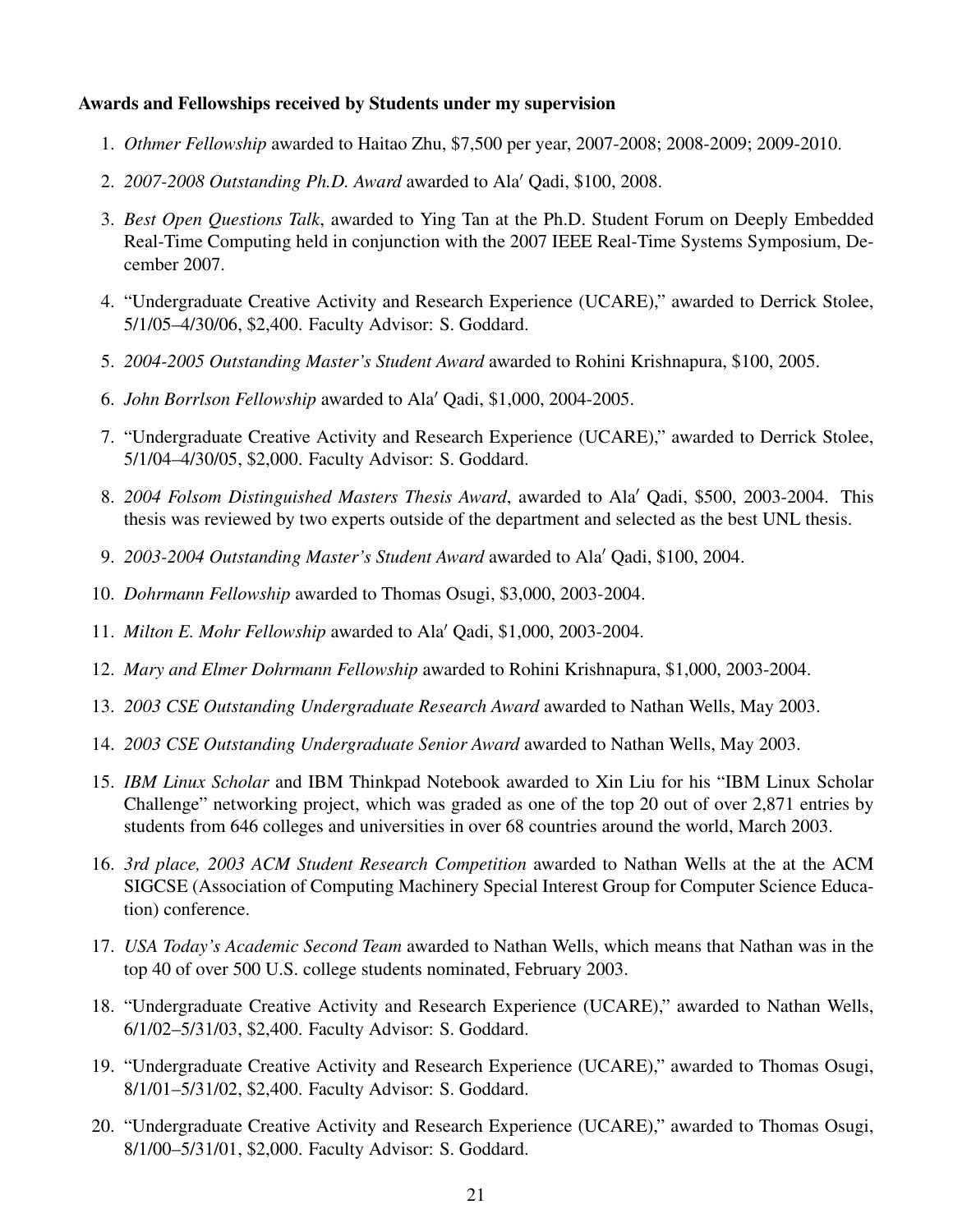#### Mentoring and Advising

Dr. Goddard has been a member of 120 committees for students that have graduated, including the advisor of the following 7 Ph.D. students, 28 M.S. or M.Eng. students and 6 B.S. students that have graduated:

- 1. Yu Bai, Ph.D. Thesis Advisor (CS), Stochastically Dominant Access Point Selection in Wireless Local Area Network, Fall 2018.
- 2. Haitao Zhu, Ph.D. Thesis Advisor (CS), Predictable Run-time Monitoring, Summer 2013.
- 3. Yunbo Wang, Ph.D. Thesis Advisor (CS), Probabilistic QoS Analysis in Wireless Sensor Networks, Spring 2012.
- 4. Ala' Qadi, Ph.D. Thesis Advisor (CE), Dynamic Processing Windows for Mobile Robotic Real-Time Systems, Spring 2008.
- 5. Hui Cheng, Ph.D. Thesis Advisor (CS), Energy-Efficient Scheduling Algorithms For Real-Time Systems, Fall 2006.
- 6. Shifeng Zhang, Ph.D. Thesis Advisor (CS), Architecture Specification and Implementation for Component-based Systems, Spring 2005.
- 7. Xin Liu, Ph.D. Thesis Advisor (CS), Dynamic Quality of Service in an Open System, Fall 2004.
- 8. Duc Luong, M.S. Thesis Advisor (CS), "Quality of Service (QoS) Provisioning For Divisible Load Scheduling in Clusters with Execution Time Inaccuracies," Summer 2008.
- 9. Robert Sprick, M.S. Thesis Advisor (CE), "The Role of Kalman Filtering in Indoor Localization and Tracking", Spring 2008.
- 10. Jianzhi Wang, M.S. Project Advisor (CS), "A Java-Based Interpolation Library," Summer 2006.
- 11. Saket Das, M.S. Thesis Advisor (CS), "Aspects of Designing a Smart Space for Assisted Living Applications," Fall 2005.
- 12. Zhirong Chen, M.S. Thesis Advisor (CS), "A Self-Calibrating Data Quality Control Library and the Development of a Serially Complete Dataset of Temperature and Precipitation for the United States," Summer 2005.
- 13. Bhagyashree Prabhakar, M.S. Thesis Advisor (CS), "A Value-Based Caching Framework For Data-Driven Distributed Systems," Summer 2005.
- 14. Ahalya Nathan, M.S. Project Advisor (CS), "A JSF framework for Dynamic Map Archiving," Summer 2005.
- 15. Kun Lu, M.S. Thesis Advisor (CS), A High Performance Spatial Interpolation Component for Spatial Decision Support Systems, Fall 2004.
- 16. Rohini Krishnapura, M.S. Thesis Advisor (CS), Real-Time Scheduling Algorithms for Dynamic I/O Energy Conservation, Fall 2004.
- 17. Xueming Wu, M.S. Thesis Advisor (CS), "Interchangeable GIS Components In Spatial Decision Support Systems," Summer 2004.
- 18. Qiwen Huang, M.S. Project Advisor (CS), "A Web-based Dynamic Survey System," Summer 2004.
- 19. Chengxiao Wang, M.S. Thesis Advisor (CS), "The Design, Implementation and Evaluation of APS: Adaptive Proportional Share Scheduling," Spring 2004.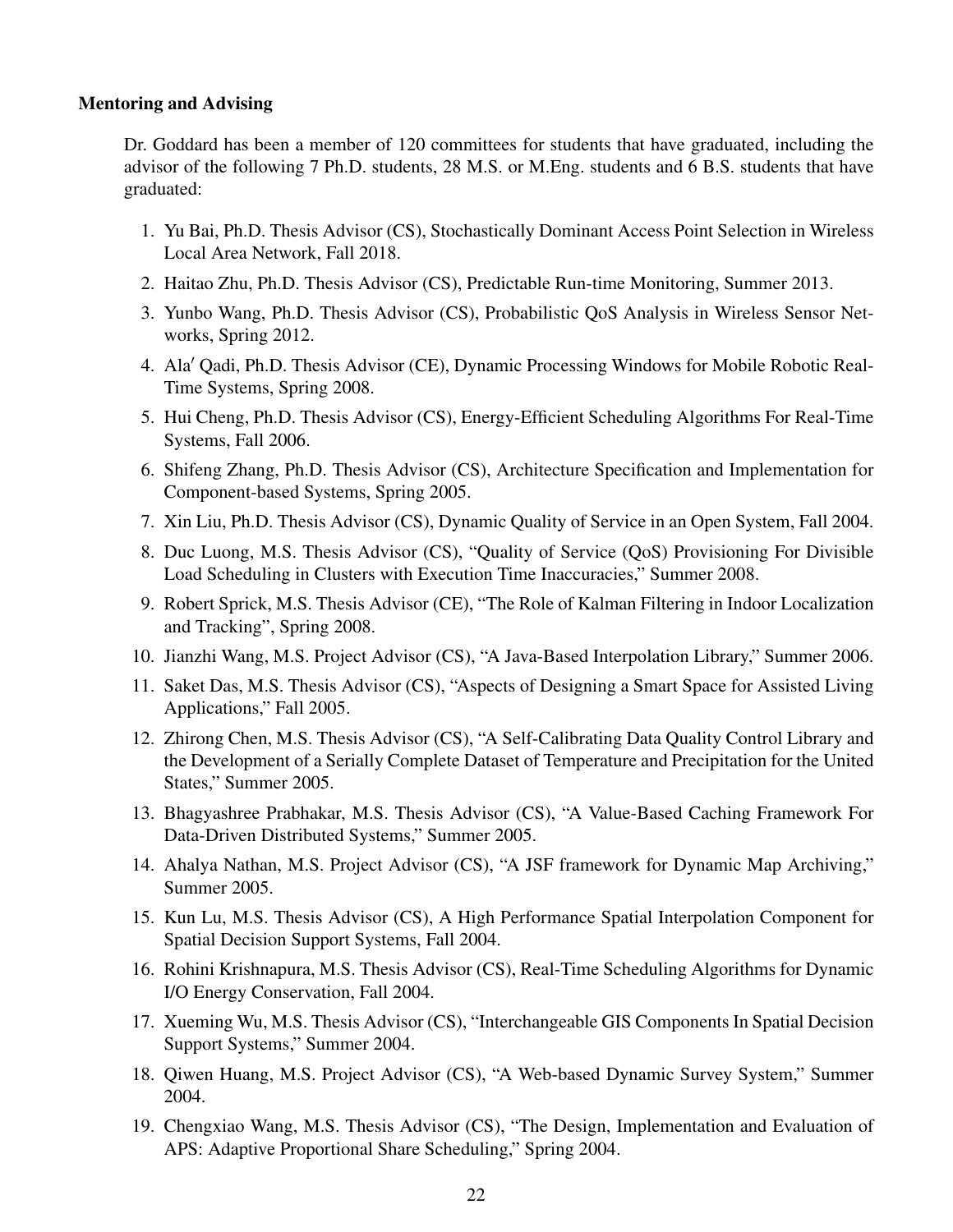- 20. Ala' Qadi, M.S. (CE) Thesis Advisor, "DVSST: Design and Implementation of a Dynamic Voltage Scaling Algorithm for Sporadic Tasks," Summer 2003.
- 21. Chad Michel, M.S. Thesis Advisor, "UNLDFS: A Highly Available Distributed File System," Spring 2003.
- 22. Stefan Newbold, M.S. Thesis Advisor, "Design and Implementation of a Distributed Control Language for a Campus Energy Management System," Spring 2003.
- 23. Chon-Ming Lee, M.S. Project Advisor, "Implementing Rate-Based Execution in the Real Time Kernel MicroC/OS-II," Fall 2002.
- 24. Gang Gu, M.S. Project Advisor, An Enhanced Newhall Simulation Model for a Distributed Decision Support System," Fall 2002.
- 25. Jing Fu, M.S. Project Advisor, "Kenexa Online Survey Gathering System (KOSGS)," Summer 2002.
- 26. Fangui Ma, M.S. Project Advisor, "A Web-Enabled SPI Program with Improved Spatial and Temporal Resolution," Spring 2002.
- 27. David DeWester, M.S. Project Advisor, Using Web-Based Tools to Implement Mastery Learning Pedagogy: Homework Management Software for Teaching Bivariate Statistical Computations," Fall 2001.
- 28. Seong-No Yoon, M.S. Project Advisor, "An Execution Rate Analysis Tool for Processing Graph method Applications," Fall 2001.
- 29. Weiguo He, M.Eng. Project Advisor, Firewall Load Balancing, Spring 2001.
- 30. Jian Tang, M.Eng. Project Advisor, AAUDE Web-Interface System, Spring 2001.
- 31. Lingyun Wang, M.Eng. Project Advisor, AAUDE Web-Interface System, Spring 2001.
- 32. Shirong Yang, M.Eng. Project Advisor, Firewall Load Balancing, Spring 2001.
- 33. Caina Wei, M.S. Project Advisor, "A QoS Assurance Mechanism for Cluster-Based Web Servers," Fall 2000.
- 34. Xiaohong Yuan, M.S. Project Advisor, "Design and Implementation of A Web Based Course Management System," Fall 2000.
- 35. Ingyu Lee, M.S. Project Advisor, "Tools for Inherent Latency Analysis in Processing Graph Method Applications." Summer 2000.
- 36. Derrick Stolee, B.S. UCARE and Honors Thesis Advisor, "A Multi-dimensional Spatial Cache for Distributed Decision Support Systems," Spring 2007.
- 37. Nathan Wells, B.S. UCARE and Honors Thesis Advisor, "The Development of the Self-Calibrating Palmer Drought Severity Index," July 2002 with May 2003 graduation.
- 38. Tom Osugi, B.S. UCARE and REU Project Advisor, Firewall Load Balancing and Remote Data Collection for a Distributed Geospatial Decision Support System, Spring 2003.
- 39. Matthew Evans, B.S. Senior Thesis Supervisor, "FTFS: Fault Tolerant Distributed File System," Spring 2000.
- 40. Mark Smith, B.S. Senior Thesis Supervisor, "Scalability of a Two-User Whiteboard Application in Java to Multiple Users Using Multithreaded Processes and Synchronous Socket Communication," Spring 2000.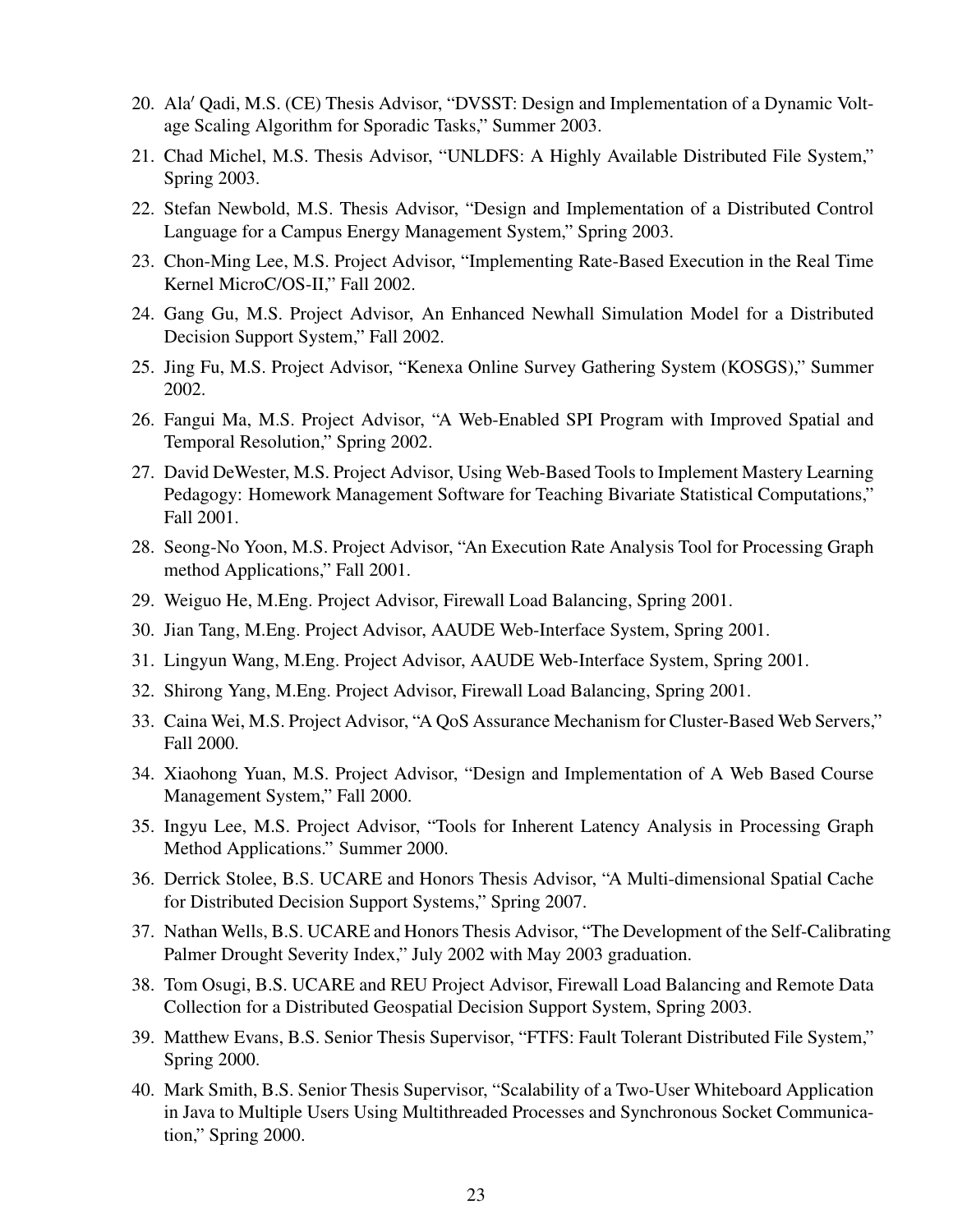41. Tyler Woods, B.S. Senior Thesis Supervisor, "A Hardware/Software Comparative Implementation," Fall 1999.

# Current (Advisor or Committee Member)

1. Guangdong Liu, Ph.D. Thesis Committee Member (CS), Scheduling Algorithms for Real-Time Systems, Fall 2012–Present.

# Spring 2015 Graduation

2. Taesic Kim, Ph.D. Thesis Committee Member (CE), Model-Based Condition Monitoring and Power Management for Rechargeable Electrochemical Batteries, Spring 2015.

#### Summer 2014 Graduation

3. Leping Wang, M.S. Thesis Committee Member (CS), Power Management in the Cluster System, Summer 2013.

# Fall 2013 Graduation

4. Xin Dong, Ph.D. Thesis Committee Chair (CE), Energy Efficient and Robust Communication in Wireless Underground Sensor Networks for Autonomous Irrigation Management, Fall 2013.

#### Summer 2013 Graduation

5. Haitao Zhu, Ph.D. Thesis Advisor (CS), Predictable Run-time Monitoring, Summer 2013.

#### Spring 2013 Graduation

6. Hao Huang, M.S. Thesis Committee Member (CE), Time Synchronization in Low-duty-cycle Wireless Networks, Spring 2013.

#### Summer 2012 Graduation

7. Amy Lehman, Ph.D. Thesis Committee Member (ME), "Miniature *In Vivo* Robots for Minimally Invasive Surgery", Summer 2012.

#### Spring 2012 Graduation

8. Yunbo Wang, Ph.D. Thesis Advisor (CS), "Probabilistic QoS Analysis in Wireless Sensor Networks", Spring 2012.

#### Summer 2011 Graduation

9. Anwar Mamat, Ph.D. Thesis Committee Member (CS), "Real-Time Divisible Load Scheduling for Cluster Computing", Summer 2011.

#### Fall 2010 Graduation

10. Jeff Hawks Ph.D. Thesis Committee Member (ME), "Improved Mobile Wireless in vivo Surgical Robots: Modular Design, Experimental Results, and Analysis," Fall 2010.

### Fall 2009 Graduation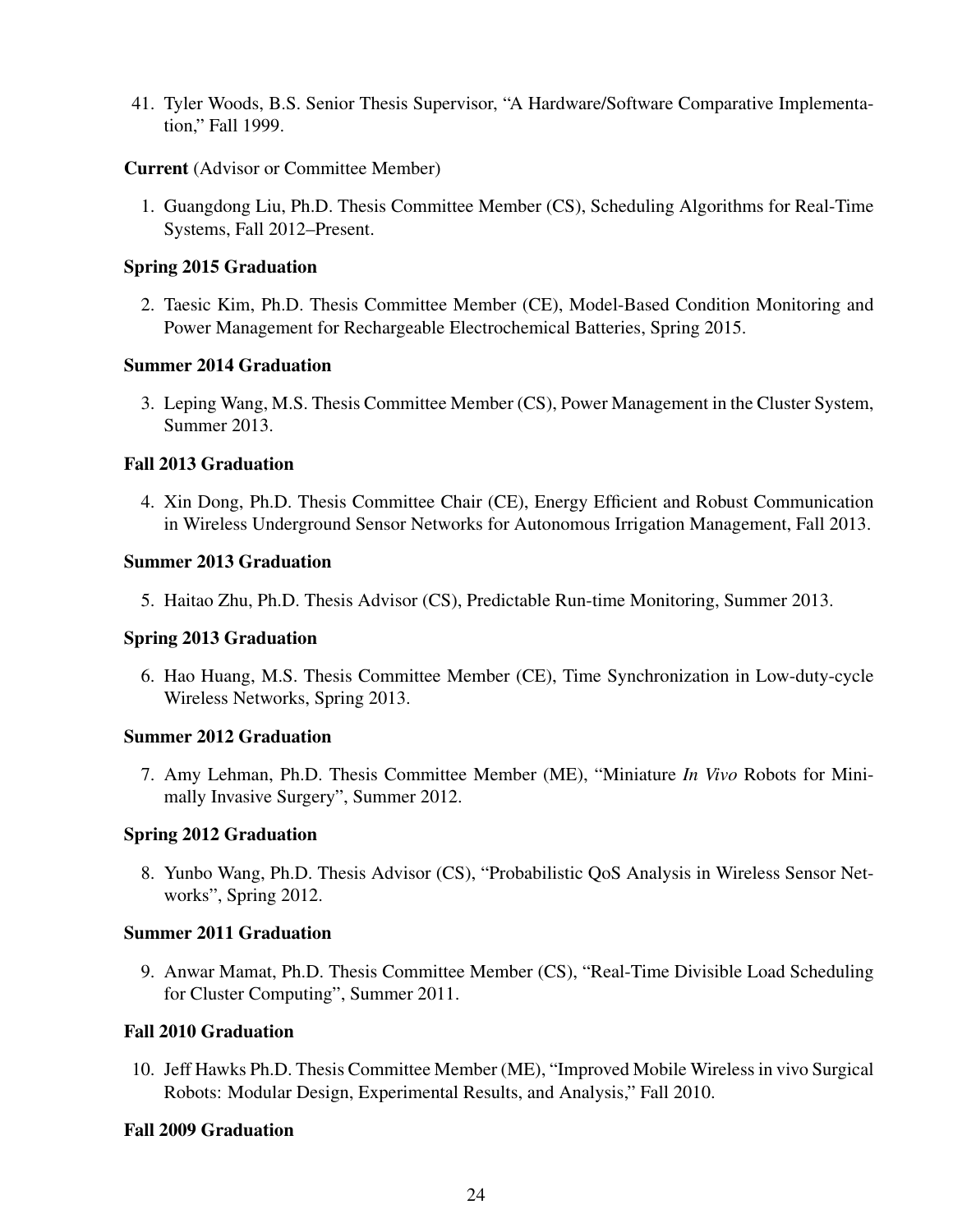11. Jason Dumpert, Ph.D. Thesis Committee Member (ME), "Towards Supervised Autonomous Task Completion Using an in vivo Surgical Robot," Fall 2009.

## Summer 2009 Graduation

12. Ian Cottingham, M.S. Thesis Committee Member (CS), "A Service Oriented Architecture For Data-Driven Decision Support Systems," Summer 2009.

# Spring 2009 Graduation

13. Renshi Bao, M.S. Thesis Committee Member (CS), "Study Of Load Balancing Across Heterogenous Clusters," Spring 2009.

# Summer 2008 Graduation

- 14. Duc Luong, M.S. Thesis Advisor (CS), "Quality of Service (QoS) Provisioning For Divisible Load Scheduling in Clusters with Execution Time Inaccuracies," Summer 2008.
- 15. Ying Ding, M.S. Thesis Committee Member (CS), "Intelligent Data Management in Data Grids," Summer 2008.

# Spring 2008 Graduation

- 16. Ala' Qadi, Ph.D. Thesis Advisor (CE), "Dynamic Processing Windows for Mobile Robotic Real-Time Systems," Spring 2008.
- 17. Robert Sprick, M.S. Thesis Advisor (CE), "The Role of Kalman Filtering in Indoor Localization and Tracking," Spring 2008.

# Spring 2007 Graduation

- 18. Jiangyang Huang, Ph.D. Thesis Committee Member (ME), "Localization and Follow-the-Leader Control of a Heterogeneous Group of Mobile Robots," Spring 2007.
- 19. Xin Li, Ph.D. Thesis Committee Member (CS), "Improving Multi-Agent Coalition Formation in Complex Environments," Spring 2007.
- 20. Lianlin Zhao, M.S. Thesis Committee Member (EE), "An Ultra-Wildband Localization System," Spring 2007.
- 21. Derrick Stolee, B.S. Honors Thesis Advisor (CS), "A Multi-deminsional Spatial Cache for Distributed Decision Support Systems," Spring 2007.

# Fall 2006 Graduation

22. Hui Cheng, Ph.D. Thesis Advisor (CS), "Energy-Efficient Scheduling Algorithms For Real-Time Systems," Fall 2006.

# Summer 2006 Graduation

- 23. Haitham Hamza, Ph.D. Thesis Committee Member (CS), "Nonblocking WDM Optical Switching Networks Design And Analysis Of New Classes," Summer 2006.
- 24. Liying Jiang, Ph.D. Thesis Committee Member (CS), "New Data Mining Models Based On Formal Concept Analysis And Probability Logic," Summer 2006.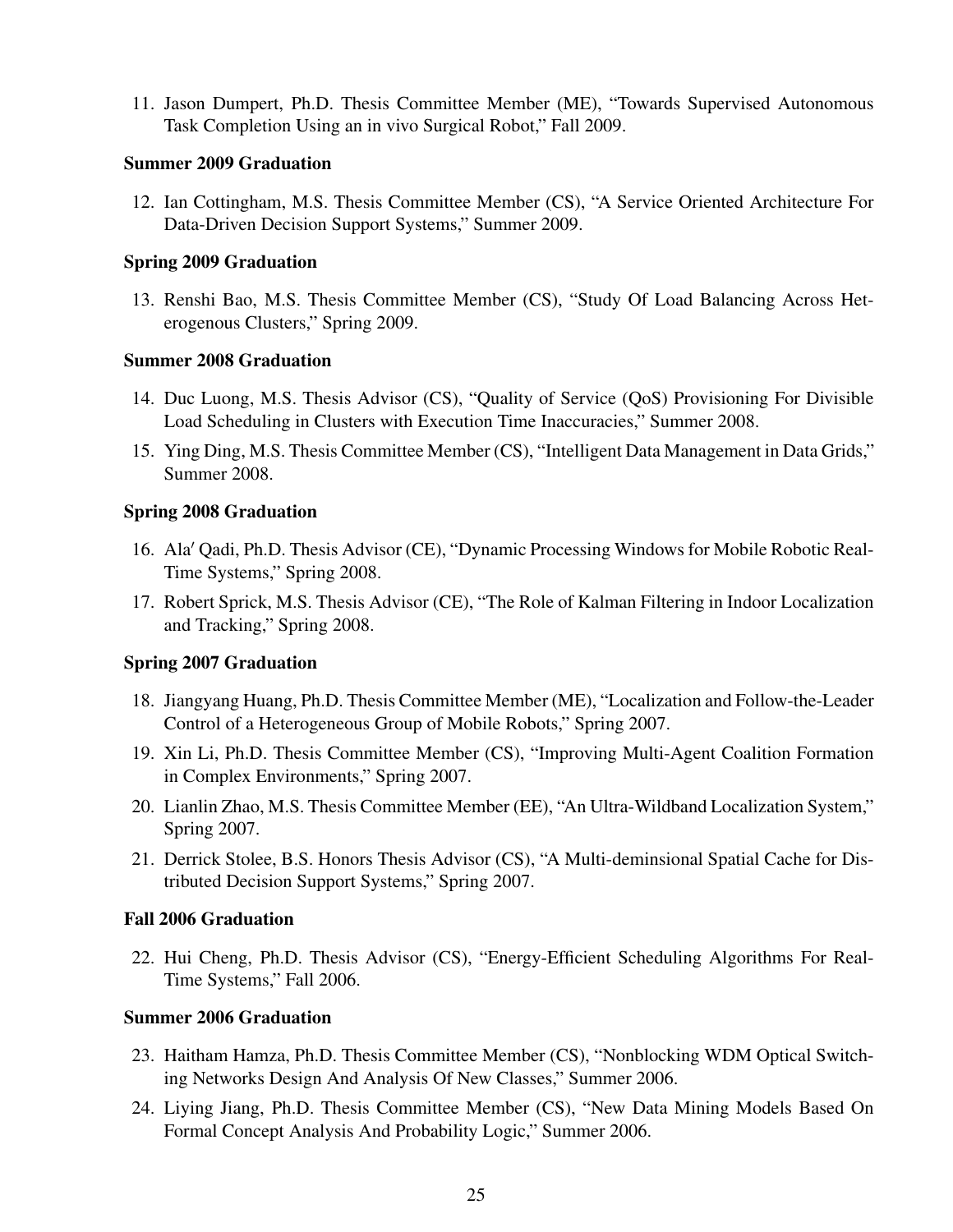- 25. Dong Li, Ph.D. Thesis Committee Member (CS), "High Performance Energy Efficient File Storage System," Summer 2006.
- 26. Jianzhi Wang, M.S. Project Advisor (CS), "A Java-Based Interpolation Library," Summer 2006.
- 27. Charles Gleason, M.S. Thesis Committee Member (EE), "Tracking Human Movement in an Indoor Environment Using Mobility Profiles," Summer 2006.
- 28. Eric Psota, M.S. Thesis Committee Member (EE), Stereoscopic Wound Imaging, Summer 2006.

#### Spring 2006 Graduation

29. Ibrahim Haddad, Ph.D. External Examiner (CS), "The HAS Architecture: A Highly Available and Scalable Cluster Architecture for Web Servers," Concordia University, Montreal Canada, Spring 2006.

### Fall 2005 Graduation

- 30. Yifeng Zhu, Ph.D. Thesis Committee Member (CS), "Cluster-based Storage Systems with High Scalability," Fall 2005.
- 31. Mengke Li, Ph.D. Thesis Committee Member (CS), "Cost Efficient Design of Waveband Switching in Optical Wavelength-Division Multiplexed Networks," Fall 2005.
- 32. Saket Das, M.S. Thesis Advisor (CS), "Aspects of Designing a Smart Space for Assisted Living Applications," Fall 2005.
- 33. Guang Zhang, M.S. Thesis Committee Member (ME), "GPS and Odometry Data Fusion Application in Mobile Robot Navigation," Fall 2005.

## Summer 2005 Graduation

- 34. Zhirong Chen, M.S. Thesis Advisor (CS), "A Self-Calibrating Data Quality Control Library and the Development of a Serially Complete Dataset of Temperature and Precipitation for the United States," Summer 2005.
- 35. Bhagyashree Prabhakar, M.S. Thesis Advisor (CS), "A Value-Based Caching Framework For Data-Driven Distributed Systems," Summer 2005.
- 36. Ahalya Nathan, M.S. Project Advisor, "A JSF framework for Dynamic Map Archiving," Summer 2005.
- 37. Wang Yao, Ph.D. Thesis Committee Member (CS), "Traffic Grooming in Next-Generation Optical WDM Mesh Networks," Summer 2005.
- 38. Mulyadi Oey, M.S. Thesis Committee Member (CS), "Garbage Collection in the Presence of Remote Objects: An Empirical Study," Summer 2005.

#### Spring 2005 Graduation

- 39. Shifeng Zhang, Ph.D. Thesis Advisor (CS), Architecture Specification and Implementation for Component-based Systems, Spring 2005.
- 40. Anagh Lal, M.S. Thesis Committee Member (CS), Neighborhood Interchangeability for Non-Binary CSPs and Applications to Databases, Spring 2005.
- 41. Joel Gompert, M.S. Thesis Committee Member (CS), IndSet: A Decomposition Technique for CSPs Using Maximal Independent Sets and Its Integration with Local Search, Spring 2005.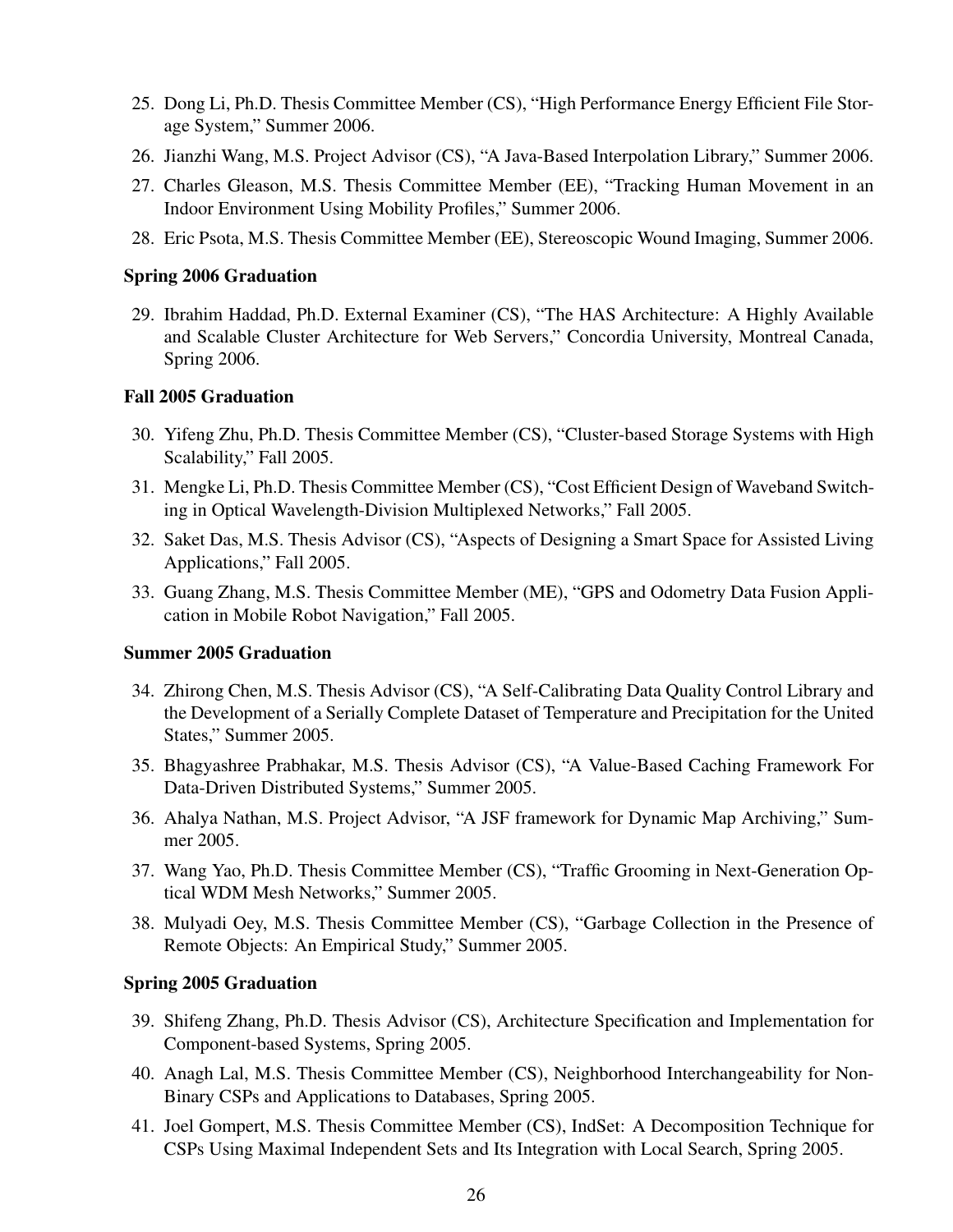# Fall 2004 Graduation

- 42. Xin Liu, Ph.D. Thesis Advisor (CS), Dynamic Quality of Service in an Open System, Fall 2004.
- 43. Kun Lu, M.S. Thesis Advisor (CS), A High Performance Spatial Interpolation Component for Spatial Decision Support Systems, Fall 2004.
- 44. Rohini Krishnapura, M.S. Thesis Advisor, Real-Time Scheduling Algorithms for Dynamic I/O Energy Conservation, Fall 2004.
- 45. Dan Li, Ph.D. Thesis Committee Member (CS), Temporal Data Mining Methodologies in a Geo-spatial Decision Support System, Fall 2004.

# Summer 2004 Graduation

- 46. Xueming Wu, M.S. Thesis Advisor, "Interchangeable GIS Components In Spatial Decision Support Systems," Summer 2004.
- 47. Qiwen Huang, M.S. Project Advisor, "A Web-based Dynamic Survey System," Summer 2004.
- 48. Xiao Qin, Ph.D. Thesis Committee Member (CS), "Dynamic I/O-Aware Load Balancing and Resource Management for Clusters," Summer 2004.
- 49. Jameela Al-Jaroodi, Ph.D. Thesis Committee Member (CS) and Reader, "Distributed Systems Middleware A Framework for Parallel and Distributed Computing on Heterogeneous Systems," Summer 2004.
- 50. Nader Mohamed, Ph.D. Thesis Committee Member (CS) and Reader, "Design and Analysis of a Communication Middleware for Multiple Network Interfaces," Summer 2004.
- 51. Jedidiah Pedersen, M.S. Thesis Committee Member, "Modular Mobile Robotics Platform Design And Application," Summer 2004.

# Spring 2004 Graduation

- 52. Chengxiao Wang, M.S. Thesis Advisor, "The Design, Implementation and Evaluation of APS: Adaptive Proportional Share Scheduling," Spring 2004.
- 53. Madeline Hardojo, M.S. Thesis Committee Member, "An Empirical Study of Profiling Strategies for Released Software And Their Impact on Testing Activities," Spring 2004.

#### Summer 2003 Graduation

- 54. Ala<sup> $\prime$ </sup> Qadi, M.S. (CE) Thesis Advisor, "DVSST: Design and Implementation of a Dynamic Voltage Scaling Algorithm for Sporadic Tasks," Summer 2003.
- 55. Yuanyuan Lu, M.S. Project Committee Member, "The Planting Date Guide: A Decision-Support Tool for Agriculture," Summer 2003.
- 56. Satya Pradeep Kanduri, M.S. Thesis Committee Member, "Anomalies as Precursors of Field Failures," Summer 2003.
- 57. Siva Mohan Sunkavalli, M.S. Thesis Committee Member, "Scatternet Formation in Bluetooth Networks," Summer 2003.

# Spring 2003 Graduation

58. Chad Michel, M.S. Thesis Advisor, "UNLDFS: A Highly Available Distributed File System," Spring 2003.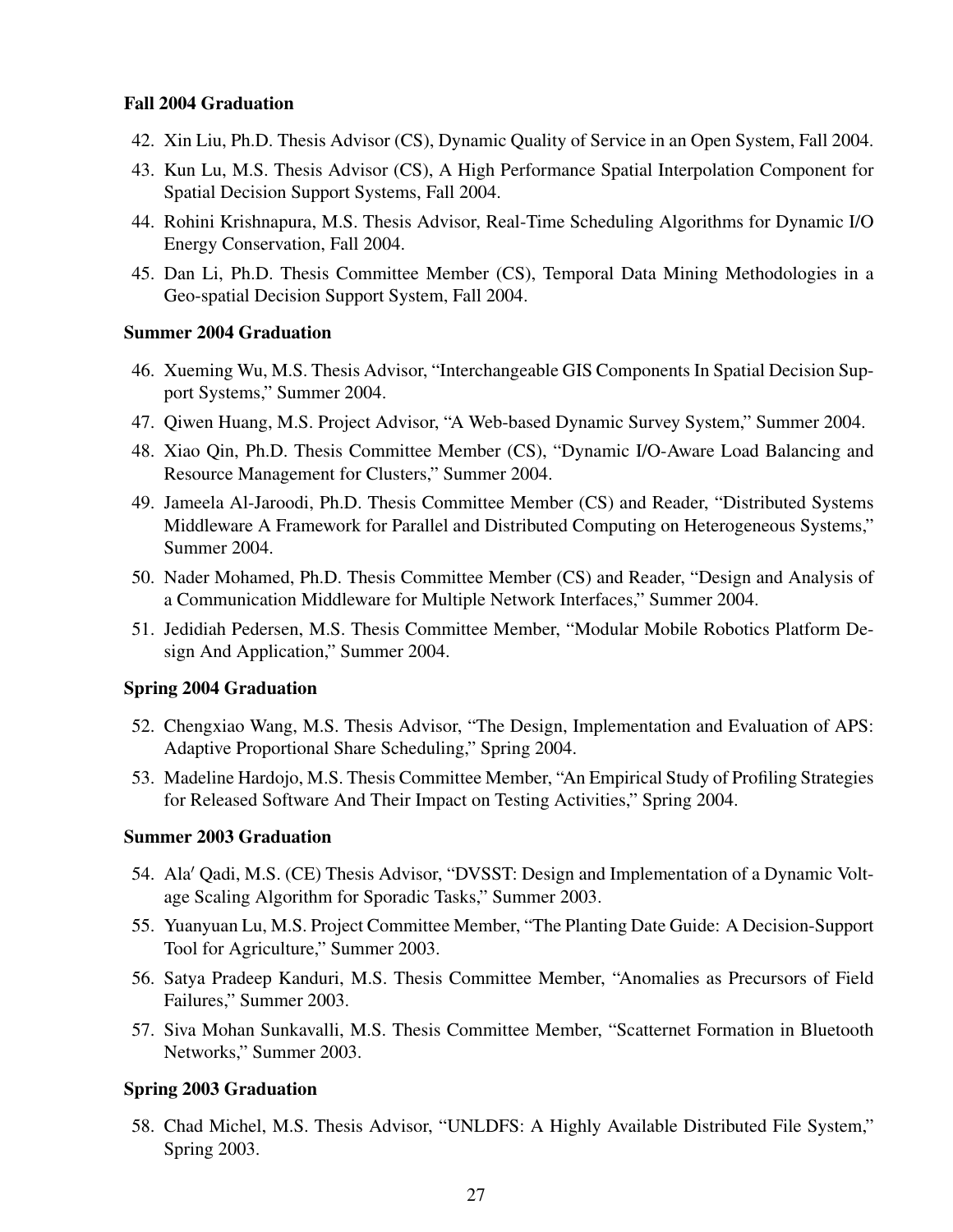- 59. Stefan Newbold, M.S. Thesis Advisor, "Design and Implementation of a Distributed Control Language for a Campus Energy Management System," Spring 2003.
- 60. Rongxi Yan, M.S. Project Committee Member, "Vineyard Site Selection Tool: A Web-Based GIS System," Spring 2003.
- 61. Zhong Xu, M.S. Project Committee Member, "Improved Exposure Analysis System of Nebraska," Spring 2003.
- 62. Ajay Kumar Todimala, M.S. Thesis Committee Member, "Fault-Tolerance in Optical WDM Mesh Networks," Spring 2003.
- 63. Kefei Wang, M.S. Thesis Committee Member, "Algorithms for Pattern Discovery in Large Databases," Spring 2003.
- 64. Nathan Wells, B.S. UCARE and Honors Thesis Advisor, "The Development of the Self-Calibrating Palmer Drought Severity Index," July 2002 with May 2003 graduation.
- 65. Tom Osugi, B.S. UCARE and REU Project Advisor, Firewall Load Balancing and Remote Data Collection for a Distributed Geospatial Decision Support System, Spring 2003.

# Fall 2002 Graduation

- 66. Chon-Ming Lee, M.S. Project Advisor, "Implementing Rate-Based Execution in the Real Time Kernel MicroC/OS-II," Fall 2002.
- 67. Gang Gu, M.S. Project Advisor, "An Enhanced Newhall Simulation Model for a Distributed Decision Support System," Fall 2002.
- 68. Praveen Kallakuri, M.S. Thesis Committee, "Impact of Test Suite Granularity on the Cost-Effectiveness of Regression Testing," Fall 2002.

#### Summer 2002 Graduation

- 69. Jing Fu, M.S. Project Advisor, "Kenexa Online Survey Gathering System (KOSGS)," Summer 2002.
- 70. Tsegaye Tadesse, Ph.D. Thesis Committee Member (Agronomy), "Identifying Drought and its Associations with Climatic and Oceanic Parameters Using Data Mining Techniques," Summer 2002.
- 71. Vishal Khokha, M.S. Project Committee Member, "Automating Data Collection and Rules Generation for a Data Mining Application," Summer 2002.
- 72. Aditya Ivaturi, M.S. Project Committee Member, "Transcoding Proxy for Wireless Web," Summer 2002.

## Spring 2002 Graduation

- 73. Fangrui Ma, M.S. Project Advisor, "A Web-Enabled SPI Program with Improved Spatial and Temporal Resolution," Spring 2002.
- 74. Lu Shen, M.S. Thesis Committee Member, "Signaling Schemes for Distributed Connection Management in GMPLS-based WDM Optical Mesh Networks," Spring 2002.
- 75. Sree Rama Nomula, M.S. Project Committee Member, "ARTHUR: A Routing and Wavelength Assignment Tool for Optical Networks," Spring 2001.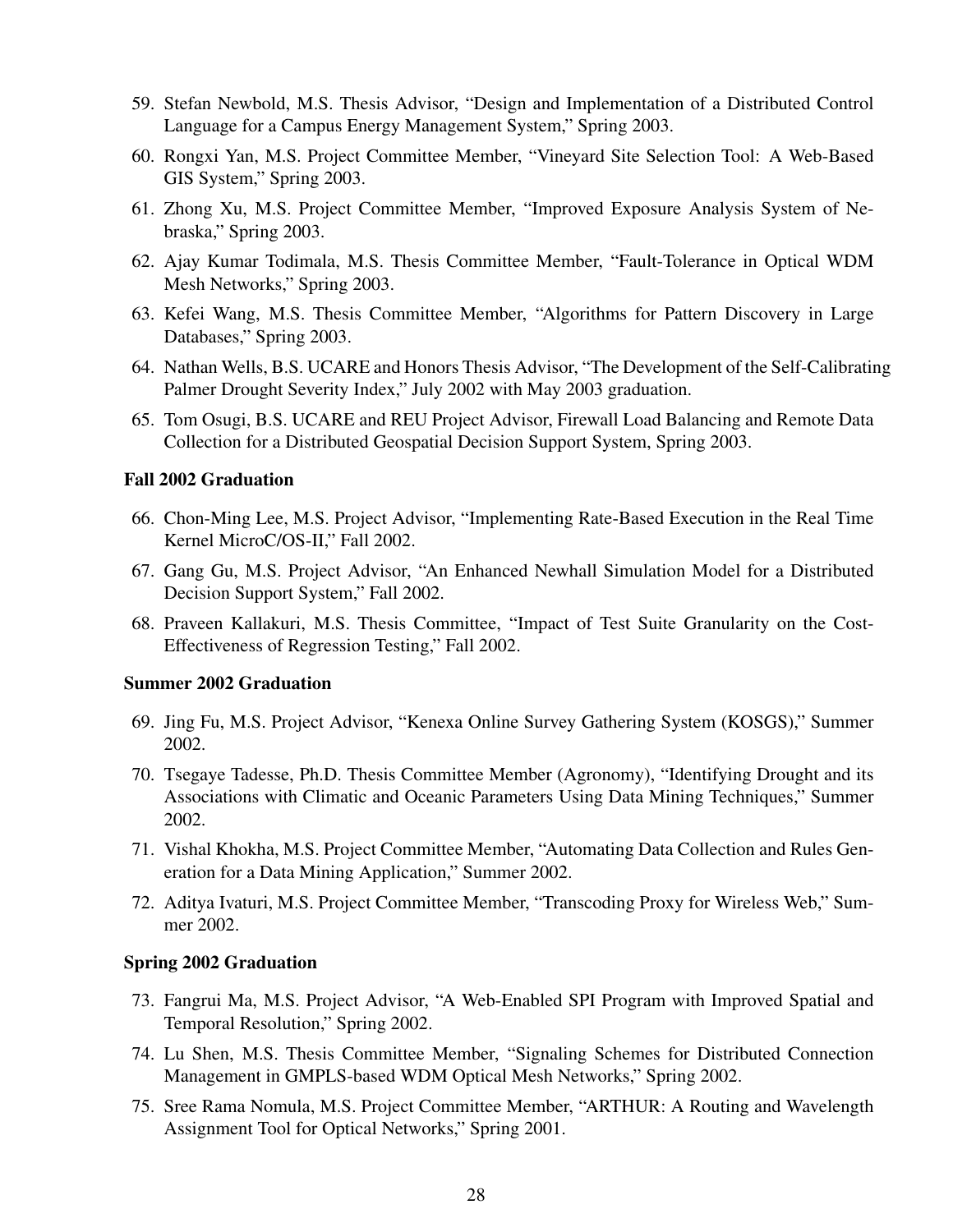# Fall 2001 Graduation

- 76. David DeWester, M.S. Project Advisor, "Using Web-Based Tools to Implement Mastery Learning Pedagogy: Homework Management Software for Teaching Bivariate Statistical Computations," Fall 2001.
- 77. Seong-No Yoon, M.S. Project Advisor, "An Execution Rate Analysis Tool for Processing Graph method Applications," Fall 2001.
- 78. Mir Ali, M.S. Project Committee Member, "Static vs. Dynamic Fault Tolerant Routing In Optical WDM Networks," Fall 2001.
- 79. The Nguyen, M.S. Project Committee Member, "New Approach for Discovering Association Rules" Fall 2001.
- 80. Yavuz Fatih Yavuz, M.S. Project Committee Member, "Discovering Association Rules Using a Relational DBMS" Fall 2001.

# Summer 2001 Graduation

- 81. Xiaolei Cai, M.S. Thesis Committee Member, "Verification of Control Flow in Register Transfer Level VHDL Designs," Summer 2001.
- 82. Ahmed Mahdy, M.S. Project Committee Member, "Microcontroller-Based Air-Conditioner Controller with Remote Control," Summer 2001.
- 83. Sree Rama Nomula, M.S. Project Committee Member, "ARTHUR: A Routing and Wavelength Assignment Tool for Optical Networks," Summer 2001.
- 84. Shu Zhang, M.S. Thesis Committee Member, "Dynamic Traffic Grooming Algorithms over Reconfigurable SONET/WDM Networks," Summer 2001.

# Spring 2001 Graduation

- 85. Ali Hasan Alsaffar, Ph.D. Thesis Committee Member Reading Member, "Concept Based Retrieval and Information Filtering," Spring 2001.
- 86. Weiguo He, M.Eng. Project Advisor, Firewall Load Balancing, Spring 2001.
- 87. Jian Tang, M.Eng. Project Advisor, AAUDE Web-Interface System, Spring 2001.
- 88. Lingyun Wang, M.Eng. Project Advisor, AAUDE Web-Interface System, Spring 2001.
- 89. Shirong Yang, M.Eng. Project Advisor, Firewall Load Balancing, Spring 2001.

#### Fall 2000 Graduation

- 90. Caina Wei, M.S. Project Advisor, "A QoS Assurance Mechanism for Cluster-Based Web Servers," Fall 2000.
- 91. Xiaohong Yuan, M.S. Project Advisor, "Design and Implementation of A Web Based Course Management System," Fall 2000.
- 92. Elie Sawma, M.S. Project Committee Member, "Connection Management in WDM Networks," Fall 2000.

# Summer 2000 Graduation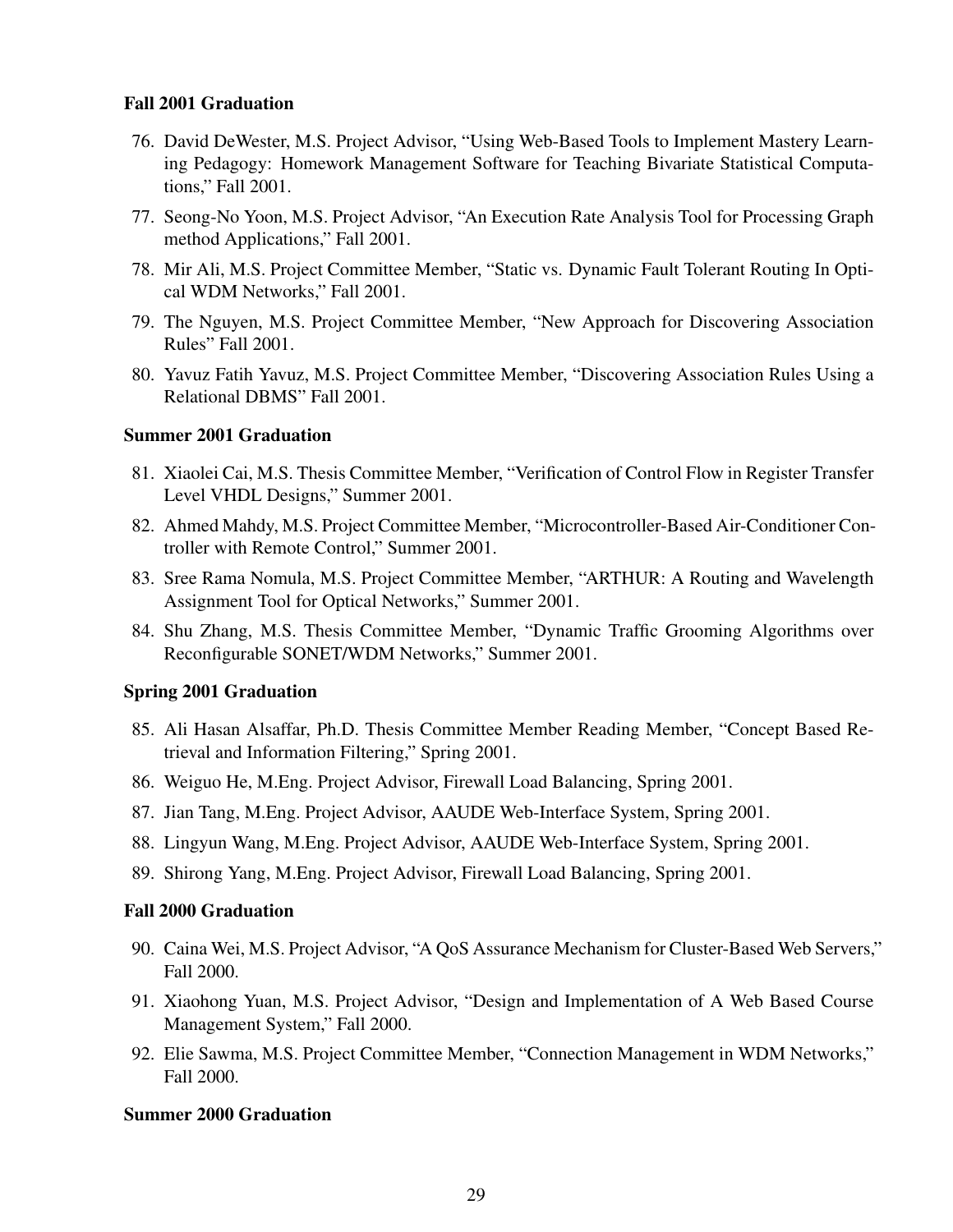- 93. Maher Ali, Ph.D. Thesis Committee Member, "Power-Efficient Design and Management of Wavelength-Routed Optical Networks," Summer 2000.
- 94. Ingyu Lee, M.S. Project Advisor, "Tools for Inherent Latency Analysis in Processing Graph Method Applications." Summer 2000.
- 95. Jason L. Schlabach, M.S. Thesis Committee Member, "Using Organizational Knowledge to Automate Software Development," Summer 2000.
- 96. Tung Le, M.S. Thesis Committee Member, "An XML Approach to Internet Information Retrieval," Summer 2000.
- 97. Srinath Yaragorla, M.S. Thesis Committee Member, "Sparse Regeneration in a Translucent Wide Area Optical Network," Summer 2000.

#### Spring 2000 Graduation

- 98. Matthew Evans, B.S. Senior Thesis Supervisor, "FTFS: Fault Tolerant Distributed File System," Spring 2000.
- 99. Mark Smith, B.S. Senior Thesis Supervisor, "Scalability of a Two-User Whiteboard Application in Java to Multiple Users Using Multithreaded Processes and Synchronous Socket Communication," Spring 2000.
- 100. Xingchun Chen, M.S. Project Committee Member, "IP Multicast Experiments in a Campus Network," Spring 2000.
- 101. Mingqin Liu, M.S. Thesis Committee Member, "Accurate Development of Agroecozones," Spring 2000.
- 102. Ashok Ramakrishnan, M.S. Thesis Committee Member, "Virtual Topology Generation and Reconfiguration of Wavelength-Routed Optical WDM Networks," Spring 2000.
- 103. Gautam Rao, M.S. Project Committee Member, "Application Level Differentiated Services for Web Servers," Spring 2000.
- 104. Chandrakant Yemparala, M.S. Project Committee Member, "Integrated Simulation Environment for SIMON," Spring 2000.
- 105. Ling Zhong, M.S. Thesis Committee Member, "Optimization of Amplifier Placements in Switch-Based Optical Networks," Spring 2000.

# Fall 1999 Graduation

- 106. Tyler Woods, B.S. Senior Thesis Supervisor, "A Hardware/Software Comparative Implementation," Fall 1999.
- 107. Qingyuan Lou, M.S. Project Committee Member, "Sparse Multicasting Simulator for Optical Networks," Fall 1999.
- 108. Amartya Sarkar, M.S. Thesis Committee Member, "Use of RDF/XML in Information Retrieval from Catalogs on the Web," Fall 1999.
- 109. Lei Zhang, M.S. Thesis Committee Member, "Transformation of ARC/INFO TIN Data into Multiple Linear Programming Query/Geographic Information System (MLPQ/GIS) Database Systems," Fall 1999.

#### Summer 1999 Graduation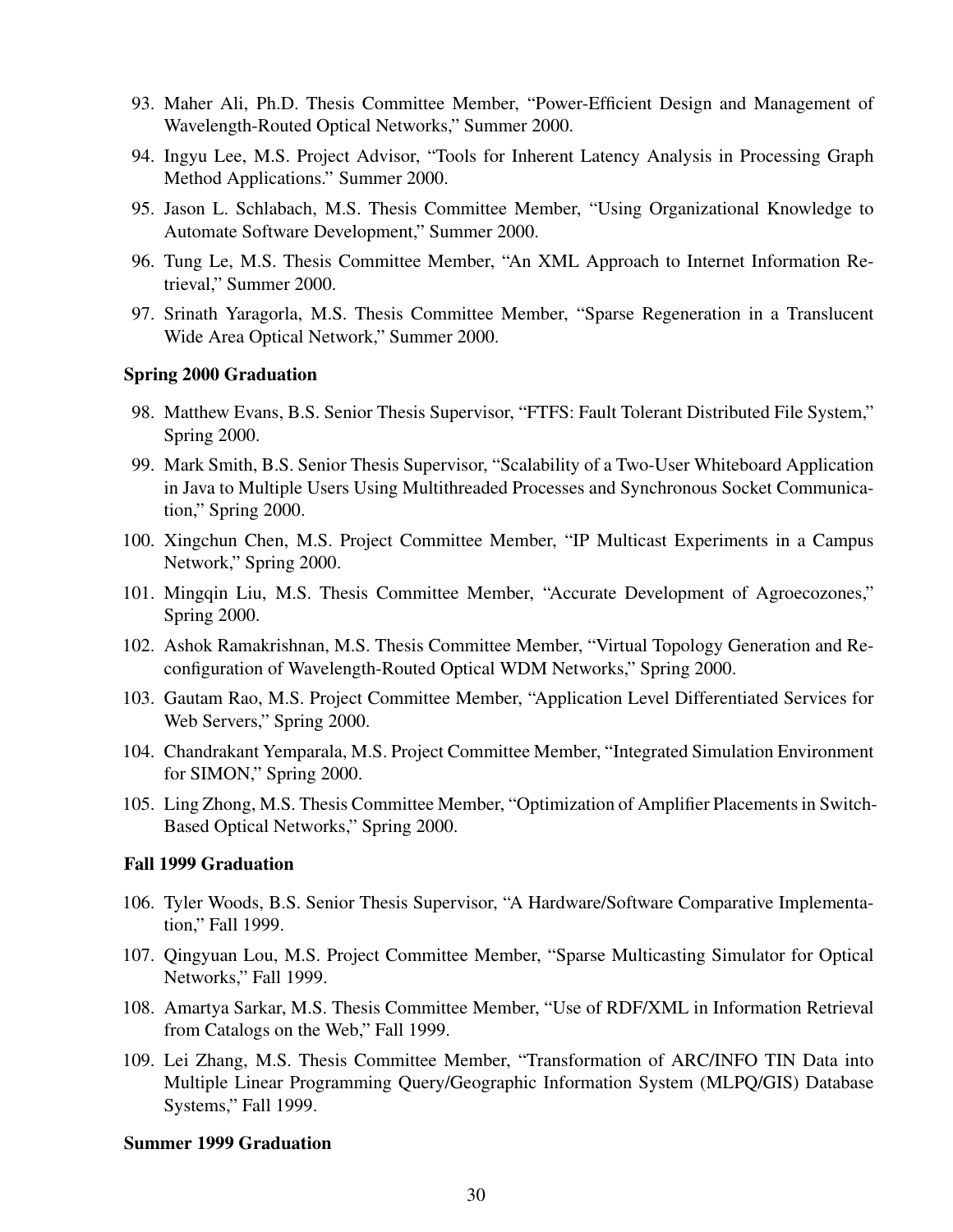- 110. Huimin Diao, M.S. Thesis Committee Member, "Tree Code Applications to Lossless Image Compression," Summer 1999.
- 111. Xuehong Gan, M.S. Project Committee Member, "A Prototype of a Web Server Clustering System," Summer 1999.
- 112. Yili Wang, M.S. Thesis Committee Member, "Design & Implementation of an XML Based Information Retrieval System," Summer 1999.

#### Spring 1999 Graduation

- 113. Yongquin Hui, M.S. Thesis Committee Member, "The Impact of Non-Exponential Repair Distributions on NMR System Dependability," Spring 1999.
- 114. Jong-Tae Lee, M.S. Thesis Committee Member, "Wavelength Converter Placement in Optical Networks," Spring 1999.
- 115. Fang Liu, M.S. Project Committee Member, "Object-Oriented Design and Implementation for Remote Database Development Using JDBC," Spring 1999.
- 116. Russell P. Mandel, M.S. Project Committee Member, "Database Conversion on the BASE24 Product," Spring 1999.
- 117. Alexandr Yekushev, M.S. Thesis Committee Member, "Techniques in Small Group Factorization," Spring 1999.
- 118. Hong Yuan, M.S. Project Committee Member, "Internet Security Using Symmetric Cryptographic System," Spring 1999.
- 119. Travis Fisher, B.S. Senior Thesis Committee Member, "Probabilistic Checks for the Equivalence of Mathematical Expressions," Spring 1999.

#### Fall 1998 Graduation

120. Mirghani Mohamed, M.S. Project Committee Member, Fall 1998.

#### Professional Memberships and Affiliations

- 1. UNL Graduate Faculty (Fellow)
- 2. Institute of Electrical and Electronics Engineers (IEEE), Senior Member
- 3. Association for Computing Machinery (ACM)
- 4. American Association for the Advancement of Science (AAAS)
- 5. American Society for Engineering Education (ASEE)
- 6. IEEE Computer Society
- 7. IEEE Communications Society
- 8. IEEE Technical Committee on Real-Time Systems

#### Professional Service

1. Member, IEEE Technical Committee on Real-Time Systems, 1996–present.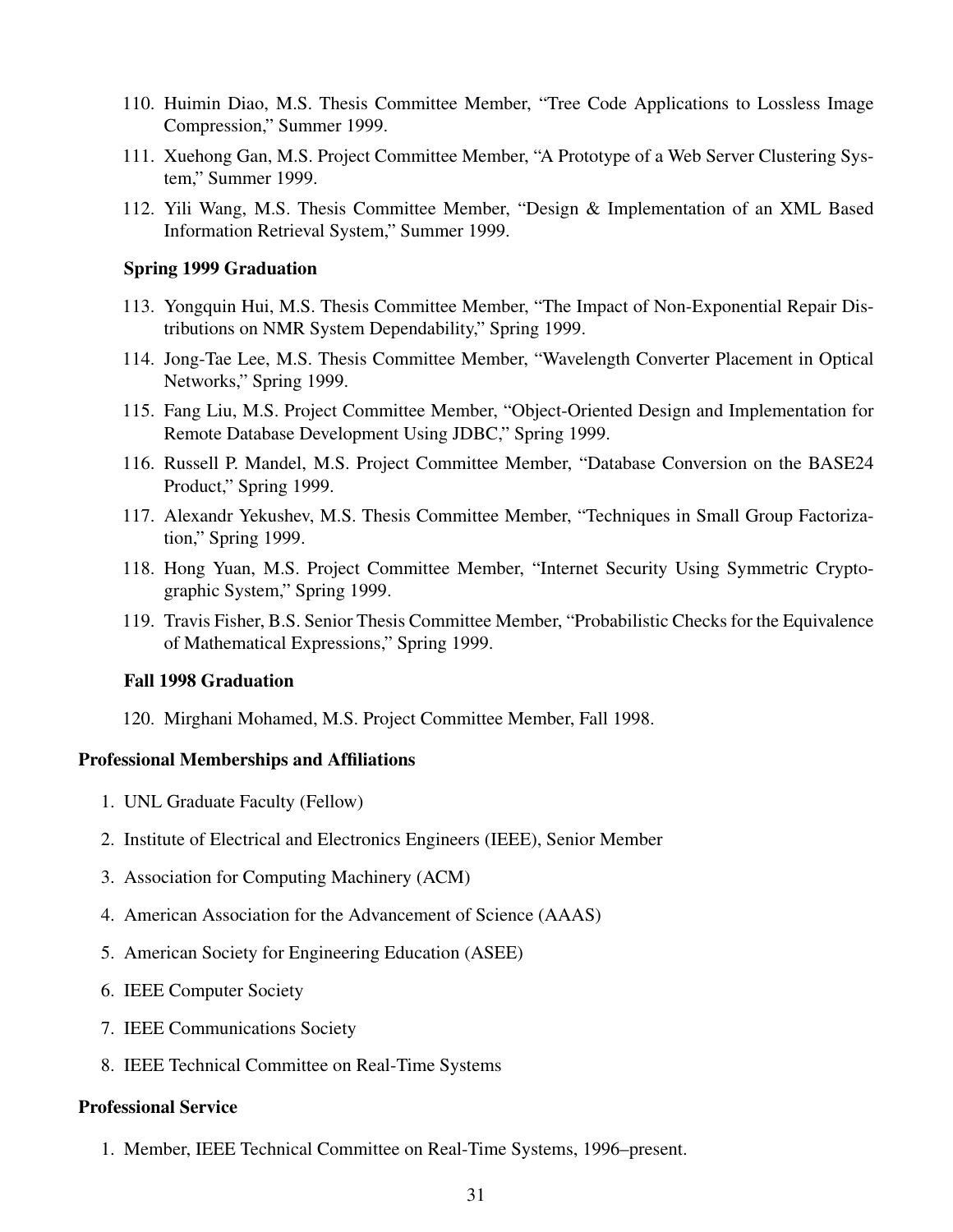- 2. Associate Editor, ACM Transactions on Cyber-Physical Systems (TCPS), 2015–present.
- 3. Member, LITES Editorial Board, Leibniz Transactions on Embedded Systems (LITES), Cyber-Physical Systems Area Editor, 2012–present.
- 4. Member, Steering Committee for IEEE International Conference on Embedded and Real-Time Computing Systems and Applications, 2012–present.
- 5. Member, Organization Committee for the 31st Euromicro Conference on Real-Time Systems, Stuttgart, Germany, 2019.
- 6. Member, Technical Program Committee for the 31st Euromicro Conference on Real-Time Systems, Stuttgart, Germany, 2019.
- 7. Member, Technical Program Committee for the 29th Euromicro Conference on Real-Time Systems, Barcelona, Spain, 2018.
- 8. Member, Technical Program Committee for the 30th Euromicro Conference on Real-Time, Dubrovnik, Croatia, 2017.
- 9. Member, Technical Program Committee for the IEEE Real-Time Systems Symposium, Paris, France, 2017.
- 10. Chair, IEEE Technical Committee on Real-Time Systems, March, 2013–2016.
- 11. Vice-Chair, IEEE Technical Committee on Real-Time Systems, March, 2011–2012.
- 12. Member, Executive Committee of IEEE Technical Committee on Real-Time Systems, 2007–2018.
- 13. Member, Advisory Council for the Computer Science and Information Systems Department at the University of Nebraska at Kearney, 2009–2015.

item Member, AIM-Lincoln Advisory Council, AIM Institute, Lincoln, NE, 2012–2014.

- 14. Chair, Technical Program Committee for the 27th Euromicro Conference on Real-Time Systems, Lund, Sweden, 2015.
- 15. Member, Technical Program Committee for the 21st IEEE Real-Time and Embedded Technology and Applications Symposium, Seattle, Washington, 2015.
- 16. Member, Technical Program Committee for the IEEE Real-Time Systems Symposium, Rome, Italy, 2014.
- 17. Member, Technical Program Committee for the 14th International Conference on Runtime Verification, Toronto, Canada, 2014.
- 18. Publicity Chair for the 19th IEEE Real-Time and Embedded Technology and Applications Symposium (RTAS 2013), Philadelphia, Pennsylvania, 2013.
- 19. Member, Technical Program Committee for the ACM 29th Symposium On Applied Computing– Special Track on Operating Systems (OS), Gyeongju, Korea, 2014.
- 20. Member, Planning Committee for the 2013 Nebraska Software Builders Challenge, Lincoln, NE, 2013.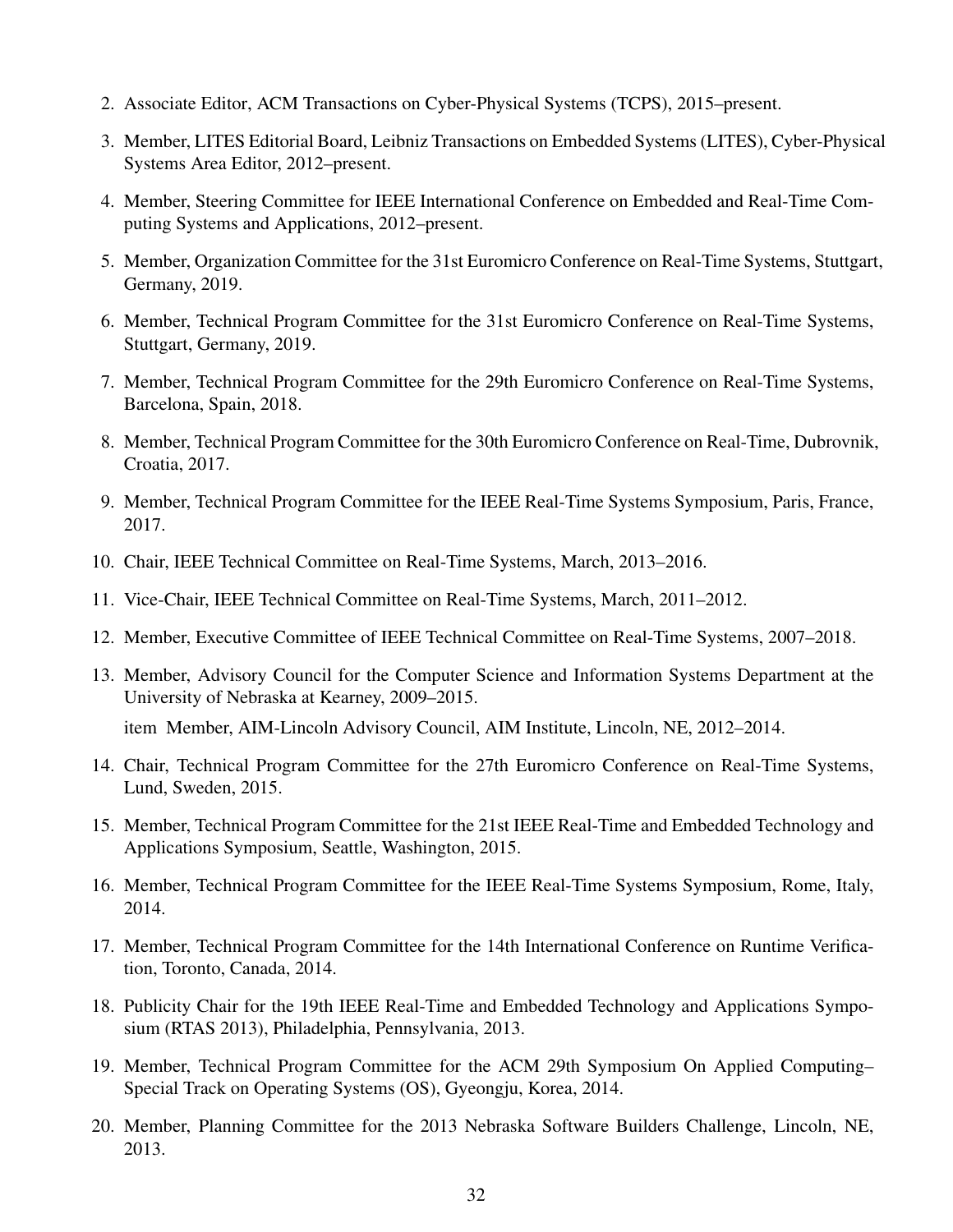- 21. Co-chair, Technical Program Committee, Real-time Systems Track for 2012 International Conference on Embedded and Real-Time Computing Systems and Applications (RTCSA) 2012, Seoul, Korea, 2012.
- 22. Member, Steering Committee for CPSWeek 2011, Chicago, Illinois, 2011.
- 23. Member, AIM Lincoln Futures Task Force, Lincoln, Nebraska, 2010.
- 24. Member, Technical Program Committee for the IEEE International Conference on Service-Oriented Computing and Applications (SOCA 2013), Kauai, Hawaii, 2013.
- 25. Member, Technical Program Committee for the 8th International Symposium on Embedded Technology, Daegu, Korea, May 2013.
- 26. Member, Technical Program Committee for the 24th Euromicro Conference on Real-Time Systems, Pisa, Italy, 2012.
- 27. Member, Technical Program Committee for the 18th IEEE Real-Time and Embedded Technology and Applications Symposium, Beijing, China, 2012.
- 28. Member, Technical Program Committee for the IEEE 15th International Symposium on Object/Component/Service-Oriented Real-Time Distributed Computing (ISORC), Shenzhen, China, 2012.
- 29. Member, Technical Program Committee for the 27th Annual ACM Symposium on Applied Computing (SAC 2012), Trento, Italy, 2012.
- 30. Member, Technical Program Committee for the IEEE International Conference on Service-Oriented Computing and Applications (SOCA 2012), Taipei, Taiwan, 2012.
- 31. Member, Technical Program Committee for the 32nd IEEE Real-Time Systems Symposium, Vienna, Austria, 2011.
- 32. Member, Technical Program Committee for 1st International Workshop on Large-Scale Cyber-Physical Systems (LCPS 2011), Irvine, CA, 2011.
- 33. Member, Technical Program Committee for the 18th International Conference on Real-Time and Network Systems (RTNS 2011), Nantes, France, 2011.
- 34. Member, Technical Program Committee for the 23rd Euromicro Conference on Real-Time Systems, Porto, Portugal, 2011.
- 35. Member, Technical Program Committee for the 17th IEEE Real-Time and Embedded Technology and Applications Symposium, Chicago, Illinois, 2011.
- 36. Member, Steering Committee for the First International Workshop on Cyber-Physical Networking Systems (CPNS 2011), Shanghai, China, 2011.
- 37. Member, Technical Program Committee for the Workshop on Architectures Cyber-Physical Systems, held in conjunction with the 17th IEEE Real-Time and Embedded Technology and Applications Symposium Chicago, Illinois, 2011.
- 38. Member, Technical Program Committee for the 26th Annual ACM Symposium on Applied Computing (SAC 2011), TaiChung, Taiwan, 2011.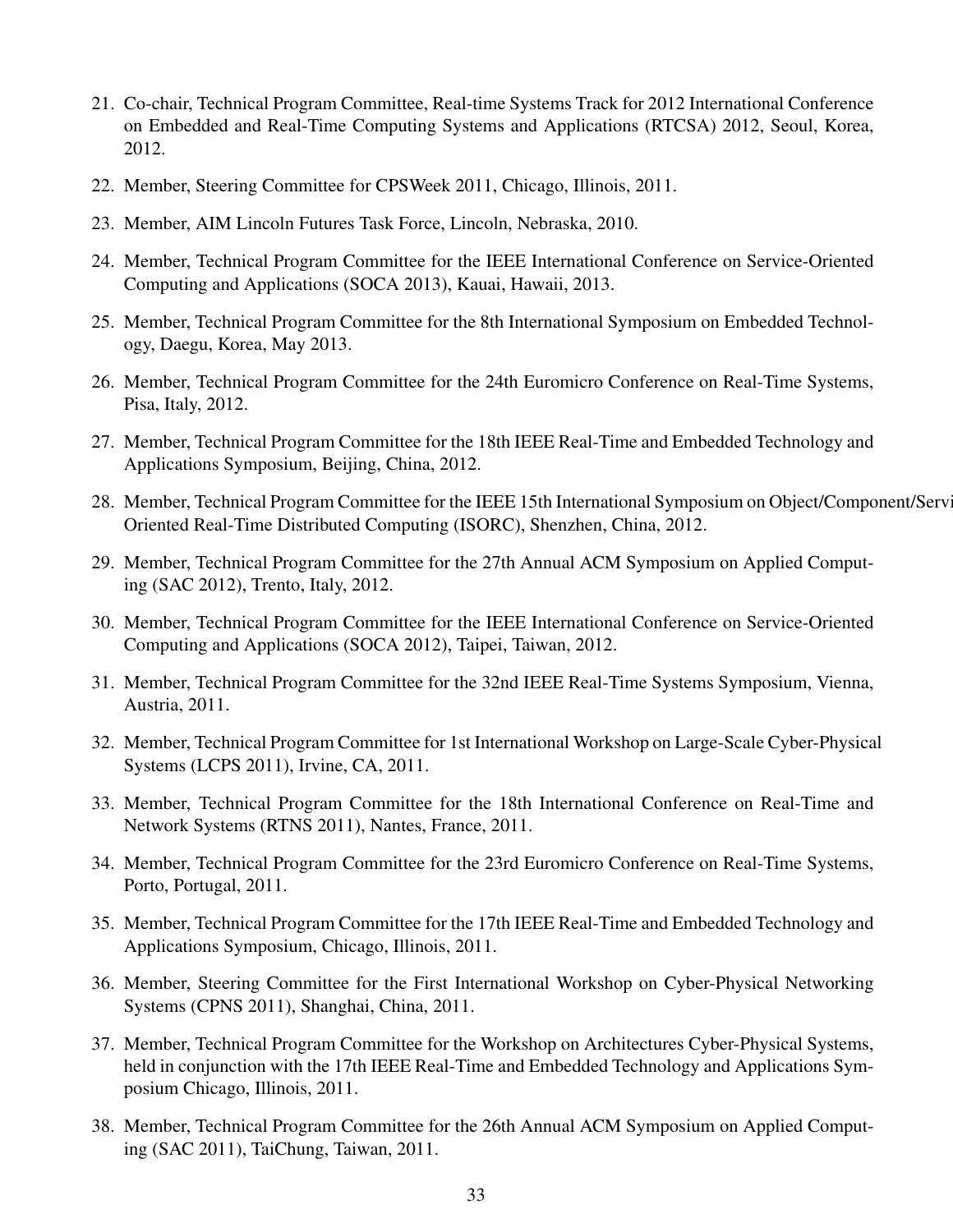- 39. Member, Technical Program Committee for the 31st IEEE Real-Time Systems Symposium, San Diego, California, USA, 2010.
- 40. Member, Technical Program Committee for the 18th International Conference on Real-Time and Network Systems (RTNS 2010), Toulouse, France, 2010.
- 41. Member, Technical Program Committee for OSPERT 2010: Workshop on Operating Systems Platforms for Embedded Real-Time applications, held in conjunction with the 22nd Euromicro Conference on Real-Time Systems, Brussels, Belgium, 2010.
- 42. Organizer and Intellectual Leader of Hybrid, Embedded, and Real-Time Systems Group of NSF funded workshop entitled, Future Directions of Computer System Research in 2010, March 2010.
- 43. Member, Technical Program Committee for the 22nd Euromicro Conference on Real-Time Systems, Brussels, Belgium, 2010.
- 44. Member, Technical Program Committee for OSPERT 2010: Workshop on Operating Systems Platforms for Embedded Real-Time applications, held in conjunction with the 22nd Euromicro Conference on Real-Time Systems, Brussels, Belgium, 2010.
- 45. Member, Technical Program Committee for the 16th IEEE Real-Time and Embedded Technology and Applications Symposium, Stockholm, Sweden, 2010.
- 46. Publicity Chair for the First IEEE International Conference on Cyber-Physical Systems, Washington, Stockholm, Sweden, 2010.
- 47. Member, Technical Program Committee for the 13th IEEE International Symposium on Object/component/serviceoriented Real-time distributed Computing, Carmona, Spain, 2010.
- 48. Member, Technical Program Committee for the Subtrack on Real-Time Systems at Design Automation and Testing in Europe (DATE 10), Dresden, Germany, 2010.
- 49. General Chair for the 30th IEEE Real-Time Systems Symposium, Washington, D.C., 2009.
- 50. Member, Technical Program Committee for the 21st Euromicro Conference on Real-Time Systems, Dublin, Ireland, 2009.
- 51. Member, Technical Program Committee for the Second International Workshop on Cyber-Physical Systems, Montreal, Canada, 2009.
- 52. Member, Technical Program Committee for the 12th IEEE International Symposium on Object/component/serviceoriented Real-time distributed Computing, Tokyo, Japan, 2009.
- 53. Member, Technical Program Committee for the 15th IEEE Real-Time and Embedded Technology and Applications Symposium, San Francisco, CA, 2009.
- 54. Chair, Technical Program Committee for the for the 29th IEEE Real-Time Systems Symposium, Barcelona, Spain, 2008.
- 55. Co-Chair, Technical Program Committee for the Real-time and Dependable Systems Principles and Practice topic of the Embedded Software Track of Design, Automation and Test in Europe Conference (DATE 08), Munich, Germany, 2008.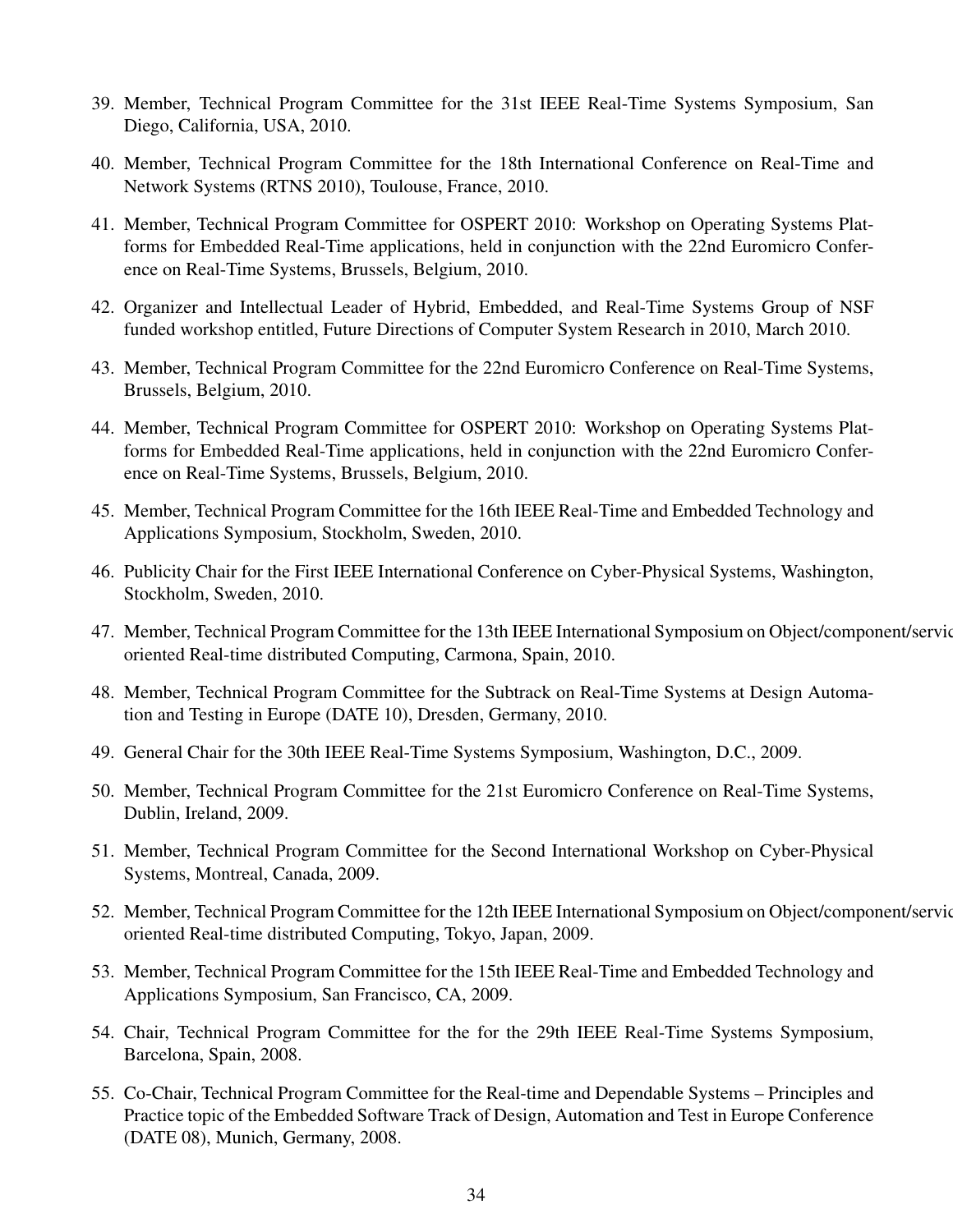- 56. Finance Chair for the 14th IEEE Real-Time and Embedded Technology and Applications Symposium, St. Louis, Missouri, 2008.
- 57. Member, Technical Program Committee for the 20th Euromicro Conference on Real-Time Systems, Prague, Czech Republic, 2008.
- 58. Member, Technical Program Committee for the 11th IEEE International Symposium on Object/component/serviceoriented Real-time distributed Computing, Orlando, Florida, 2008.
- 59. Member, Technical Program Committee for the First International Workshop on Cyber-Physical Systems, Beijing, China, 2008.
- 60. Member, Technical Program Committee for the 28th IEEE Real-Time Systems Symposium, Tucson, Arizona, 2007.
- 61. General Co-Chair for the 13th IEEE Real-Time and Embedded Technology and Applications Symposium, Bellevue, Washington, 2007.
- 62. Member, Technical Program Committee for the 19th Euromicro Conference on Real-Time Systems, Pisa, Italy, 2007.
- 63. Member, Technical Program Committee for the IEEE International Symposium on Object-oriented Real-time Computing 2007, Santorini, Greece, 2007
- 64. Co-Chair, Technical Program Committee for OSPERT 2007: 3rd Workshop on Operating Systems Platforms for Embedded Real-Time applications, held in conjunction with the 19th Euromicro Conference on Real-Time Systems, Pisa, Italy, 2007.
- 65. Member, Program Committee for the National Workshop on Composable and Systems Technology for High Confidence Cyber-Physical Systems (CST-HCCPS), 2007. The workshop was designed to support the High Confidence Software and Systems (HCSS) Coordinating Group of the Networking and Information Technology Research and Development (NITR&D) Sub-committee, National Science and Technology Council, Executive Office of the President.
- 66. Member, Program Committee for the National Workshop on High Confidence Software Platforms for Cyber Physical Systems (HCSP-CPS), 2006. Invited by Drs. Doug Schmidt (Vanderbilt University) and Raj Rajkumar (CMU), Co-Chairs of HCSP-CPS and Dr. Helen Gill (NSF) and Brad Martin (Co-Chairs of the High Confidence Software and Systems (HCSS) Coordinating Group (CG) of the Networking and Information Technology Research and Development (NITRD) Program.
- 67. Invited Participant of the Planning Meeting for an NSF Program on "Cyber-Physical Systems," July 27-28, 2006. The meeting was be by invitation only and was limited to 25 attendees. Invited by Dr. Raj Rajkumar (CMU) and Dr. Helen Gill (NSF).
- 68. Invited Participant of the NSF-sponsored Workshop on Cyber-Physical Systems (CPS), October 16- 17, 2006, in Austin, Texas. Invited by Drs. Raj Rajkumar and Insup Lee, Program Co-Chairs.
- 69. Plenary Panel Moderator for the NSF-sponsored National Workshop on High-Confidence Software Platforms for Cyber-Physical Systems (HCSP-CPS), November 30, 2006. Panel members: Dr. Ken Birman (Cornell), Dr. Edward Lee (Berkeley), Dr. Janos Sztipanovits (Vanderbilt), Dr. Joe Loyall (BBN), and Dr. Brian Bershad (University of Washington).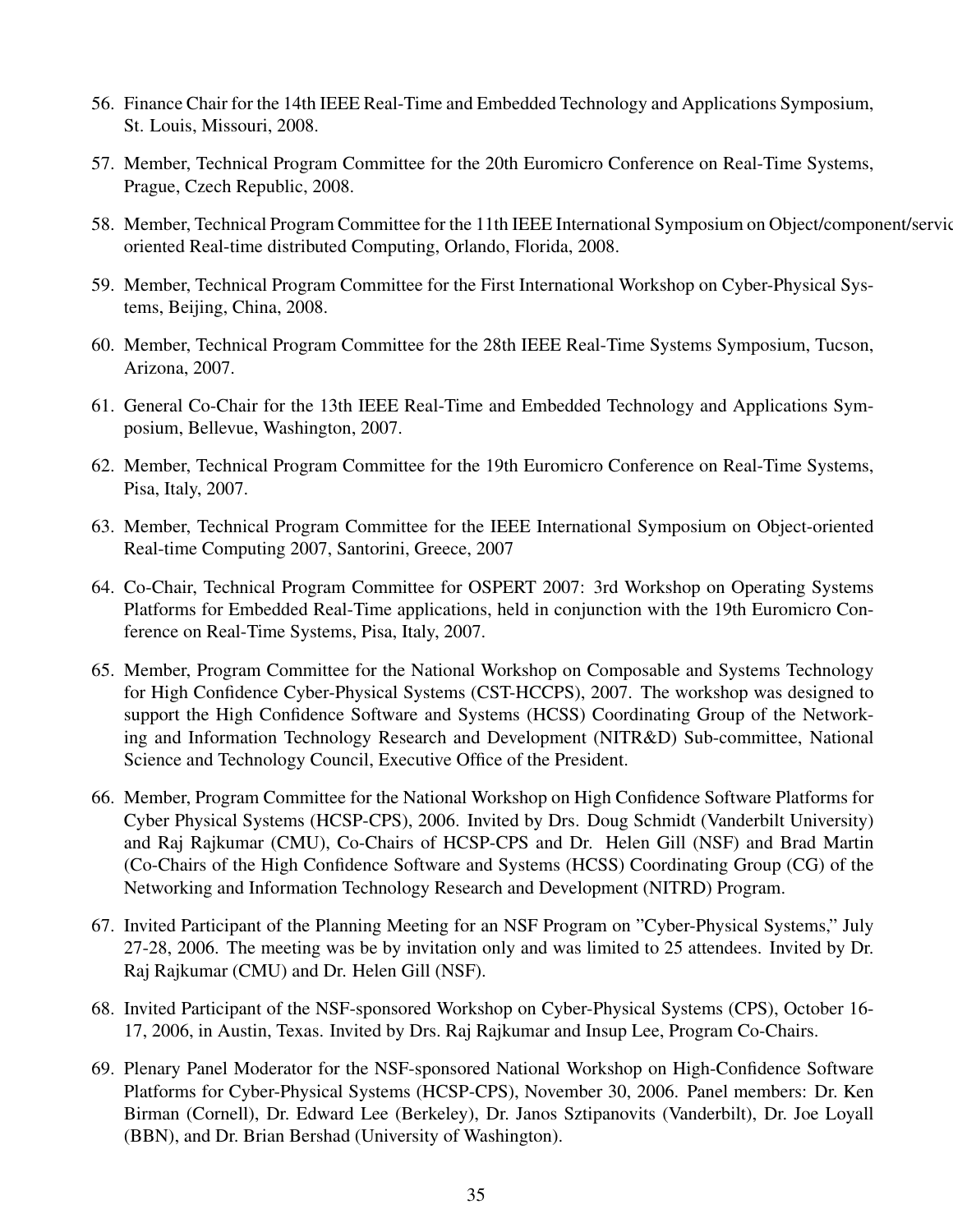- 70. Member, Technical Program Committee for the 27th IEEE Real-Time Systems Symposium, Rio de Janeiro, Brazil, 2006.
- 71. Member, Technical Program Committee for the 18th Euromicro Conference on Real-Time Systems, Dresden, Germany, 2006.
- 72. Member, Technical Program Committee for OSPERT 2006: 2nd Workshop on Operating Systems Platforms for Embedded Real-Time applications, held in conjunction with the 18th Euromicro Conference on Real-Time Systems, Dresden, Germany, 2006.
- 73. Member, Technical Program Committee for the Subtrack on Real-Time and (Networked) Embedded Systems at the 11th IEEE International Conference on Emerging Technologies and Factory Automation, Prague, Czech Republic, 2006.
- 74. Member, Program Committee for the National Workshop on High Confidence Software Platforms for the Cyber Physical Systems (HCSP-CPS), 2006.
- 75. Member, Technical Program Committee, for NTeRTAIn 2006: First Workshop on New Trends in Real-Time Artificial Intelligence (NTeRTAIn) held in conjunction with the 17th European Conference on Artificial Intelligence (ECAI), Riva del Garda, Italy, 2006.
- 76. Co-Chair, Technical Program Committee for the 12th IEEE Real-Time and Embedded Technology and Applications Symposium, San Jose, California, 2006.
- 77. Member, Technical Program Committee for the Subtrack on Real-Time Systems at Design Automation and Testing in Europe (DATE 06), Munich, Germany, 2006.
- 78. Member, Technical Program Committee for the 26th IEEE Real-Time Systems Symposium, Miami, Florida, 2005.
- 79. Member, Technical Program Committee for the Sensor Networks track of the 26th IEEE Real-time Systems Symposium, Miami, Florida, 2005.
- 80. Member, Technical Program Committee for PARC '05, Second Int'l Workshop on Power-Aware Real-Time Computing, 2005.
- 81. Chair, Special Session (Localization in Wireless Sensor Networks) for the IEEE Electro/Information Technology Conference, Lincoln, Nebraska, May 2005.
- 82. Member, Technical Program Committee, OSPERT 2005: 1st workshop on Operating Systems Platforms for Embedded Real-Time applications, held in conjunction with the 17th Euromicro Conference on Real-Time Systems, Palma de Mallorca, Spain, 2005.
- 83. Member, Technical Program Committee, 17th Euromicro Conference on Real-Time Systems, July 2005, Palma de Mallorca, Spain.
- 84. Member, Technical Program Committee, ITCC 2005 Software Engineering Track, held in conjunction with ITCC 2005, International Conference on Information Technology (Sponsored by IEEE Computer Society), April, 2005, Las Vegas, Nevada.
- 85. Member, Technical Program Committee for the 11th IEEE Real-Time and Embedded Technology and Applications Symposium, San Francisco, California, 2005.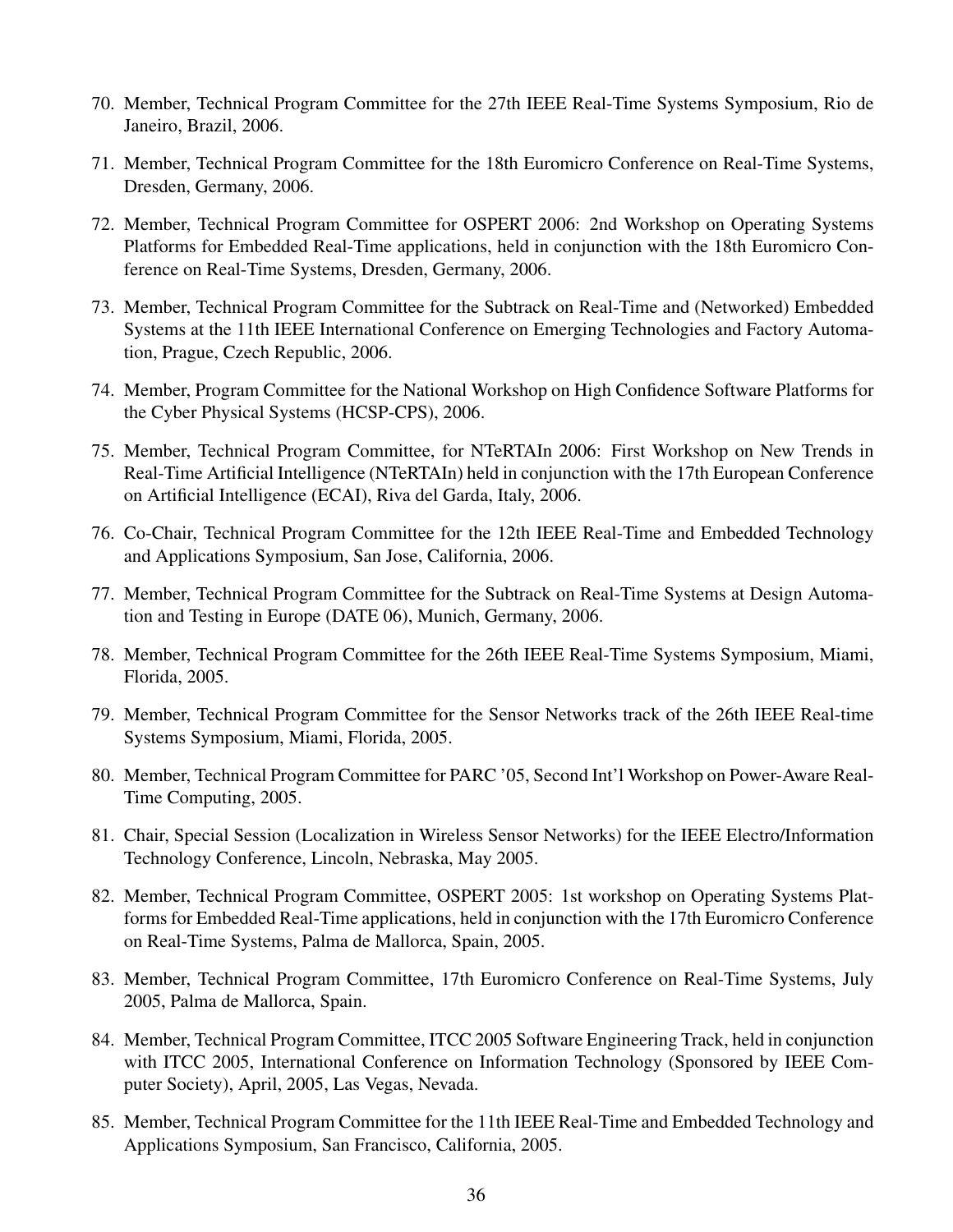- 86. Member, Technical Program Committee for the 25th IEEE Real-Time Systems Symposium, Lisbon, Portugal, 2004.
- 87. Member, Technical Program Committee for PARC '04, First Int'l Workshop on Power-Aware Real-Time Computing, Pisa, Italy, 2004.
- 88. Chair, Work-In-Progress Technical Program Committee, 16th Euromicro Conference on Real-Time Systems, Catania, Italy, 2004.
- 89. Member, Conference Organization Committee, 16th Euromicro Conference on Real-Time Systems, Catania, Italy, 2004.
- 90. Member, Technical Program Committee, 16th Euromicro Conference on Real-Time Systems, Catania, Italy, 2004.
- 91. Member, Technical Program Committee, IEEE Real-Time and Embedded Technology and Applications Symposium, Toronto, Canada, 2004.
- 92. Member, Work-in-Progress Technical Program Committee, IEEE Real-Time Systems Symposium, Cancun, Mexico, 2003.
- 93. Member, Technical Program Committee, IEEE Real-Time Systems Symposium, Austin, Texas, 2002.
- 94. Member, Technical Program Committee, IEEE High Assurance Systems Engineering Symposium, 2001.
- 95. Member, Technical Program Committee, Sixth IEEE Symposium on Computers and Communications, 2001.
- 96. Member, Technical Program Committee, IEEE Real-Time Systems Symposium, Orlando, Florida, 2000.
- 97. Session Chair, Session VI: Applications of Real-Time Systems Technology for the IEEE Real-Time Systems Symposium, Orlando, Florida, 2000.
- 98. Member, Technical Program Committee, IEEE High Assurance Systems Engineering Symposium, Albuquerque, New Mexico, 2000.
- 99. Session Chair, Session VII: Development and Testing Tools and System Architectures, IEEE High Assurance Systems Engineering Symposium, Albuquerque, New Mexico, 2000.
- 100. Member, Technical Program Committee IEEE Real-Time Technology and Applications Symposium, Vancouver, British Columbia, Canada, 1999.
- 101. Chair, Work-In-Progress Technical Program Committee, IEEE Real-Time Systems Symposium, Madrid, Spain, 1998.
- 102. Member, Conference Organization Committee, IEEE Real-Time Systems Symposium, Madrid, Spain, 1998.
- 103. Guest Editor, *ACM Transactions on Embedded Computing Systems*, Special Issue, 2006–2007.
- 104. Reviewer, *ACM Transactions on Embedded Computing Systems*, 2006, 2008, 2009, 2011.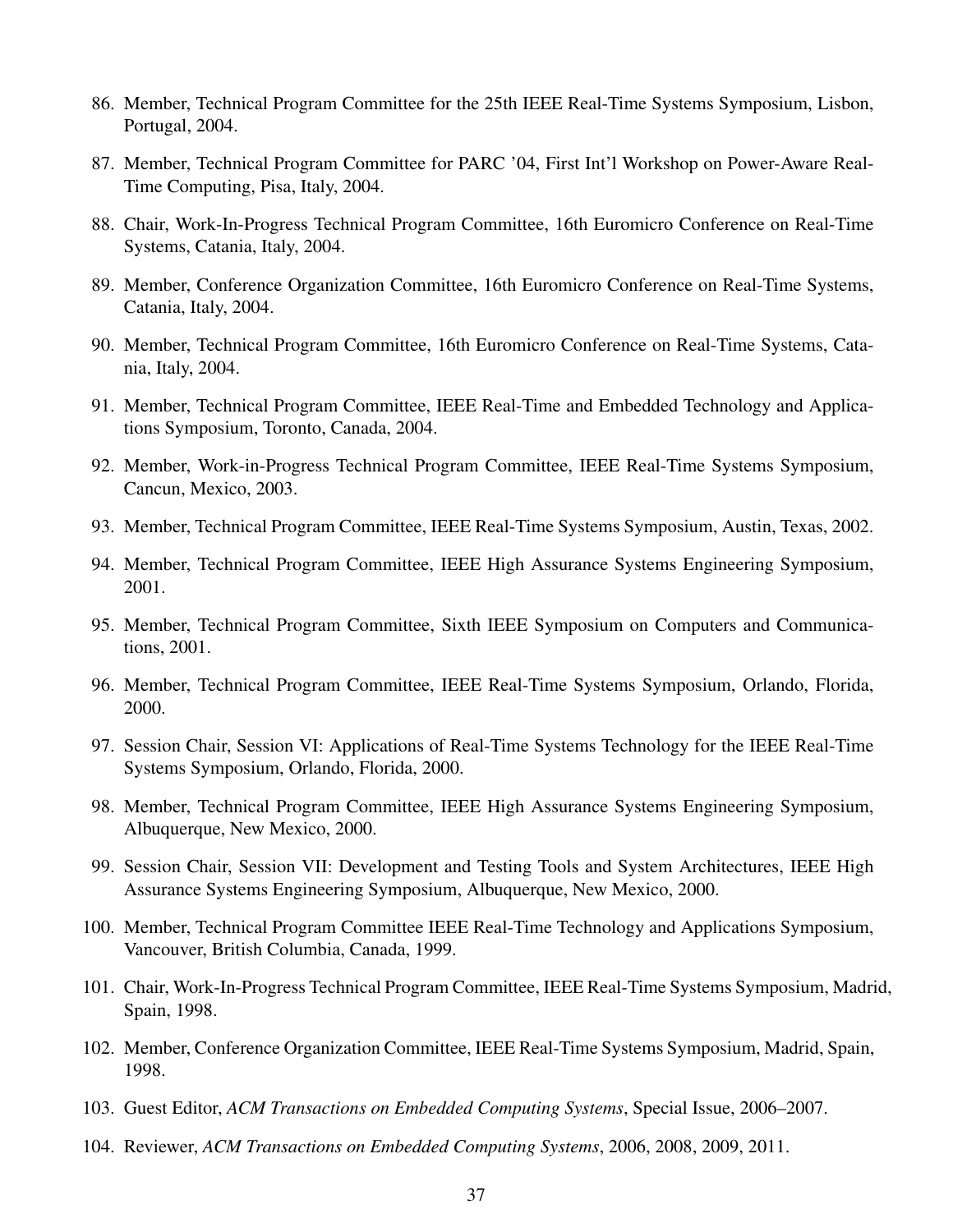- 105. Reviewer, *International Journal of Embedded Systems*, 2006.
- 106. Reviewer, *Real-Time Systems*, 2005-2013.
- 107. Reviewer, *International Journal of Climatology*, 2005, 2006, 2008.
- 108. Reviewer, *Journal of Climate*, 2005-2012.
- 109. Reviewer, *Journal of Systems Architecture*, 2006.
- 110. Reviewer, *Information & Software Technology*, 2005.
- 111. Reviewer, *Journal of Geophysical Research-Atmospheres*, 2005.
- 112. Reviewer, *Journal of Computer and System Sciences*, 2005.
- 113. Reviewer, *European Journal of Operational Research*, 2005.
- 114. Reviewer, *Journal of Systems and Software*, 2004-2005, 2007.
- 115. Reviewer, *Journal of Decision Support Systems*, 2004.
- 116. Reviewer, *International Journal of Computers and Applications*, 2003.
- 117. Reviewer, *SIMULATION: Transactions of the Society for Modeling and Simulation International*, 2003.
- 118. Reviewer, *ACM Transactions on Computer Systems*, 2002, 2006, 2008, 2009, 2011.
- 119. Reviewer, *IEEE Transactions on Computers*, 1999-2007, 2009, 2012.
- 120. Reviewer, *IEEE Transactions Industrial Informatics*, 2006.
- 121. Reviewer, *IEEE Transactions on Parallel and Distributed Systems*, 2000, 2001, 2002, 2006-2010.
- 122. Reviewer, *The Computer Journal*, 2001.
- 123. Reviewer, *Computer Networks (Elsevier)*, 2001, 2002, 2006, 2008, 2009.
- 124. Reviewer, Euromicro Conference on Real-Time Systems, 2003-2010.
- 125. Reviewer, ACM SIGPLAN Conference on Languages, Compilers, and Tools for Embedded Systems, 2003.
- 126. Reviewer, IEEE Real-Time Systems Symposium, 1997-2007, 2010.
- 127. Reviewer, IEEE Real-Time Technology and Applications Symposium, 1996-1999, 2003-2005, 2008- 2010.
- 128. Reviewer, International Conference on Parallel Processing, 1997.
- 129. Member, IEEE PGM Standard Committee, 1996-2000.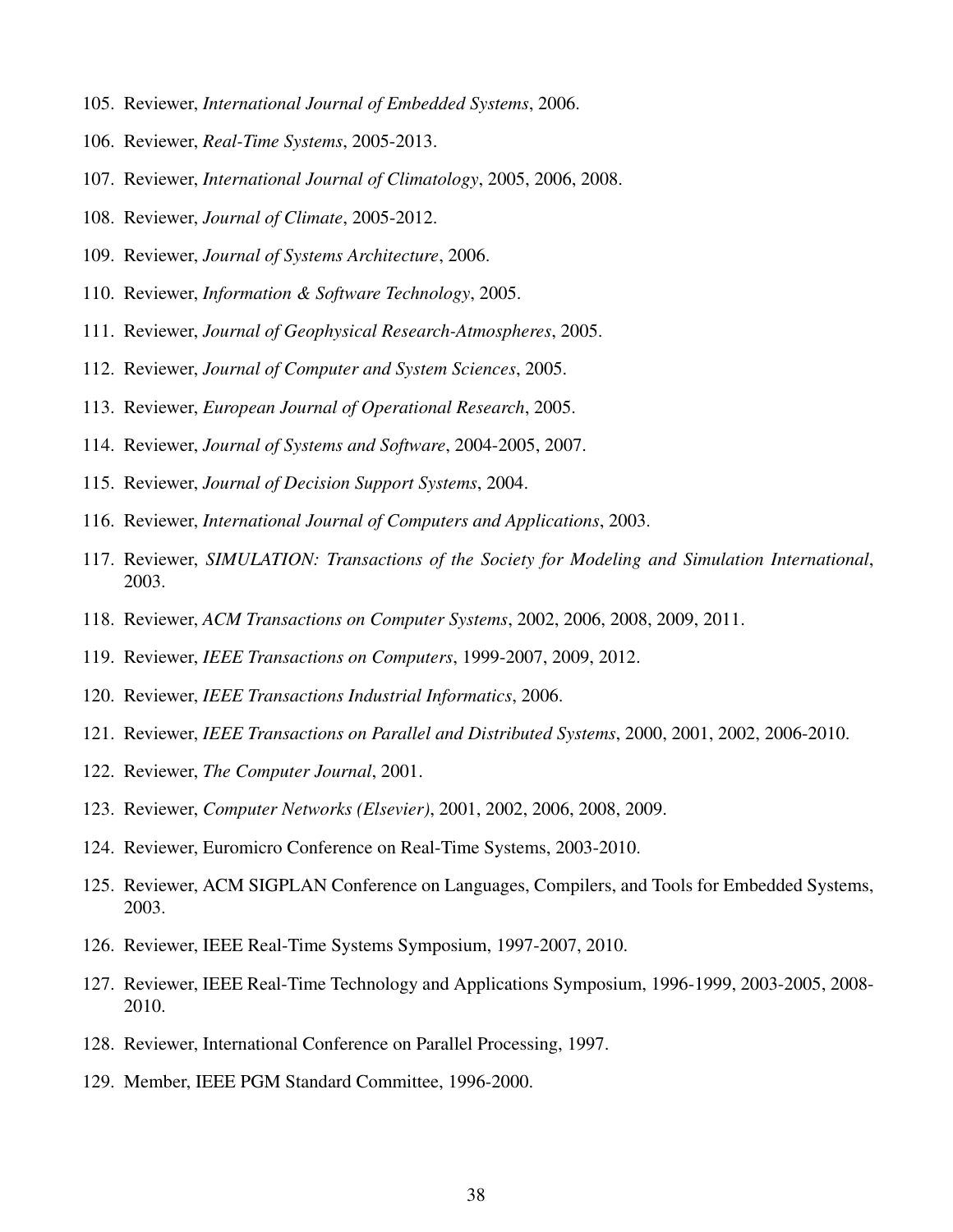#### University Service and Board Activities

- 1. Co-Chair, UNL Task Force on Achieving Distinction, 2016-2017.
- 2. Member, Board of Directors, NUtech Ventures, 2016-2018.
- 3. Member, Board of Directors, Nebraska Innovation Campus Development Corporation, 2016-2018.
- 4. Member, Board of Directors, National Strategic Research Institute, 2016-2018.
- 5. Member, Nebraska Manufacturing Extension Partnership (MEP) Advisory Board, 2016-2018.
- 6. Member, Nebraska's Experimental Program to Stimulate Competitive Research (EPSCoR) Committee, 2016-2018.
- 7. Chair, UNL Criterion Working Group Two (Integrity: Ethical & Responsible Conduct) for the 2016- 17 Higher Learning Commission (HLC) Reaffirmation of Accreditation Comprehensive Evaluation, 2014-2016.
- 8. Chair, UNL Massive Open On-line Course (MOOC) Task force, 2012–2013.
- 9. Chair, Chemical Engineering Department Chair Search Committee, 2012–2013.
- 10. Member, Faculty Council of the Chancellor's Commission on the Status of Women, 2013–2015.
- 11. Member, Advance Faculty Committee, 2012-2013.
- 12. Member, Faculty Advisory Committee for the Water for Food Institute, 2010–2013.
- 13. Member, UNL Associate Vice Chancellor for Research Search Committee, 2011–2012.
- 14. Member, UNL Undergraduate Fellowship Advising Group, 2010.
- 15. Chair, Nebraska University-wide Committee to select recipients of the University of Nebraska Innovation, Development, and Engagement Award, 2010–2012. The committee consists of one faculty member from each NU campus and four community members.
- 16. Member, College of Engineering Apportionment Appeals Committee, 2010–2012.
- 17. Member, Committee to Establish a Global Water (for Food) Institute, 2008–2010.
- 18. Member, UNL Intercollegiate Athletics Committee, 8/2007–8/2010.
- 19. Member, UNL Chief Information Officer Search Committee, 2009.
- 20. Member, College of Engineering Research Advisory Committee, 1/2005–2007.
- 21. Miller and Paine CSE Research Facility Manager, 2003–2008.
- 22. Chair, Computer Science & Engineering Personnel Committee, 9/2006–8/2008.
- 23. Member, Computer Science & Engineering Advisory Committee, 9/2000–8/2008.
- 24. Member, Computer Science & Engineering Facilities and Space Committee, 9/2004–8/2008.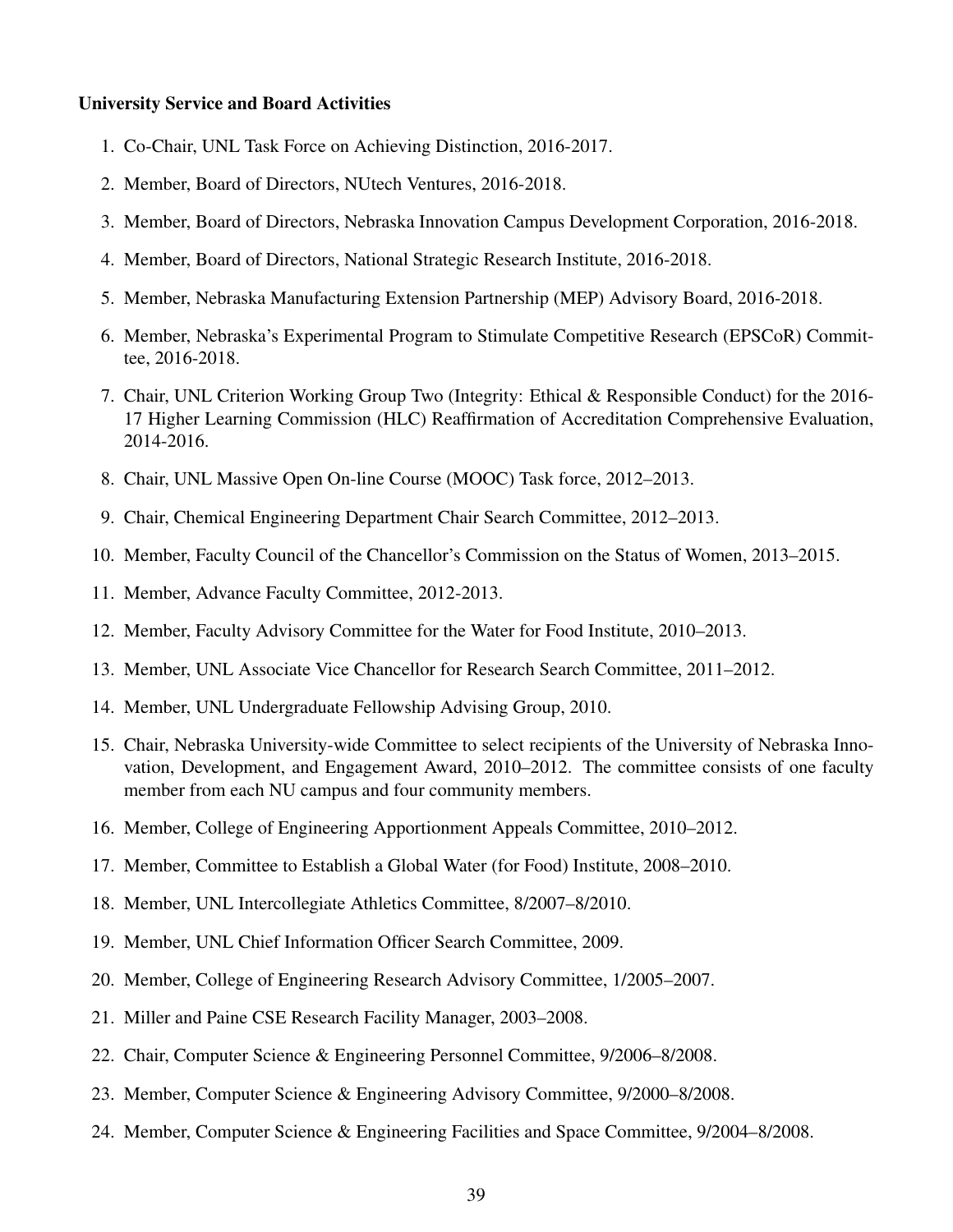- 25. Member, J.D. Edwards Honors Program Undergraduate Curriculum Committee, 8/1999–8/2008.
- 26. Facilitator/Instructor, Honors Colloquium Academic Session, June 18, 2005.
- 27. Mentor to Dr. Jun Wang, 2005 Summer Grant Writing Institute, May–June, 2005.
- 28. (External) Member, Promotion Committee for Dr. Sherri Harms (UNK), 10/2004-12/2004.
- 29. Panelist, "Writing Winning Proposals for Science, Mathematics, Engineering, Technology Graduate Students" workshop, October 21, 2004.
- 30. Member, Master of Engineering Graduate Board (CET), 2003–2006.
- 31. Instructor, Mock Class for JDEP Open House, October 16, 2004.
- 32. Member, JDEP Design Studio Project Manager Search Committee, 2006.
- 33. Member, CSE Faculty Search Committee, 2004-2006
- 34. Member, UNL Rural Initiative Project Manager Search Committee, 8/2004-10/2004.
- 35. Member, UNL IANR 4-H Science and Technology Specialist Search Committee, 8/2004-10/2004.
- 36. Member, Research, NT & Information Systems Administrator Search Committee, 5/2004-7/2004.
- 37. Mentor, Summer Research Program, 2004.
- 38. Member, College of Engineering and Technology Faculty Research Advisory Committee, 8/1998– 2004.
- 39. ITA Panellist, August 2003.
- 40. Mentor, Summer Research Program, 2003.
- 41. Reviewer, Grant Proposals to the Office of Vice Chancellor of Research, 2003.
- 42. Instructor, Mock Class for UNL Distinguished Scholars Day, October 29, 2002.
- 43. Chair, Research, NT & Information Systems Administrator Search Committee, 4/2002-5/2002.
- 44. Member, UNL Department of Computer Science and Engineering Services Committee, 8/1998– 7/1999, 2000–2004.
- 45. Faculty Advisor, UNL student chapter of the Association for Women in Computing (AWC), 8/1998– 2004.
- 46. Faculty Advisor, Husker Linux User Group (HLUG), 9/2000–2005.
- 47. Faculty Advisor, Game Developers Club, 2003–2005.
- 48. Member, UNL Department of Computer Science and Engineering Curriculum Committee, 8/1998– 8/2000.
- 49. Chair, Systems Track Ph.D. Qualifier Exam Committee, Fall 1999, Fall 2001, Spring 2002, Fall 2002.